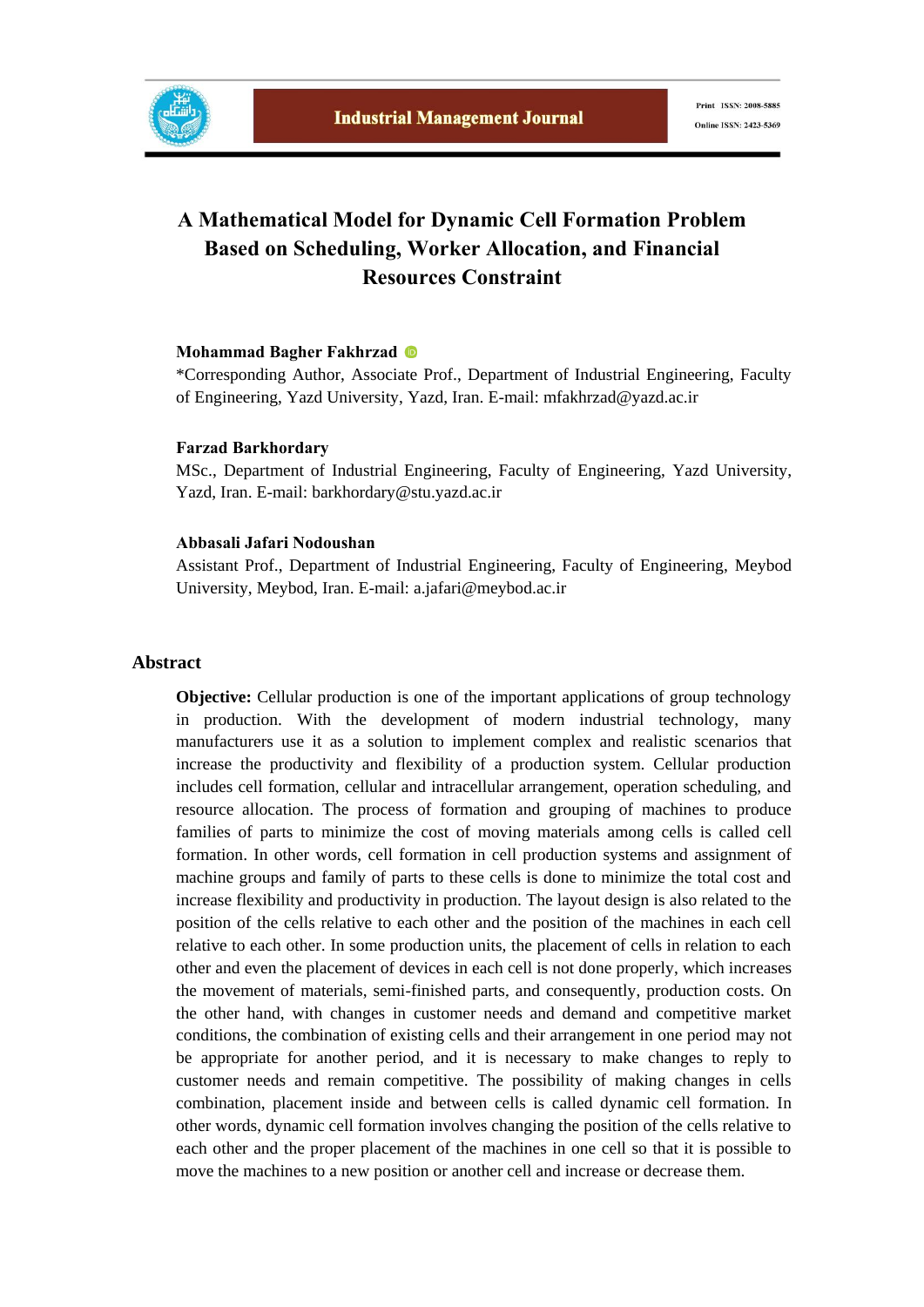**Methods:** Operation scheduling and assigning human resources incurring a notable proportion of expenses in the cell formation. These issues seem more important when financial resources are limited. In this research, dynamic cell formation problems based on scheduling, allocation of workers, and constraints of financial resources on machines and workers are simultaneously investigated, Accordingly, the present study seeks to minimize the total costs, including the costs of machines, workers, and transportation of parts. At first, a mathematical model was presented. The model was then linearized and validated. After that, a genetic algorithm was proposed to solve the problem where the parameters were adjusted and selected by using the Taguchi method. Sensitivity analysis was also performed based on the related parameters in constraints of financial resources of machines and workers.

**Results:** The results showed the accuracy of the model and its validation. It was also shown that the proposed algorithm is highly efficient and can be used for medium and large-sized problems where it is not impossible to find the optimal solution.

**Conclusion:** Sensitivity analysis showed that the constraints of financial resources for purchasing machines have a greater impact on the objective function than workers' financial constraints, which is of high importance.

**Keywords:** Dynamic cell formation, Scheduling, Worker allocation, Financial resources, Genetic algorithm

**Citation:** Fakhrzad, Mohammad Bagher, Barkhordary, Farzad and Jafari Nodoushan, Abbasali (2021). A Mathematical Model for Dynamic Cell Formation Problem Based on Scheduling, Worker Allocation, and Financial Resources Constraint. *Industrial Management Journal,* 13(3), 435-463. (*in Persian*)

Industrial Management Journal, 2021, Vol. 13, No.3, pp. 435-463 Article Type: Research Paper doi: doi: https://doi.org/10.22059/IMJ.2021.323160.1007843 Received: April 18, 2021 © Authors Accepted: August 11, 2021 Published by University of Tehran, Faculty of Management

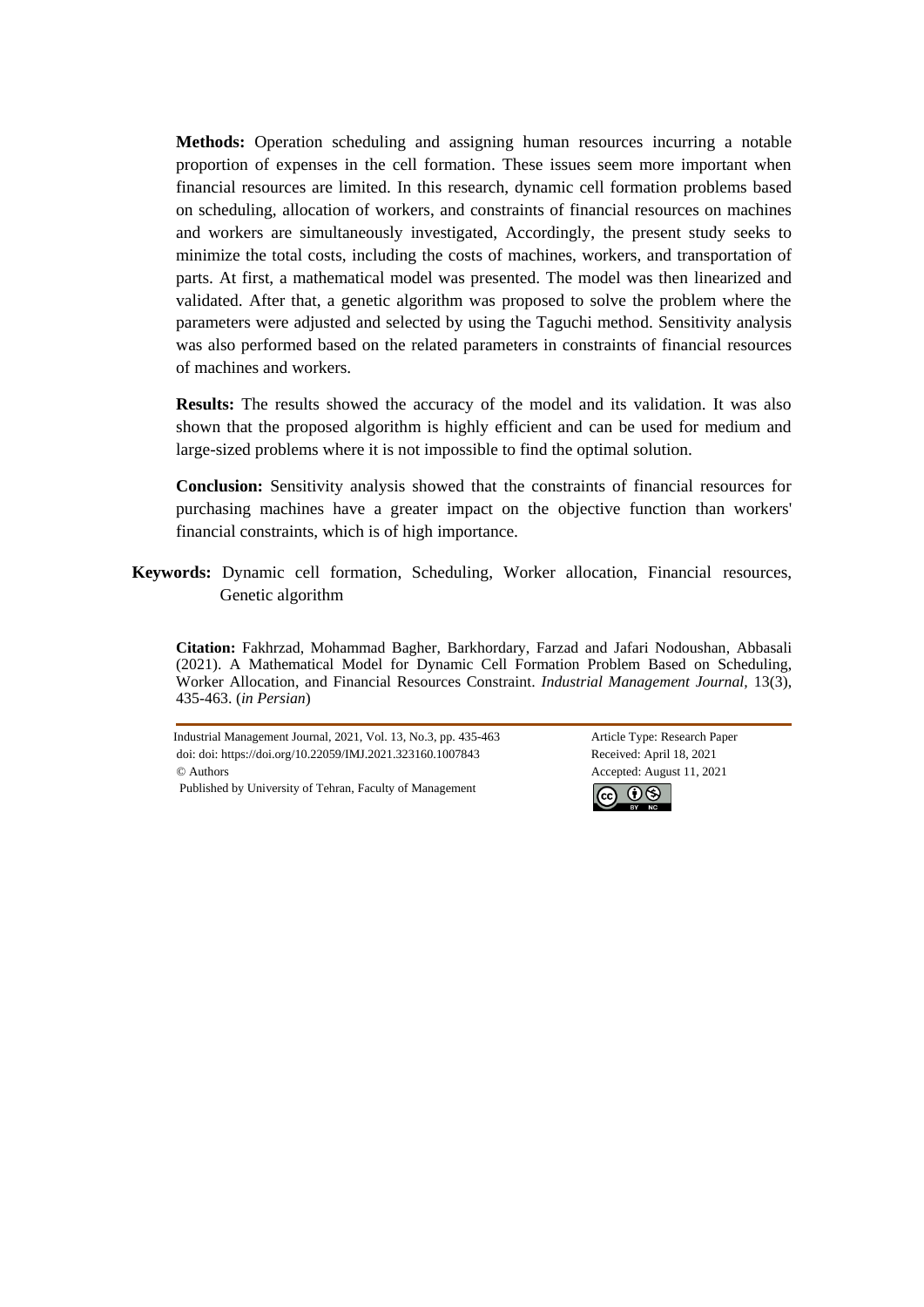شابا چسابسی: ۲۰۰۸-۵۸۸۵ شابا الكترونيكي: ٢٤٢٩-٢٤٢٣



# **ارائه مدل رياضي براي مسئله چيدمان سلولي پويا بر اساس زمانبندي، تخصيص كارگر و محدوديت منابع مالي**

مدريت صنعتي

#### **محمدباقر فخرزاد**

\* نويســنده مســئول، دانشــيار، گــروه مهندســي صــنايع، دانشــكده فنــي و مهندســي، دانشــگاه يــزد، يــزد، ايــران. رايانامــه: mfakhrzad@yazd.ac.ir

**فرزاد برخورداري**  كارشناس ارشد، گروه مهندسي صنايع، دانشكده فني و مهندسي، دانشگاه يزد، يزد، ايران. رايانامه: barkhordary@stu.yazd.ac.ir

> **عباسعلي جعفري ندوشن**  استاديار، گروه مهندسي صنايع، دانشكده فني و مهندسي، دانشگاه ميبد، ميبد، ايران. رايانامه: a.jafari@meybod.ac.ir

# **چكيده**

**هدف:** زمانبندي عمليات و تخصيص كارگران موضوعي است كه در مسئله چيدمان سلولي، بخش شايان توجهي از هزينه را به خود اختصاص ميدهد. اين موضوع زماني اهميت بيشتري مييابد كه منابع مالي با محدوديت روبهرو باشد. در اين پژوهش، مسئله چيدمان پوياي سلولي بر اساس زمانبندي، تخصيص كارگر و محدوديتهاي منابع مالي روي ماشينها و كارگران بهطور همزمان بررسي شده است؛ بهگونهاي كه هدف حداقلكردن هزينه كل، شامل هزينه ماشينها، كارگران و حملونقل قطعات است.

**روش:** در ابتدا يك مدل رياضي براي مسئله مدنظر ارائه شد، سپس خطـيسـازي و اعتبارسـنجي آن انجـام گرفـت. در ادامـه، يـك الگوريتم ژنتيك براي حل مسئله پيشنهاد شد كه پارامترهاي آن با استفاده از روش تـاگوچي تنظـيم و انتخـاب گرديـد. همچنـين بـر اساس پارامترهاي مرتبط با محدوديتهاي منابع مالي ماشينها و كارگران تحليل حساسيت انجام گرفت.

**يافتهها:** نتايج نشاندهنده صحت مدل و اعتبارسنجي آن است. همچنين، نشان داده شد كه الگوريتم پيشنهادي كارايي مطلوبي دارد و براي مسائل با ابعاد متوسط و بزرگ كه امكان يافتن جواب بهينه وجود ندارد، قابليت استفاده دارد.

**نتيجهگيري:** تحليل حساسيت نشان داد كه محدوديتهاي منابع مالي براي خريد ماشينها نسبت به محدوديتهاي مالي كـارگران تأثير بيشتري روي تابع هدف دارد كه اهميت آن را نشان ميدهد**.** 

**كليدواژهها:** الگوريتم ژنتيك، تخصيص كارگر، چيدمان سلولي پويا، زمانبندي، منابع مالي

**استناد:** فخرزاد، محمدباقر، برخورداري، فرزاد و جعفري ندوشن، عباسعلي (1400). ارائة مدل رياضي براي مسئله چيدمان سلولي پويا بر اساس زمان بندي، تخصيص كارگر و محدوديت منابع مالي. *مديريت صنعتي،* ١٣(٣)، ٣٢٥- ٤۶٣.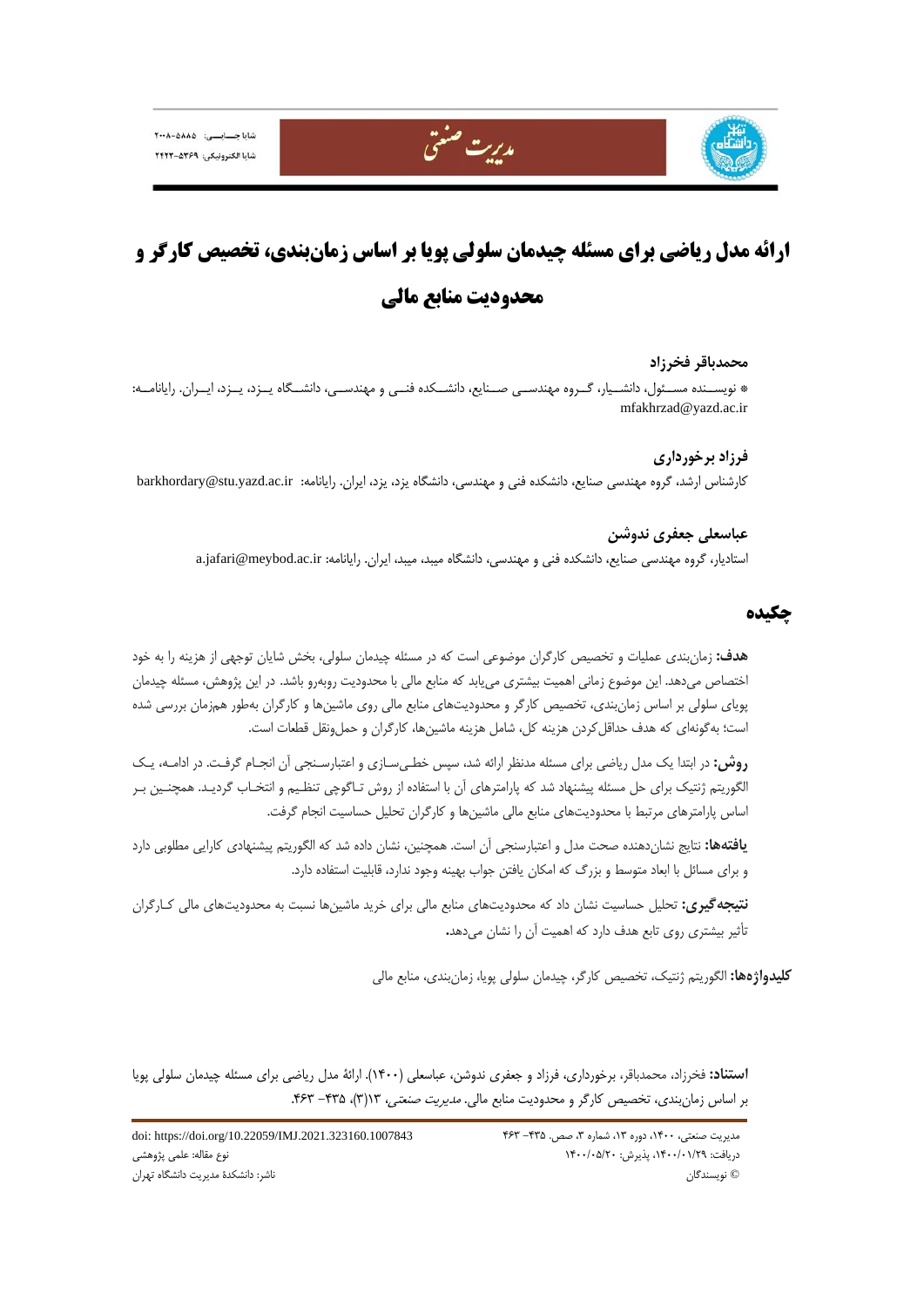#### **مقدمه**

تكنولوژي گروهي به منظور توليد قطعاتي است كه از نظر شكل هندسي و فراينـد سـاخت بـا يكـديگر مشـابه هسـتند و استفاده از آن نه تنها به كاهش جريان مواد، موجودي در جريان ساخت و زمان تدارك منجر ميشود بلكه موجب افزايش انعطافپذيري در توليد نيز مي گردد (راجش، ابيدعلي، چالاياتي`، ٢٠١٨). توليد سلولي يكي از كاربردهاي مهم تكنولـوژي گروهي در توليد است كه با توسعه فناوري مـدرن صـنعتي، بسـياري از توليدكننـدگان آن را بـه عنـوان راه حلـي بـراي پيادهسازي سناريوهاي پيچيده و واقعي استفاده نمودند كه موجب افزايش بهرهوري و انعطافپذيري يك سيستم توليـدي می گردد (چو، گااو، چنگ، وو، چن، شی و كين <sup>۲</sup>، ۲۰۱۹). توليد سلولی علاوه بـر مزايـای حجـم توليـد و كـارايی جريـان كارگاهي، دربرگيرنده تنوع محصولات و انعطافپذيري توليد كارگاهي نيز ميباشد و شامل مراحل تشكيل سلول، چيدمان سلولي و درون سلولي، زمانبندي عمليات و تخصيص منابع است (زهرهوند، رفيعـي، زهـرهونـد، 2016). مسـئله تشـكيل سلول، در واقع تشكيل و گروهبندي ماشينها به منظور توليد خانوادههـاي قطعـات مـيباشـد كـه باعـث حـداقل كـردن هزينههاي جابجايي مواد بين سلولها و هزينه نگهداري آنها ميشـود (محمـدي و فرقـاني، 1397). بـه عبـارت ديگـر تشكيل سلول در سيستمهاي توليد سلولي و تخصيص گروههاي ماشين و خانواده قطعات به اين سلولها با هدف حداقل كردن هزينه كل و افزايش انعطافپذيري و بهرهوري در توليد ميباشد. طراحي چيدمان نيز مربوط به اسـتقرار سـلولهـا <sub>.</sub><br>نسبت به يكديگر و همچنين موقعيت ماشينها در هر سلول نسبت به هم ميباشد (چينـي فروشـان، پورقنـاد، شـهركي ، 1390). در برخي از واحدهاي توليدي استقرار سلولها نسبت به يكديگر و حتي استقرار ماشينهاي موجود در هـر سـلول نيز به درستي انجام نشده است كه اين موجب افزايش جابجايي جريان مواد، قطعات نيمساخته و به تبـع آن هزينـههـاي توليد ميگردد. از طرفي ممكن است با تغييرات در نيازها و تقاضاي مشتريان و همچنـين شـرايط رقـابتي بـازار، تركيـب سلولهاي موجود و چيدمان آنها در يك دوره براي دوره ديگر مناسب نباشد و جهت پاسخگويي به نياز مشتريان و باقي ماندن در عرصه رقابت لازم است كه در آن تغييراتي ايجاد گردد. امكان ايجاد تغييرات در تركيب سلولها، جانمايي داخل و بين سلولها چيدمان پويا ناميده ميشود. به عبارت ديگر چيدمان پويا شامل تغيير در جايابي سلولها نسبت به يكـديگر و استقرار مناسب ماشينها در يك سلول ميباشد به گونهاي كه امكان جابجايي و انتقال ماشينها به موقعيـت جديـد يـا سلول ديگر و همچنين افزايش يا كاهش آنها وجود دارد.

سيستمهاي توليدي بايد قادر به تطبيق يا پاسخ سريع به نيازهاي بازار مانند تغيير طرح و تقاضاي محصولات بدون نياز به سرمايهگذاري خاصي باشند. توليد سلولي پويا كه يكي از كاربردهاي مهم تكنولوژي گروهي ميباشد به عنوان يك سيستم توليدي چارهساز ايجاد شده است. با توجه به لـزوم انعطـافپـذيري در واحـدهاي توليـدي، توليـد سـلولي پويـا و ويژگيهاي آن ميتواند براي هر يك از اين واحدها مناسب باشد و نقش كليدي در ادامه حيات آنها ايفا نمايد. در شرايط بازار رقابت كه با تغييرات در نيازها و سليقههاي مشتريان همراه هست يك سيستم توليدي بايـد از انعطـافپـذيري لازم براي پاسخگويي مناسب به اين تغييرات برخوردار باشد كه توليد سلولي پويا يكي از سيستمهاي توليد شناخته شده در اين

<sup>1.</sup> Rajesh, Abid Ali & Chalapathi

<sup>2.</sup> Chu, Gao, Cheng, Wu, Chen, Shi & Qin

<sup>3.</sup> Chiniforooshan, Pourghannad & Shahraki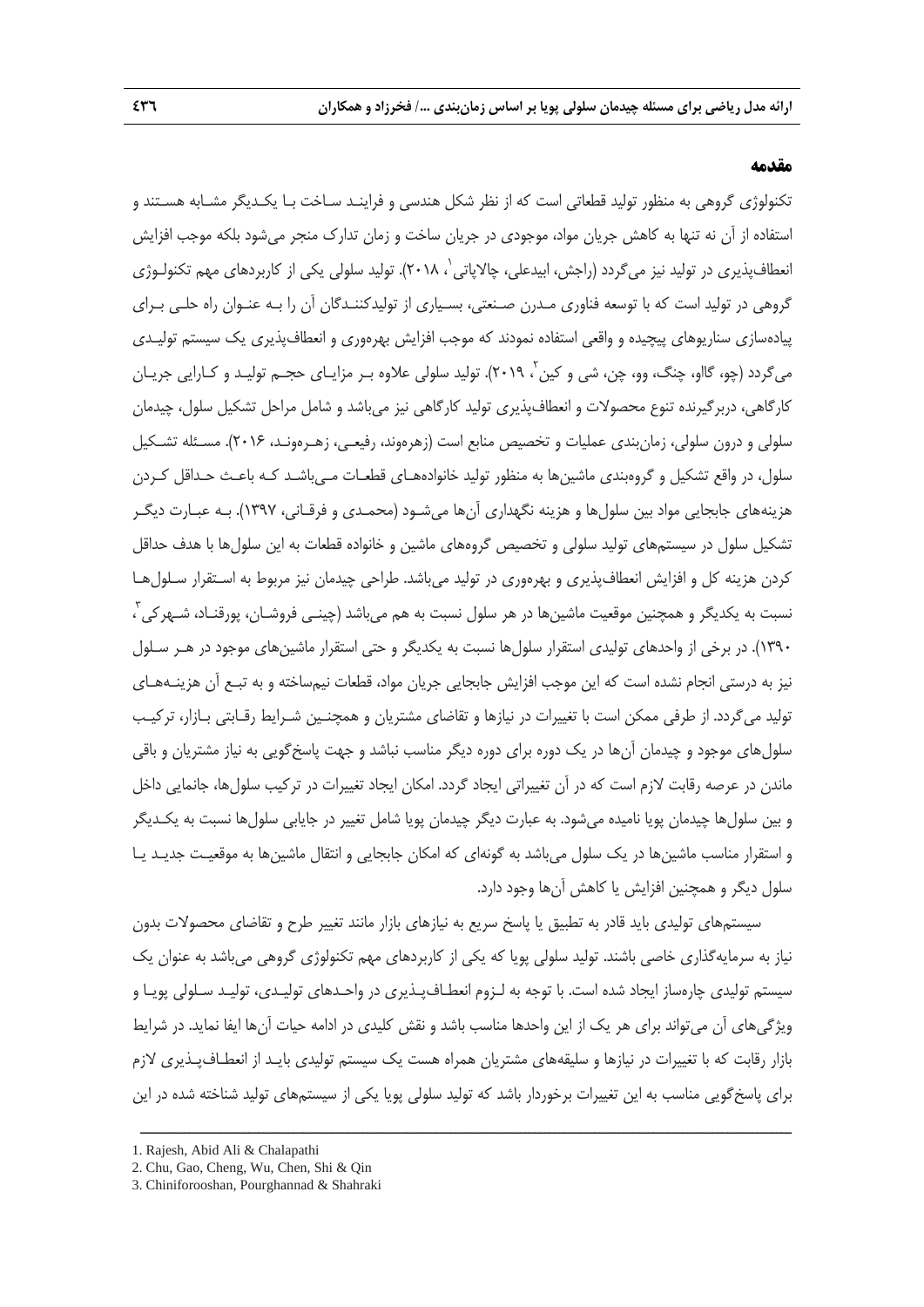زمينه مىباشد (دانيلويک و ايليک`، ٢٠١٩). از طرف ديگر در محيط پوياى واقعى، افق برنامهريزى به دورههاى كوچکتر تقسيم ميگردد كه هر دوره داراي تقاضا و نيازمنديهاي مختلفي ميباشد بهطوريكه سـلولهـاي موجـود در يـك دوره ممكن است براي دوره بعدي بهينه نباشد بنابراين از توليد سلولي پويا براي غلبه بر معايب و مشكلات توليد سلولي سنتي ّستفاده میگردد (آریانژاد، دلجو، میرزاپور آل هاشم ۲۰۰۹). اهمیت و ضرورت تولید سلولی پویا زمانی بیشتر هویـدا مـی گردد كه واحدهاي توليدي با محدوديت منابع به ويژه منابع انساني و مالي مواجه باشـند. بنـابراين تشـكيل سـلولهـا بـا تركيب ماشينهاي مناسب و چيدمان صحيح آنها و امكان تغيير در آنها ميتواند باعث كاهش در هزينـههـاي جريـان مواد، جابجايي آنها، خريد ماشينها و هزينه كل توليد گردد. توليد سلولي پويا بر موضوع پيكربندي مجدد سلولها، تغيير ماشينهاي موجود در آنها و افزايش و كاهش ماشينها تاكيد دارد كـه در ايـن حالـت لازم اسـت مـديريت بـه منظـور بهينهسازي هزينهها، تصميم صحيحي در مورد افزايش ماشينها، جابجايي و چيـدمان مجـدد آنهـا در بـين سـلولهـا، ّستخدام و اخراج كاركنان و عقد قرارداد برونسپاري براي برخي قطعات اخذ نمايد (مهـديزاده، دايـي نيـاكي، رحيمـي ّ ،  $.(\mathbf{Y}\cdot\mathbf{Y})$ 

با توجه به افزايش هزينههاي نيروي كار، تخصيص كارگران با توجه به مهارت و دانش آنها بهطور فزاينـدهاي بـر كارايي و انعطافپذيري در سيستمهاي توليد سلولي تأثيرگذار است (چو و همكـاران، 2019). در مسـئله چيـدمان سـلولي زمانبندي عمليات و تخصيص كارگران به عمليات بر اساس توانايي آنها دو موضوعي است كه بخش قابـل تـوجهي از هزينه را به خود اختصاص ميدهد. اين دو زماني اهميت بيشتري مييابد كه منابع مالي محدود بـوده و توليدكننـده را بـا مشكلاتي روبهرو ميسازد. برخي از مراكز توليدي به دليـل چيـدمان نادرسـت و صـرف هزينـههـاي غيرضـروري بـراي استخدام كارگران، خريد و استقرار دستگاههاي جديد نميتوانند محدوديت منابع را پوشش دهند كه باعث از دست رفـتن بخشي از سهم بازار و زيانهاي زياد ميگردد. بنابراين با چيدمان پويـا در سـلولهـا و ماشـينهـاي داخـل هـر سـلول و تخصيص مناسب كارگران ميتوان از ايجاد هزينههاي گزاف جلوگيري كرد و با بهبـود جريـان مـواد و افـزايش كـارايي كارگران و ماشينها محدوديت منابع را پوشش داد. در اين تحقيق مسئله توليـد سـلولي بـا چيـدمان پويـا و زمـانبنـدي عمليات و تخصيص كارگران با در نظر گرفتن محدوديت منابع مالي و بودجه مورد بررسي قرار ميگيرد. در ادامـه ادبيـات موضوع مورد بررسي قرار ميگيرد. سپس معرفي مسئله به همراه مدلسازي و روش حل مسئله ارائه ميشود. پـس از آن تجزيه و تحليل نتايج و در نهايت نتيجهگيري و زمينههاي تحقيقات آينده بيان ميگردد.

# **ادبيات پژوهش**

مطالعات زيادي در زمينه چيدمان سلولي، زمانبندي و تخصيص كارگران بهصورت مجزا انجام شده است. دلجو، ميرزاپور آل هاشم، دلجو و آريانژآد (2010) مسئله توليد سلولي پويا را در شرايطي كـه امكـان اضـافه شـدن ماشـين جديـد و يـا جابجايي ماشين بين سلولها وجود دارد بررسي نمودند و براي حل آن يك الگوريتم ژنتيك ارائه كردند. كانگ، سـئونگ،

<sup>1.</sup> Danilovic & Ilic

<sup>2.</sup> Aryanezhad, Deljoo & Mirzapour Al-e-hashem

<sup>3.</sup> Mehdizadeh, Daei Niaki & Rahimi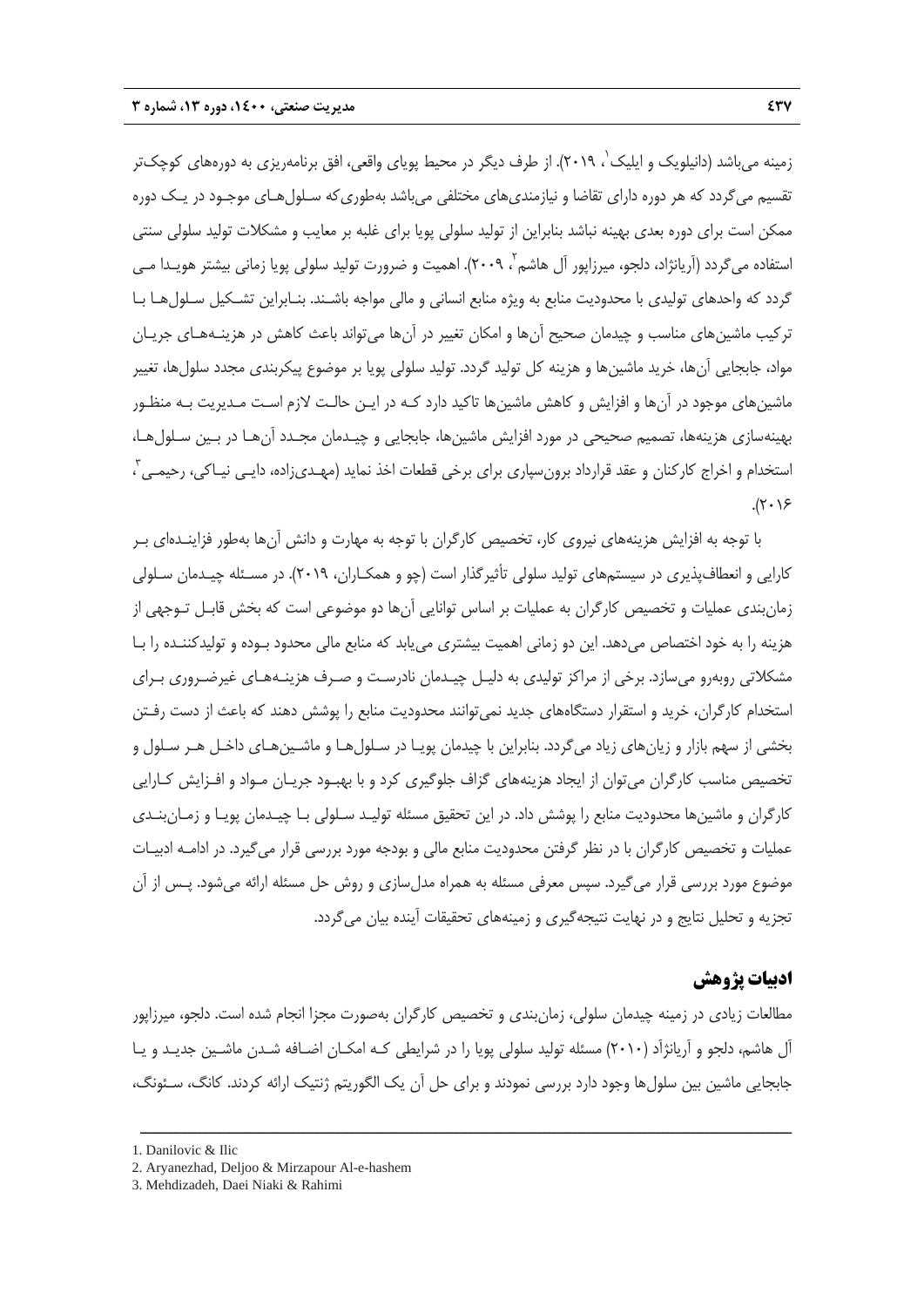سانگ و لي ` (٢٠١٨) مسئله تشكيل سلول در توليد سلولي را بررسي و براي حل آن يک روش خوشهبندي دو حالته ارائه كردند. توكلي مقدم، جواديان، جوادي و صفايي (٢٠٠٧) يک مدل رياضي را جهت حل مسئله چيدمان بين سلولي و داخل سلولي همراه با تقاضاي تصادفي ارائه نمودند كه هدف حـداقل كـردن هزينـه حمـل و نقـل و رفـع مسـائل مربـوط بـه طرحبندي سلولي مي باشد. نياكان، بابلي، موياكس و بوتا جنولاز <sup>۳</sup> (۲۰۱۶) يک مدل رياضي براي مسئله توليد سلولي پويـا با در نظر گرفتن تخصيص كارگران و معيارهاي زيست محيطي ارائه و براي حل آن از الگوريتمهاي ژنتيك و شبيهسازي تبريد استفاده نمودند. وو، چو، پانگ و وو (٢٠٠٧) مسئله چيدمان سلولي، زمان بنـدي گروهـي و طـرحبنـدي گروهـي را 5 بهطور همزمان بررسي و براي حل آن يك الگوريتم ژنتيك و دو الگوريتم ابتكاري ارائه كردند. بوآزيز، برقيـدا و لمـوآري (2020) مسئله تشكيل سلول در توليد سلولي را مطالعه كردند كه علاوه بر حداقل كردن هزينه، كيفيت قطعات توليد شده نيز در نظر گرفته شده است. آنها براي حل مسئله يك مدل رياضي و يك الگـوريتم شـبيهسـازي تبريـد ارائـه نمودنـد. آريانژاد و همكاران (2009) براي رسيدن به يك چيدمان سلولي پويا و تخصيص مناسب كارگران مدل جديدي را پيشنهاد دادند كه هدف حداقل كردن هزينه مىباشد. محمدى و فرقانى 1 (٢٠١٧) مسئله توليد سلولى را با فرض تكـرار ماشـين و مسيريابي فرايند جايگزين بررسي و براي حل آن يك رويكرد تركيبي از برنامهريزي پويا و الگوريتم ژنتيك ارائـه كردنـد. ستوگلو و سورش<sup>٬ (</sup>۲۰۰۹) در تحقيق خود يک مدل برنامهريزي آرماني براي سيستم توليد سلولي تركيبي در نظر گرفتند كه شامل آناليز نوسانات تقاضا، گروهبندي ماشين ها در داخل سلولهاي توليدي و تخصيص قسمتهاي مختلف سلولها ميباشد. دانيلويك و ايليك (2019) مسئله تشكيل سلول در توليد سلولي را بررسي نموده و براي حل آن يـك الگـوريتم فراابتكاري تركيبي ارائه نمودند. مهدوي، علوي، پايدار و سليمانيور` (۲۰۱۰) يک مدل برنامهريزي عـدد صـحيح را بـراي سيستمهاي توليد سلولي در محيط پويا ارائه نمودند كه در آن پيكربندي مجدد، ماشينهاي تكـراري، ظرفيـت ماشـين و تخصيص كارگران لحاظ شده است. جولاي، توكلي مقدم، گلمحـدي و جـوادي ٢٠١٢) در تحقيـق خـود مـدلي را ارائـه نمودند كه به بررسي و رفع موانع توليد سلولي، چيدمان سلولي و طرحبندي سـلولي پرداختـه اسـت. بـراي حـل مـدل از 10 روشهاي ابتكاري و الگوريتم شاخه و كران استفاده شده است. آركات، حسـين آبـادي فراهـاني و حسـيني (2012) در تحقيق خود دو مدل عدد صحيح مختلط را براي طراحي سيستم يكپارچه توليد سلولي ارائه نمودند كه براي حل آنهـا از الگوريتم ژنتيک استفاده گرديد. سليمپور، پوروزيري و آزاب<sup>۱٬</sup> (۲۰۲۱) مسئله تشکيل سلول و چيدمان سلولي را در شرايط پويا بررسي نموده و جهت حل آن از الگوريتم ژنتيك و بهينهسازي ازدحام ذرات استفاده نمودند. نتايج نشان ميدهـد كـه كارايي الگوريتمهاي پيشنهادي بالا ميباشد.

<sup>1.</sup> Kong, Seong, Song & Lee

<sup>2.</sup> Tavakkoli-Moghaddam, Javadian, Javadi & Safaei

<sup>3.</sup> Niakan, Baboli, Moyaux & Botta-Genoulaz

<sup>4.</sup> Wu, Chu, Wang & Yue

<sup>5.</sup> Bouaziz, Berghida & Lemouari

<sup>6.</sup> Mohammadi & Forghani

<sup>7.</sup> Satuglu & Suresh

<sup>8.</sup> Mahdavi, Aalaei, Paydar & Solimanpur

<sup>9.</sup> Jolai, Tavakkoli-Moghaddam, Golmohammadi & Javadi

<sup>10.</sup> Arkat, Hosseinabadi Farahani & Hosseini

<sup>11.</sup> Salimpour, Pourvaziri & Azab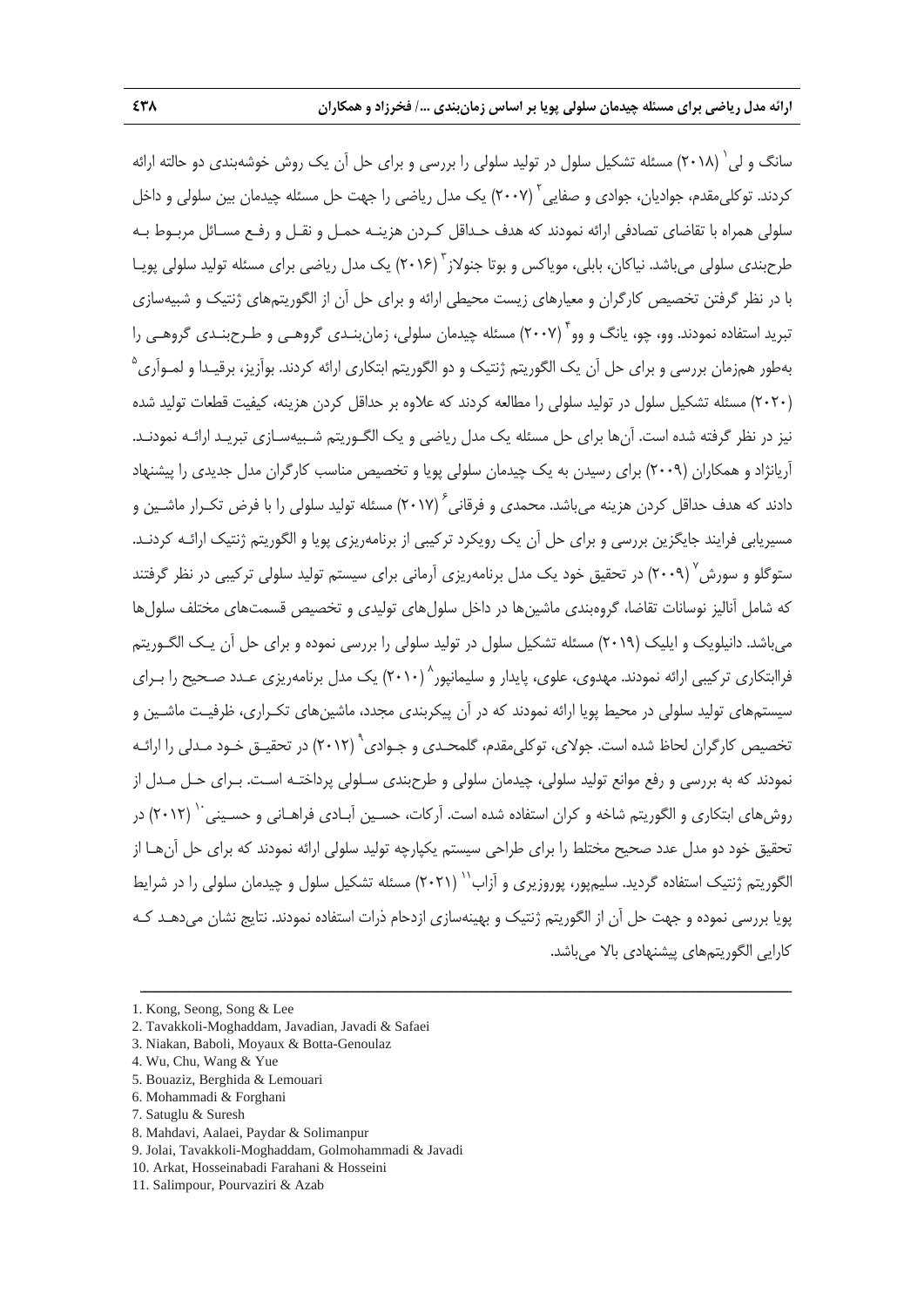کریشنان، میرزایی، ونکاتاسامی و پیلای <sup>۱</sup> (۲۰۱۲) در تحقیقی برای حداقل کردن میزان حمل و نقـل قطعـات از دو روش اكتشافي براي گروهبندي قطعات در سلولها و از الگوريتم ژنتيك به منظور تعيين چيـدمان داخلـي و بـين سـلولي استفاده نمودند. كيا و همكاران (2012) يك مدل برنامهريزي غيرخطي عدد صـحيح مخـتلط را بـراي طراحـي چيـدمان سلولها در سيستم توليد سلولي پويا ارائه كردند. در اين مدل تقاضا در طول افق زماني متفاوت بوده و سه مرحله چيدمان سلولي، زمانبندي و طرحبندي گروهي در نظر گرفته شده است. باقري و بشـيري<sup>۲</sup> (۲۰۱۴) بـراي حـل مسـئله تشـكيل سلولي، تخصيص كارگر و چيدمان سلولي يك مدل رياضي جديد ارائه نمودند كه هدف آن حداقل كردن مسافت حمل و نقل و هزينه م راشد. عليميان، قضاوتي و توكلي مقدم ّ (٢٠٢٠) مسئله تشكيل سلول، زمان بندي گروه و توليد را با در نظر گرفتن نت پيشگيرانه در سيستم توليد سلولي پويا مورد بررسي قرار دادند. آنهـا يـك مـدل رياضـي بـراي حـل مسـئله ييشنهاد نمودند كه نتايج نشان دهنده كارايي بالاي آن ميباشد. مهدوي، تيموريان، تهامي باهر و كيوانفر <sup>٦</sup> (٢٠١٣) با توجه به اهميت تشكيل سلول و مسئله چيدمان سلولها يك مدل رياضي ادغامي را براي بررسي ايـن دو موضـوع بـهصـورت همزمان ارائه نمودند كه براي ارزيابي مدل از دو مثال نمونه استفاده كردند. كيا، شيرازي، جواديان و توكلي مقدم<sup>۵</sup> (۲۰۱۳) يك مدل رياضي غيرخطي عدد صحيح مختلط و چندهدفه را براي طراحي چيدمان گروهي در سيستم توليد سـلولي پويـا ارائه نمودند. در اين مدل تعداد سلولهايي كه تشكيل ميشود متغير بوده و تشكيل سلولي و چيدمان گروهـي بـهصـورت همزمان در آن صورت گرفته است. ژو و آفوديل<sup>۶</sup> (۲۰۲۰) مسئله تشكيل سلولهـاى پويـا و برنامـهريـزى توليـد سلسـله مراتبي را بررسي نموده و براي حل آن يك مدل برنامهريزي عدد صحيح مختلط غيرخطي و يك رويكرد شـاخه و كـران ارائه نمودند كه نتايج كارايي بالاي الگوريتم پيشنهادي را نشان مي دهد. رفيعي و قدسي ۲۰۱۳) يک مسئله توليد سلولي پويا با هدف حداقل كردن هزينهها و بيشينه كردن بهرهوري كـارگران را مـورد بررسـي قـرار دادنـد و بـراي حـل آن دو الگوريتم مورچگان و ژنتيک ارائه نمودند. چانگ، وو و وو` (۲۰۱۳) يک مدل رياضي دو مرحلهاي را براي ادغـام تشـكيل سلولي، چيدمان سلولي، توالي ماشينها و حجم توليد پيشنهاد نمودند و براي حل آن نيز از الگوريتم جستوجوي ممنـوع استفاده كردند. مهدي;اده و رحيمي " (٢٠١۶) مسئله توليد سلولي پويا را با در نظـر گـرفتن تخصـيص كـارگران، جايـابي سلولها و تكرار ماشينها مورد بررسي قرار داده و براي آن يك مدل رياضي ارائه نمودند. هدف حـداقل كـردن حمـل و نقلهاي داخلي و بين سلولي قطعات، حداقل كردن هزينههاي مربوط به كارگران و ماشينها و بيشينه كردن نرخ جريـان رو به جلوي قطعات ميباشد كه براي حل آن از الگوريتمهاي فراابتكاري استفاده نمودند.

همانطور كه از جدول 1 مشاهده ميگردد، تحقيقات انجام شده با محوريت تشكيل سـلولهـا و جايـابي آنهـا بـا فرضيات مختلف ميباشد كه دو مسئله زمانبندي عمليات و تخصيص كارگران نيز بهصورت مجزا در برخي از آنها انجام

<sup>1.</sup> Krishnan, Mirzaei, Venkatasamy & Pillai

<sup>2.</sup> Bagheri & Bashiri

<sup>3.</sup> Alimian, Ghezavati & Tavakkoli-Moghaddam

<sup>4.</sup> Mahdavi, Teymourian, Tahami Baher & Kayvanfar

<sup>5.</sup> Kia, Shirazi, Javadian & Tavakkoli-Moghaddam

<sup>6.</sup> Xue & Offodile

<sup>7.</sup> Rafiei & Ghodsi

<sup>8.</sup> Chang, wu & Wu

<sup>9.</sup> Mehdizadeh & Rahimi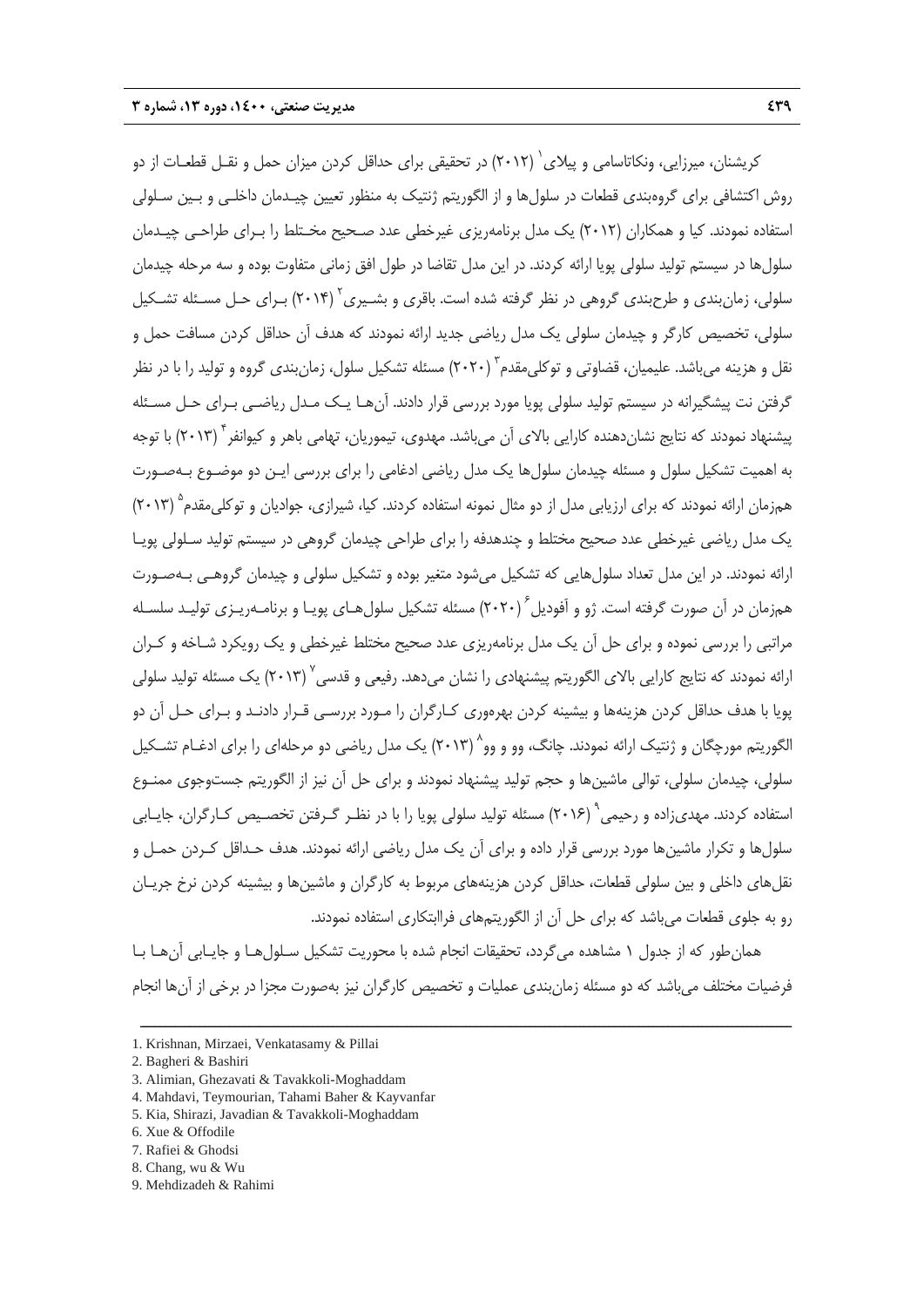شده است ولي هر دو بهصورت همزمان در ادبيات موضوع مشاهده نگرديد. از آنجا كه در مسائل توليدي، بودجه و منابع مالي نقش مهمي ايفا ميكند در اين تحقيق مسئله توليد سلولي با چيـدمان پويـا و محـدوديت منـابع مـالي و بودجـه بـا زمانبندي عمليات و تخصيص كارگران بهصورت همزمان بررسي ميگردد. در اين مسئله امكان انتقال ماشينها به مكان جديد، افزايش يا كاهش آن، استخدام و اخراج نيروي انساني و آموزش آنها وجود دارد بهطـوريكـه بـا در نظـر گـرفتن محدوديت بودجه، هزينه كل ماشين و نيروي انساني حداقل گردد و با تعيين استقرار مناسبي از ماشينها تقاضاي مـدنظر تأمين گردد. مقايسه بين تحقيق حاضر با تحقيقات گذشته در جدول 1 نشان ميدهد كه در اين تحقيق خلأ عدم بررسـي دو مسئله زمانبندي و تخصيص كارگران بهطور همزمان پوشش داده ميشود و محدوديت بودجه نيز بـه مسـئله اضـافه شده است. بنابراين ابعاد نوآوري پژوهش حاضر به شرح زير ميباشد.

- در اين تحقيق زمانبندي عمليات و تخصيص كارگران بهصورت همزمان مورد بررسي قرار گرفته شده است.
	- محدوديت بودجه براي كارگران و ماشينالات فرض شده است.
- در اين تحقيق امكان انتقال ماشينها به مكان جديد، افزايش يا كاهش آن، استخدام و اخراج نيروي انسـاني و آموزش آنها وجود دارد

| روش حل                             | محدوديت بودجه | تخصيص كاركران | زمان بندی عملیات | چینش داخل سلول | چینش بین سلولے | تشكيل سلول | چیدمان پویا | سال انتشار                       | نويسندگان            |
|------------------------------------|---------------|---------------|------------------|----------------|----------------|------------|-------------|----------------------------------|----------------------|
| الگوريتم ژنتيک                     |               |               |                  |                |                |            |             | $\mathsf{Y}\cdot\mathsf{Y}\cdot$ | دلجو و همکاران       |
| الگوريتم ابتكاري                   |               |               |                  |                |                |            |             | $\mathsf{Y} \cdot \mathsf{Y}$    | كانگ و همكاران       |
| مدل رياضي                          |               |               |                  |                |                |            |             | $\mathbf{y} \cdot \mathbf{y}$    | توكلي مقدم و همكاران |
| الگوریتم ژنتیک و شبیهسازی تبرید    |               |               |                  |                |                |            |             | $\mathbf{Y} \cdot \mathbf{X}$    | نیاکان و همکاران     |
| الگوريتم ژنتيک                     |               |               |                  |                |                |            |             | $\mathbf{y} \cdot \mathbf{y}$    | وو و همکاران         |
| مدل رياضي، الگوريتم شبيهسازي تبريد |               |               |                  |                |                |            |             | $\mathbf{y} \cdot \mathbf{y}$ .  | بوأزيز و همكاران     |
| مدل رياضي                          |               |               |                  |                |                |            |             | ۲۰۰۹                             | أريانژاد و همكاران   |
| الگوریتم ژنتیک و برنامهریزی پویا   |               |               |                  |                |                |            |             | $Y \cdot Y$                      | محمدى و فرقاني       |
| مدل رياضي                          |               |               |                  |                |                |            |             | $y \cdot \cdot \gamma$           | ستگلو و سورش         |
| الگوريتم فراابتكاري                |               |               |                  |                |                |            |             | $Y \cdot 19$                     | دانیلویک و ایلیک     |
| مدل رياضي                          |               |               |                  |                |                |            |             | $\mathbf{y} \cdot \mathbf{y}$    | مهدوي و همكاران      |
| الگوریتم ابتکاری و شاخه و کران     |               |               |                  |                |                |            |             | $Y \cdot Y$                      | جولاي و همكاران      |
| الگوريتم ژنتيک                     |               |               |                  |                |                |            |             | $\mathbf{Y} \cdot \mathbf{Y}$    | أركات و همكاران      |
| الگوريتم ژنتيک، ازدحام ذرات        |               |               |                  |                |                |            |             | $Y \cdot Y$                      | سليمپور و همكاران    |
| الگوريتم ژنتيک                     |               |               |                  |                |                |            |             | $Y \cdot Y$                      | كريشنان و همكاران    |

**جدول .1 مقايسه ميان پژوهشهاي گذشته و كار انجام شده در اين تحقيق**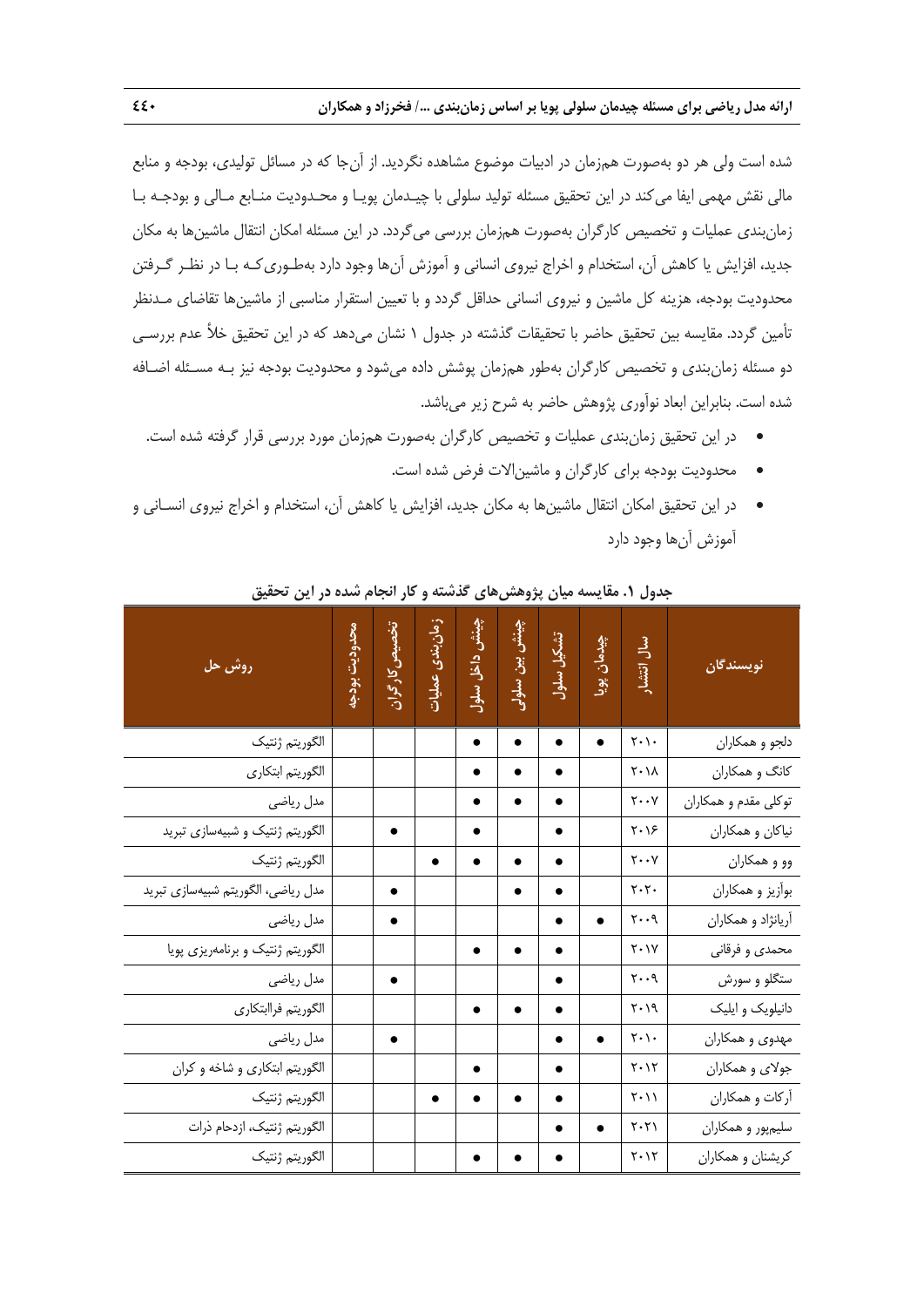|                                 |               |               | $\bullet$ .      |                |                |            |             |                                 |                   |
|---------------------------------|---------------|---------------|------------------|----------------|----------------|------------|-------------|---------------------------------|-------------------|
| <mark>روش حل</mark>             | محدوديت بودجه | تخصيص كارگران | زمان بندی عملیات | چینش داخل سلول | چینش بین سلولی | تشكيل سلول | چیدمان پویا | سال انتشار                      | نويسندگان         |
| الگوريتم شبيهسازي تبريد         |               |               |                  |                |                |            |             | $Y \cdot Y$                     | كيا و همكاران     |
| مدل رياضي                       |               |               |                  |                | $\bullet$      |            |             | $Y \cdot Y''$                   | باقري و بشيري     |
| مدل رياضي                       |               |               |                  |                | ٠              |            |             | $\mathbf{y} \cdot \mathbf{y}$ . | علیمیان و همکاران |
| مدل رياضي                       |               |               |                  | $\bullet$      | $\bullet$      |            |             | $Y \cdot Y''$                   | مهدوي و همكاران   |
| مدل رياضي                       |               |               |                  |                | $\bullet$      |            |             | $\mathbf{Y} \cdot \mathbf{Y}^n$ | كيا و همكاران     |
| مدل رياضي، الگوريتم شاخه و كران |               |               |                  |                |                |            | $\bullet$   | $\mathbf{y} \cdot \mathbf{y}$ . | ژو و آفوديل       |
| الگوريتم ژنتيک                  |               |               |                  |                |                |            |             | $Y \cdot Y''$                   | رفیعی و قدسی      |
| الگوريتم جستوجوى ممنوع          |               |               |                  |                |                |            |             | $Y \cdot Y''$                   | چانگ و همکاران    |
| مدل رياضي، فراابتكاري           |               | ٠             |                  |                | ٠              |            | ٠           | $Y \cdot Y$                     | مهدىزاده و رحيمي  |
| گمز – ژنتیک                     |               |               |                  |                |                |            |             |                                 | تحقيق حاضر        |

**ادامة جدول 1** 

# **معرفي مسئله**

با توجه به اهميت و ضرورت توليد سلولي با تشكيل سلول و چيدمان پويا در اين تحقيق مسئله توليد سـلولي بـا چيـدمان پويا، زمانبندي عمليات و تخصيص كارگران را با محدوديت بودجه مربوط به ماشينها و نيروي انساني بررسي مينمايـد بهطوري كه امكان انتقال ماشين به مكان جديد، افزايش يا كاهش آن، استخدام، اخراج و آموزش نيـروي انسـاني وجـود دارد. ترتيب قرار گرفتن قطعات روي دستگاهها مشخص است. مديريت قصـد دارد بـراي شـروع كـار، تعـداد مشخصـي دستگاه را خريداري كند بهطوري كه بعضي از دستگاهها انواع مختلفـي داشـته و هـر كـدام داراي هزينـههـاي متفـاوتي ميباشد. از طرفي اين واحد توليدي در نظر دارد تا از ميان تعدادي كارگر كه سطح مهارت و هزينههاي دستمزد، استخدام و آموزش متفاوتي دارند كارگراني را انتخاب نمايد. مديريت در زمينه به كارگيري كارگران و خريد دستگاهها با محدوديت منابع مالي و بودجه مواجه است. هدف حداقل كردن هزينه شامل هزينههاي ماشين مانند هزينههاي ثابت و متغير، خريد، انتقال، استهلاك و اضافهكاري، هزينه حمل قطعات و استخدام و اخراج، آموزش و حقوق كارگران ميباشد به گونهاي كه تحت محدوديتهاي بودجه بتوان با خريد ماشين و اسـتخدام كـارگران مناسـب و تعيـين چيـدمان مطلـوب ماشـينهـا، پاسخگوي حجم تقاضاي مدنظر بود. در ادامه مفروضات مسئله، انديسها، پارامترها و متغيرهاي تصميم و مدل رياضي آن به تفكيك ارائه ميگردد.

#### **مفروضات مسئله**

- .1 ابعاد تمام دستگاهها يكسان (2×2) و واحد است.
- .2 هر دستگاه تنها يك نوع عمليات را انجام ميدهد.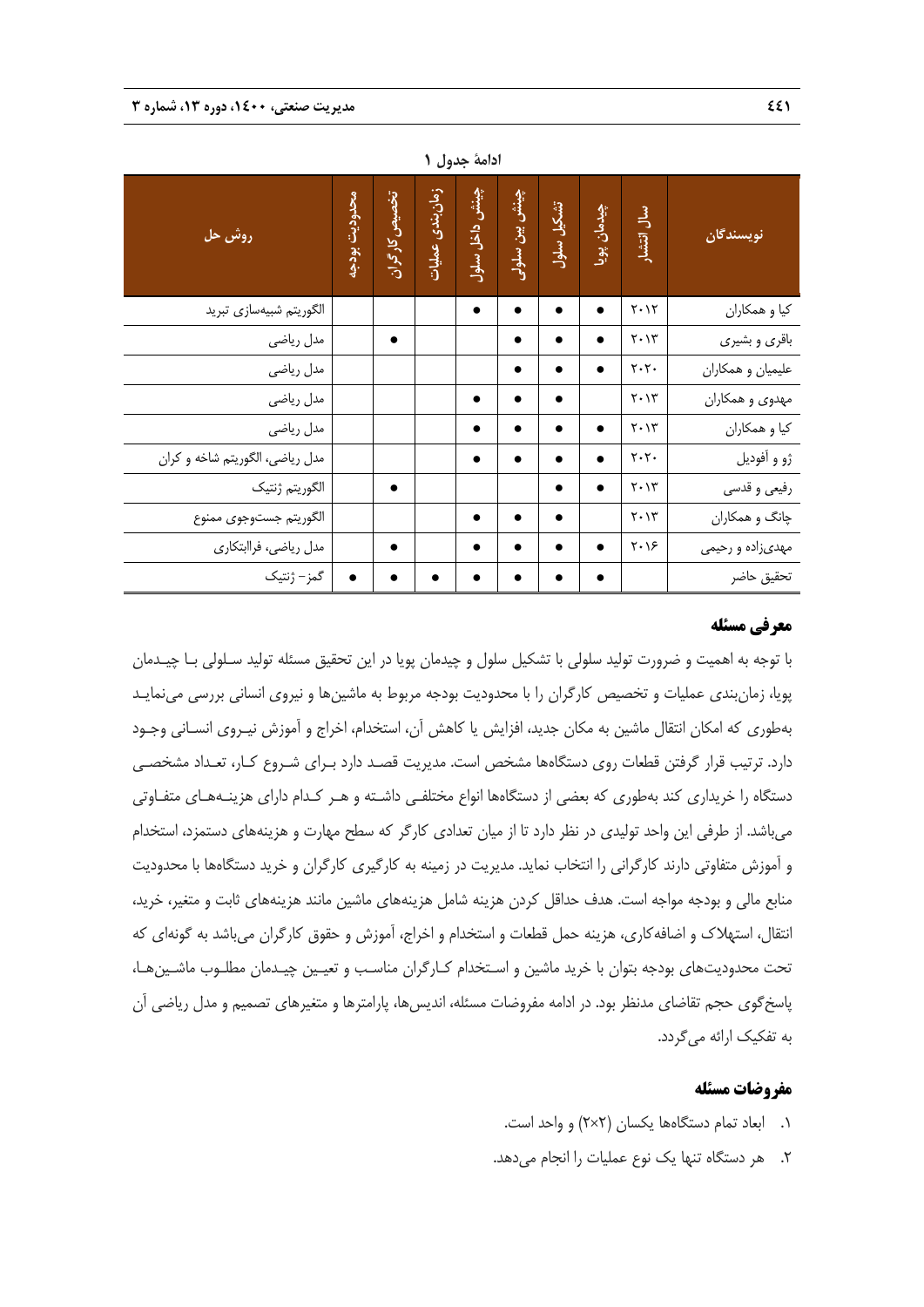.3 بعضي از دستگاهها n نوع ميباشد كه هزينهها و زمانهاي عمليات در آنها متفاوت است. .4 هر دستگاه ابتدا تعداد مورد نياز از قطعه j را توليد و سپس قطعه +1j را پردازش مينمايد. .5 ماشينهاي انتخابي يكبار و قبل از شروع شيفت اول خريداري ميشوند. .6 كارگران انتخابي يكبار و قبل از شروع شيفت اول استخدام ميشوند. هزينه آموزش در صورت لزوم فقـط در ابتـداي شيفت اول براي آنها پرداخت ميشود اما حقوق آنها در شيفتهاي گوناگون متفاوت است. .7 هر دستگاه به يك اپراتور نياز دارد و هر اپراتور هم تنها ميتواند با يك دستگاه كار كند. .8 دستگاهها بايد در محوطه توليدي حداقل يك واحد از هم فاصله داشته باشند.

ا**نديسها**  
\n
$$
(k = 1,2, ..., K) \geq 0
$$
\n
$$
(k = 1,2, ..., K) \geq 0
$$
\n
$$
(d = 1,2, ..., N_j) = 0
$$
\n
$$
(c = 1,2, ..., C) \text{ like } c
$$
\n
$$
c = 1,2, ..., C
$$
\n
$$
c = 1,2, ..., n
$$
\n
$$
c = 1,2, ..., n
$$
\n
$$
c = 1,2, ..., n
$$
\n
$$
i = 1,2, ..., n
$$
\n
$$
j = 1,2, ..., n
$$

پارامترها  
\n
$$
H
$$
  
\n $H$   
\n $H$   
\n $H$   
\n $H$   
\n $H$   
\n $H$   
\n $H$   
\n $H$   
\n $H$   
\n $H$   
\n $H$   
\n $H$   
\n $H$   
\n $H$   
\n $H$   
\n $H$   
\n $H$   
\n $H$   
\n $H$   
\n $H$   
\n $H$   
\n $H$   
\n $H$   
\n $H$   
\n $H$   
\n $H$   
\n $H$   
\n $H$   
\n $H$   
\n $H$   
\n $H$   
\n $H$   
\n $H$   
\n $H$   
\n $H$   
\n $H$   
\n $H$   
\n $H$   
\n $H$   
\n $H$   
\n $H$   
\n $H$   
\n $H$   
\n $H$   
\n $H$   
\n $H$   
\n $H$   
\n $H$   
\n $H$   
\n $H$   
\n $H$   
\n $H$   
\n $H$   
\n $H$   
\n $H$   
\n $H$   
\n $H$   
\n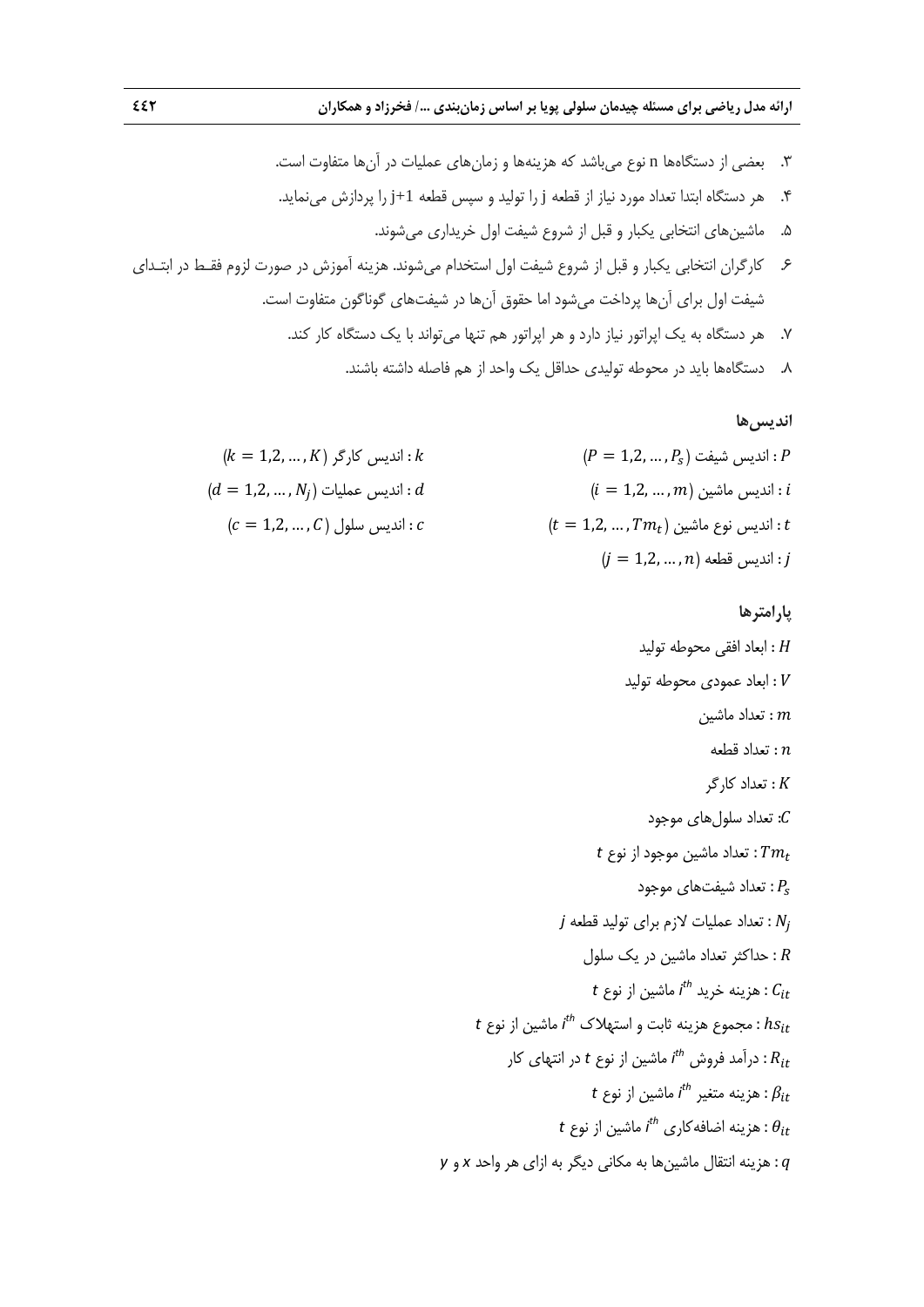$$
P
$$
 میزان تقاضای قطعه  $i$  در شیفت  $P$   
\n $P$  نمیزات قوق کارگر  $k$  برای کار با  $l^h$  ماشین از نوع t  
\n $l$  نمچموق کارگر  $k$  برای کار با  $l^h$  ماشین از نوع t  
\n $l$  نمیت نه اموزش کارگر  $k$   
\n $l$  نمیتزمان در دسترس بودن  $l^h$  ماشین از نوع 1 در شیفت  $P$   
\n $l$ ن میتی نر درصل اضافهکاری  $l^h$  ماشین از نوع  $t$   
\n $l$ ز نوع t  
\n $l$ زین درصل اضافهکاری  $l^h$  ماشین از نوع t  
\n $l$ زینه در واحد زمان حمل ونقل  
\n $l$ ن جار خارج سلول  
\n $l$ ن خیزینه هر واحد زمانی از حملونقل  
\n $l$ زینه هر واحد زمانی از حملونقل  
\n $l$ ن: 18KHM  
\n: میزینه هر واحد زمانی از حملونقل  
\n $l$ ن: 18KHM  
\n: میز بیان جماری تامه مالی در دسترس برای مقوق و آموزش کارگران  
\n $l$ ۰: میز بی میز 1 میز می تری میر وی دیشیز می د دیشیز باری ماشین مالی در دسترس برای ماقون و آموزش کارگران  
\n $l$ ۰: میز بی مالی مر دیشترس برای ماشین میز میشی  
\n $l$ ۱۰

**متغيرهاي تصميم**  ݔ : ماشين و خط مبنا در شيفت *P th* فاصله افقي بين مركز *i* ݕ : ماشين و خط مبنا در شيفت *P th* فاصله عمودي بين مركز *i* : ܾܶ௧ ماشين از نوع *t* در شيفت *P th* ميزان اضافهكاري *i* : ݃ زمان اتمام توليد قطعه *j* در شيفت *P* : ݃ௗ زمان اتمام عمليات *d* مربوط به قطعه *j* در شيفت *P* ௗ௧ݐݏ : ماشين از نوع *t* در شيفت *P th* زمان شروع عمليات *d* قطعه *j* روي *i* : ܵܶܶ௧ ماشين از نوع *t* در شيفت *P th* زمان شروع فعاليت *i* ௧ܶܶܨ : ماشين از نوع *t* در شيفت *P th* زمان پايان فعاليت *i* : ܶௗᇲௗ زمان حمل قطعه *<sup>j</sup>* بين عمليات *'d* و *<sup>d</sup>* در شيف *<sup>P</sup>* : ܱ௧ ماشين از نوع *t* در شيفت *P th* مدت زمان استفاده از *i* ௗݑ : ماشين در شيفت *P* انجام شود 1 در غير اين صورت صفر است *th* اگر عمليات *d* براي قطعه *j* روي *i* ماشين نوع *t* داشته باشد 1 در غير اين صورت صفر است *th* اگر كارگر *k* در ابتداي شيفت اول نياز به آموزش براي كار با *i* ௧ܣ : : ݂ௗᇲௗᇲᇲ ماشين در شيفت *<sup>P</sup>* انجام شود 1 در غير اين صورت *th* اگر عمليات *''d* از قطعه *'j* زودتر از عمليات *<sup>d</sup>* از قطعه *<sup>j</sup>* روي *<sup>i</sup>* صفر است : ܼ ماشين در شيفت *P* در سلول *c* باشد 1 در غير اين صورت صفر است *th* اگر *i*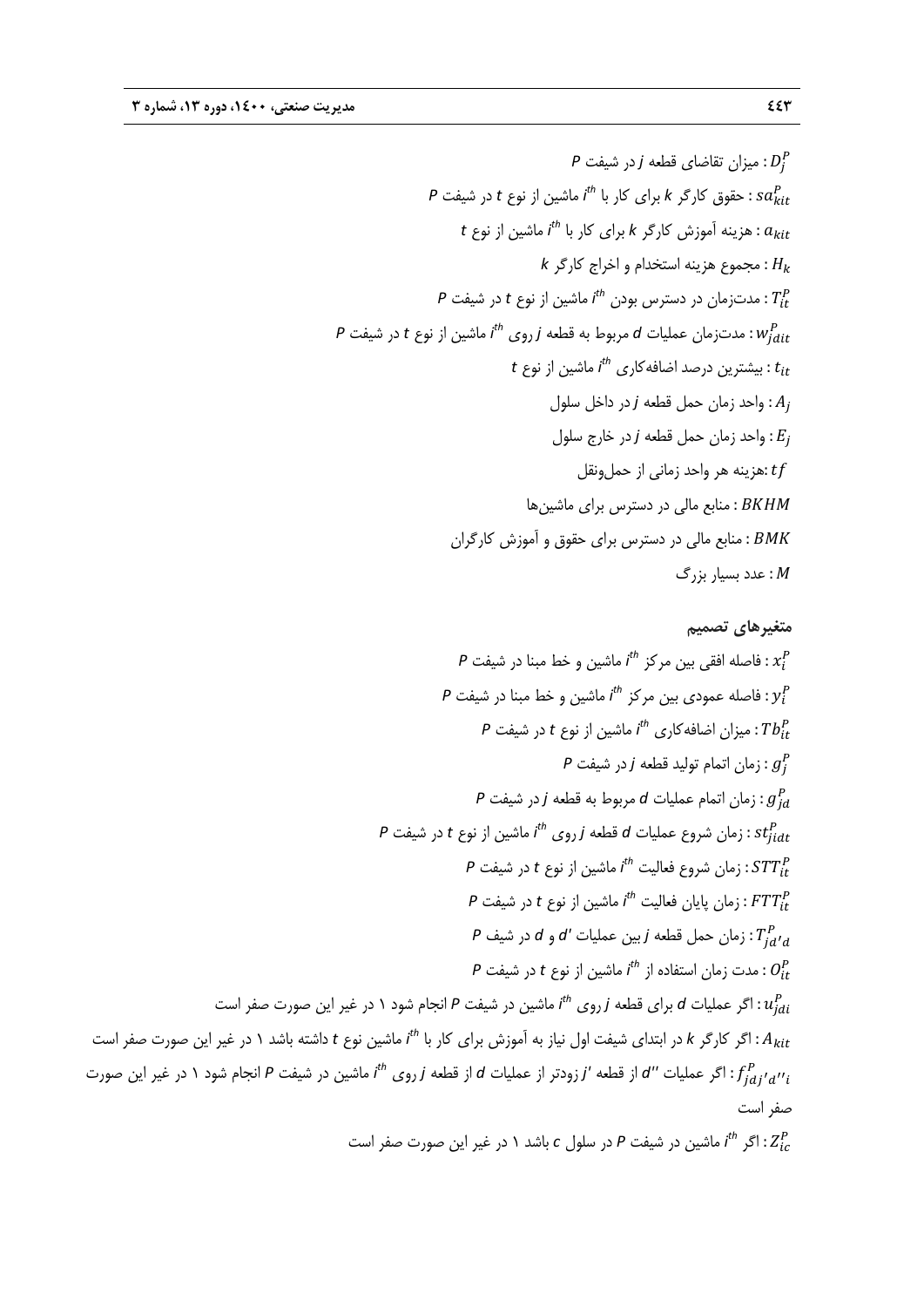$$
t
$$
ه: اگر کارگر *א* در ابتدای شیفت اول به  $t^h$  ماشین نوع t قصیص داده شود ۱ در غیر این صورت مفر است  
\n $h_k$  : اگر کارگر *א* استندام یا اخراج شود ۱ در غیر این صورت صفر است  
\n $X_{it}$   
\n $X_{it}$   
\n $x_t^P \le x_t^P \le x_t^P \le x_t^P$  مفر است ۱۵ز میر این صورت صفر است  
\n $x_t^P \le x_t^P \le x_t^P \le x_t^P$  رقرار باشد ۱ در غیر این صورت صفر است  
\n $y_t^P \le y_t^P \le y_t^P \le y_t^P \le y_t^P$  ی ایکه برقرار باشد ۱ در غیر این صورت صفر است

# **مدل رياضي**  در اين بخش مدل رياضي مسئله مدنظر بر اساس پارامترها و متغيرهاي تصميم تعريف شده ارائه ميگردد كه بـهصـورت زير نوشته ميشود.

$$
MinZ = \sum_{P=2}^{P_s} \sum_{i=1}^{m} q(|x_i^P - x_i^{P-1}| + |y_i^P - y_i^{P-1}|) + \sum_{k=1}^{K} H_k h_k
$$
  
\n
$$
\sum_{i=1}^{m} \sum_{t=1}^{Tm_t} ((C_{it} - R_{it})X_{it}) + \sum_{P=1}^{P_s} \sum_{j=1}^{n} \sum_{d=1}^{N_j-1} (T_{jd(d+1)}^P t)
$$
  
\n
$$
+ P_s \sum_{i=1}^{m} \sum_{t=1}^{Tm_t} (hs_{it}X_{it}) + \sum_{P=1}^{P_s} \sum_{i=1}^{m} \sum_{t=1}^{Tm_t} ((\theta_{it} T b_{it}^P) + (\beta_{it} O_{it}^P))
$$
  
\n
$$
+ \sum_{P=1}^{P_s} \sum_{i=1}^{m} \sum_{t=1}^{Tm_t} \sum_{k=1}^{K} (sa_{kit}^P Rs_{kit}X_{it}) + \sum_{i=1}^{m} \sum_{t=1}^{Tm_t} \sum_{k=1}^{K} (a_{kit}A_{kit}Rs_{kit}X_{it})
$$

$$
\sum_{t=1}^{Tm_t} X_{it} = 1 \qquad \forall i
$$
\n
$$
(5 \text{ k})
$$

$$
\sum_{i=1}^{m} \sum_{t=1}^{Tm_t} (C_{it}X_{it}) + P_s \sum_{i=1}^{m} \sum_{t=1}^{Tm_t} (hs_{it}X_{it}) \leq BKHM
$$
 (7)

$$
\sum_{P=1}^{P_S} \sum_{i=1}^{m} \sum_{t=1}^{T m_t} \sum_{k=1}^{K} (R s_{kit} X_{it} s a_{kit}^P) + \sum_{i=1}^{m} \sum_{t=1}^{T m_t} \sum_{k=1}^{K} (R s_{kit} X_{it} a_{kit} A_{kit}) \leq BMK
$$
 († 4)

$$
x_i^P \le H - 1 \qquad \forall \ i, P
$$
\n
$$
( \Delta \text{ d} \Delta \text{ d} \text{ e}^{-1} \text{ e}^{-1} \text{ e}^{-1} \text{ e}^{-1} \text{ e}^{-1} \text{ e}^{-1} \text{ e}^{-1} \text{ e}^{-1} \text{ e}^{-1} \text{ e}^{-1} \text{ e}^{-1} \text{ e}^{-1} \text{ e}^{-1} \text{ e}^{-1} \text{ e}^{-1} \text{ e}^{-1} \text{ e}^{-1} \text{ e}^{-1} \text{ e}^{-1} \text{ e}^{-1} \text{ e}^{-1} \text{ e}^{-1} \text{ e}^{-1} \text{ e}^{-1} \text{ e}^{-1} \text{ e}^{-1} \text{ e}^{-1} \text{ e}^{-1} \text{ e}^{-1} \text{ e}^{-1} \text{ e}^{-1} \text{ e}^{-1} \text{ e}^{-1} \text{ e}^{-1} \text{ e}^{-1} \text{ e}^{-1} \text{ e}^{-1} \text{ e}^{-1} \text{ e}^{-1} \text{ e}^{-1} \text{ e}^{-1} \text{ e}^{-1} \text{ e}^{-1} \text{ e}^{-1} \text{ e}^{-1} \text{ e}^{-1} \text{ e}^{-1} \text{ e}^{-1} \text{ e}^{-1} \text{ e}^{-1} \text{ e}^{-1} \text{ e}^{-1} \text{ e}^{-1} \text{ e}^{-1} \text{ e}^{-1} \text{ e}^{-1} \text{ e}^{-1} \text{ e}^{-1} \text{ e}^{-1} \text{ e}^{-1} \text{ e}^{-1} \text{ e}^{-1} \text{ e}^{-1} \text{ e}^{-1} \text{ e}^{-1} \text{ e}^{-1} \text{ e}^{-1} \text{ e}^{-1} \text{ e}^{-1} \text{ e}^{-1} \text{ e}^{-1} \text{ e}^{-1} \text{ e}^{-1} \text{ e}^{-1} \text{ e}^{-1} \text{ e}^{-1} \text{ e}^{-1} \text{ e}^{-1} \text{ e}^{-1} \text{ e}^{-1} \text{ e}^{-1} \text{ e}^{-1} \text{ e}^{-1} \text{ e}^{-1} \text{ e}^{-1} \text{ e}^{-1} \text{ e}^{-1} \text{ e}^{-1} \text{ e}^{-1} \text{ e
$$

$$
y_i^P \le V - 1 \qquad \forall i, P \tag{8}
$$

$$
\left| x_i^P - x_u^P \right| + \left| y_i^P - y_u^P \right| \ge 3 \quad i = 1, 2, \dots, m - 1 \quad u = i + 1, i + 2, \dots, m \quad \forall \ P
$$
 (Y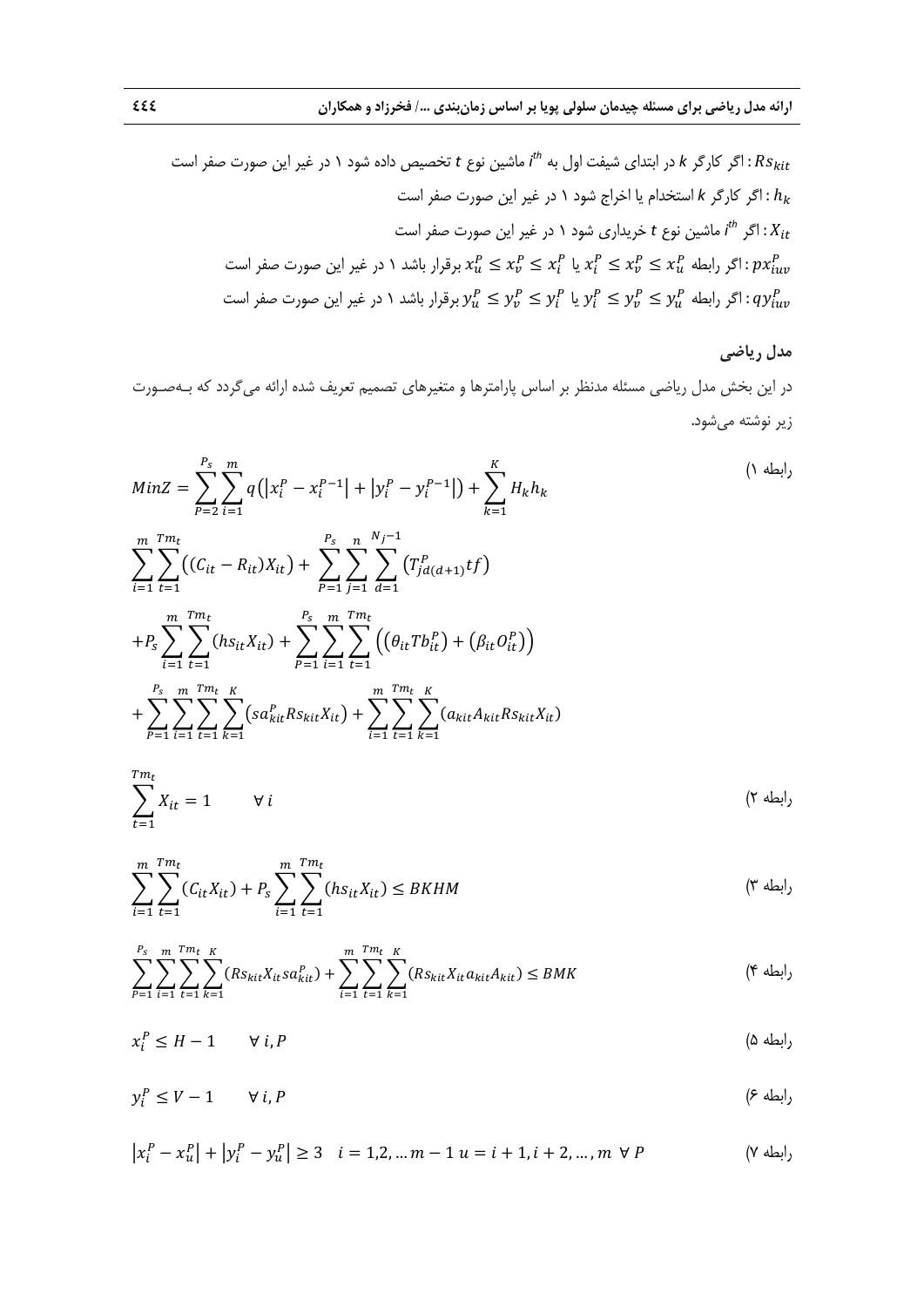$$
\left(x_v^P - x_i^P\right)\left(x_u^P - x_v^P\right) \le Mpx_{iuv}^P \quad \forall \ i, u, v, P \tag{A}
$$

$$
-(x_v^P - x_i^P)(x_u^P - x_v^P) \le M(1 - px_{iuv}^P) \ \forall \ i, u, v, P
$$
\n
$$
(2\pi)^2 \left(1 - \frac{w}{2}\right) \le M(1 - px_{iuv}^P) \ \forall \ i, u, v, P
$$

$$
\left(y_v^P - y_i^P\right)\left(y_u^P - y_v^P\right) \le Mq y_{iuv}^P \quad \forall \ i, u, v, P
$$
\n<sup>(\dagger \cdot \text{d}u)</sup>

$$
-(y_v^P - y_i^P)(y_u^P - y_v^P) \le M(1 - qy_{iuv}^P) \ \forall \ i, u, v, P
$$
\n(1)

$$
Z_{ic}^{P} + Z_{uc}^{P} + px_{iuv}^{P} + qy_{iuv}^{P} - 3 \le Z_{vc}^{P} \ \forall \ i, u, v, P, c
$$
 (17)

$$
\sum_{i=1}^{m} Z_{ic}^{P} \le R \quad \forall P, c
$$
 (17)

$$
\sum_{i=1}^{m} Z_{ic}^{P} \ge 1 \quad \forall P, c
$$
 (15)

$$
\sum_{c=1}^{C} Z_{ic}^{P} = 1 \quad \forall P, i
$$
 (10)

$$
\sum_{i=1}^{m} \sum_{t=1}^{Tm_t} R s_{kit} X_{it} \le 1 \qquad \forall k
$$
 (15)

$$
\sum_{t=1}^{Tm_t} \sum_{k=1}^{K} Rs_{kit}X_{it} = 1 \qquad \forall i
$$
 (1V)  
(1V)

$$
g_j^P \ge g_{jd}^P \quad P = 1, 2, \dots, P_s \quad \forall \ j, d \tag{14}
$$

$$
g_{jd}^P \ge D_j^P w_{jdit}^P X_{it} u_{jdi}^P \qquad \forall P, j, d, i, t
$$

$$
g_{jd}^P \ge g_{jd'}^P + T_{jd'd}^P + D_j^P w_{jdit}^P X_{it} u_{jdi}^P d' = d - 1 \,\forall P, j, d, i, t
$$
\n
$$
(Y \cdot d\mu)_{ij} = \sum_{i=1}^{n} \sum_{j=1}^{n} \sum_{j=1}^{n} \sum_{j=1}^{n} \sum_{j=1}^{n} \sum_{j=1}^{n} \sum_{j=1}^{n} \sum_{j=1}^{n} \sum_{j=1}^{n} \sum_{j=1}^{n} \sum_{j=1}^{n} \sum_{j=1}^{n} \sum_{j=1}^{n} \sum_{j=1}^{n} \sum_{j=1}^{n} \sum_{j=1}^{n} \sum_{j=1}^{n} \sum_{j=1}^{n} \sum_{j=1}^{n} \sum_{j=1}^{n} \sum_{j=1}^{n} \sum_{j=1}^{n} \sum_{j=1}^{n} \sum_{j=1}^{n} \sum_{j=1}^{n} \sum_{j=1}^{n} \sum_{j=1}^{n} \sum_{j=1}^{n} \sum_{j=1}^{n} \sum_{j=1}^{n} \sum_{j=1}^{n} \sum_{j=1}^{n} \sum_{j=1}^{n} \sum_{j=1}^{n} \sum_{j=1}^{n} \sum_{j=1}^{n} \sum_{j=1}^{n} \sum_{j=1}^{n} \sum_{j=1}^{n} \sum_{j=1}^{n} \sum_{j=1}^{n} \sum_{j=1}^{n} \sum_{j=1}^{n} \sum_{j=1}^{n} \sum_{j=1}^{n} \sum_{j=1}^{n} \sum_{j=1}^{n} \sum_{j=1}^{n} \sum_{j=1}^{n} \sum_{j=1}^{n} \sum_{j=1}^{n} \sum_{j=1}^{n} \sum_{j=1}^{n} \sum_{j=1}^{n} \sum_{j=1}^{n} \sum_{j=1}^{n} \sum_{j=1}^{n} \sum_{j=1}^{n} \sum_{j=1}^{n} \sum_{j=1}^{n} \sum_{j=1}^{n} \sum_{j=1}^{n} \sum_{j=1}^{n} \sum_{j=1}^{n} \sum_{j=1}^{n} \sum_{j=1}^{n} \sum_{j=1}^{n} \sum_{j
$$

$$
g_{jd}^{P}u_{jdi}^{P} - g_{j'd''}^{P}u_{j'd''i}^{P} - M(f_{jd'd''i}^{P} - 1) \ge D_{j}^{P}w_{jdit}^{P}X_{it}u_{jdi}^{P} \forall P, j, j', d, d'', i, t
$$
 (1)

$$
g_{j'd''}^P u_j^P u_{j'd''i} - g_{jd}^P u_{jdi}^P + Mf_{jdj'd''i}^P \ge D_{j'}^P w_{j'd''it}^P X_{it} u_{j'd''i}^P \forall P, j, j', d, d'', i, t
$$
 (YY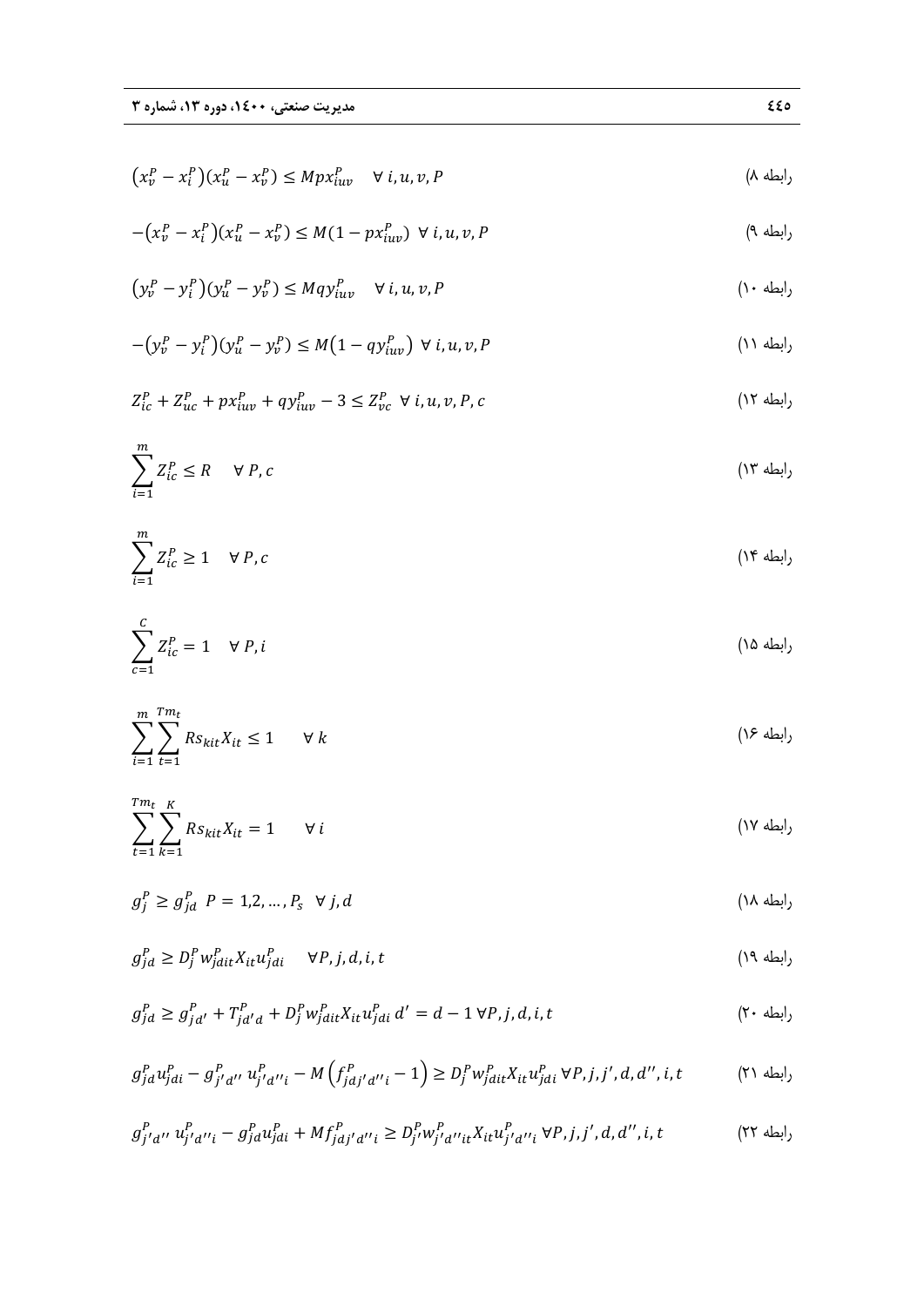$$
T_{jd'd}^{P} = (|x_i^P - x_u^P| + |y_i^P - y_u^P|)A_j u_{jd'i}^{P} u_{jdu}^{P} Z_{ic}^{P} Z_{uc}^{P}
$$
  
+ 
$$
(|x_i^P - x_u^P| + |y_i^P - y_u^P|)E_j u_{jd'i}^{P} u_{jdu}^{P} Z_{ic}^{P} (1 - Z_{uc}^{P}) \ \forall d', d, P, j, i, c \ i \neq u
$$
 (YY

$$
st_{jidt}^P = g_{jd}^P u_{jdi}^P X_{it} - D_j^P w_{jdi}^P X_{it} u_{jdi}^P + M(1 - u_{jdi}^P) \ \forall P, j, i, d, t
$$
 (Y<sup>e</sup>)

$$
STT_{it}^{P} \le st_{jidt}^{P} \qquad \forall P, j, i, d, t \tag{72}
$$

$$
FTT_{it}^{P} \ge g_{jd}^{P} u_{jdi}^{P} X_{it} \quad \forall P, j, i, d, t
$$
\n
$$
(Y^{\varphi})^{\mathcal{P}} \ge \langle Y^{\varphi} u_{jdi}^{P} X_{it} \rangle \quad \forall j \in \mathbb{N}
$$

$$
O_{it}^{P} = FTT_{it}^{P} - STT_{it}^{P} \qquad \forall P, i, t
$$
\n
$$
(YV - T_{it})^{P} = TTT_{it}^{P} \qquad \forall P, i, t
$$

$$
Tb_{it}^P \geq FTT_{it}^P - (T_{it}^PX_{it}) \quad \forall P, i, t
$$
\n
$$
(Y \wedge \text{d}W) \geq T\sum_{i=1}^N (T_i^P Y_{it}) \quad \forall P, i, t
$$

$$
T b_{it}^P \le T_{it}^P t_{it} \qquad \forall P, i, t \tag{19}
$$

<sup>௧</sup> رابطه 30) ܶܶܨ ≤ (1+ݐ௧)ܶ௧ ∀ܲ, ݅,t

 $x_i^P$  ,  $y_i^P \geq 0$  and integr  $u_{jdi}^P$ ,  $Z_{ic}^P$ ,  $Rs_{kit}$ ,  $h_k$ ,  $A_{kit}$ ,  $X_{it}$ ,  $px_{iuv}^P$ ,  $q y_{iuv}^P$ ,  $f_{jdj'd''i}^P \in \{0,1\}$  (۳۱  $Tb_{it}^{P}, g_{jd}^{P}, g_{j}^{P}, T_{jd'd}^{P}, O_{it}^{P}, FTT_{it}^{P}, STT_{it}^{P}, st_{jidt}^{P} \geq 0$ 

هدف در اين مدل حداقل كردن هزينه ميباشد كه در رابطه 1 بيان شده است. جمله اول در اين رابطـه مربـوط بـه هزينه انتقال ماشينها از مكاني به مكان ديگر است كه برابر با مجموع حاصل ضرب جابجايي عمودي و افقي در هزينـه هر واحد انتقال ماشينها ميباشد. مجموع هزينههاي استخدام و اخـراج كـارگران از ضـرب متغيـر اسـتخدام و اخـراج در هزينههاي مربوط به آن به دست ميآيد كه در جمله دوم بيان شده است. جمله سوم هزينه مربوط به ماشينهـاي جديـد ميباشد كه برابر با مجموع اختلاف هزينه خريد و درآمد ناشي از فروش آنها در پايان دوره اسـت. هزينـه حمـل و نقـل قطعات براي انجام عمليات مختلف داخل و خارج سلول در جمله چهارم مشاهده ميشود كه برابر با مجموع حاصل ضرب هزينه هر واحد زماني از حمل و نقل در مدت زمان حمل و نقل قطعه در بين عمليات ميباشد. هزينه ثابـت و اسـتهلاك ماشين در جمله پنجم نشان داده شده است كه از حاصل ضرب تعداد شيفتها در مجموع اين هزينـه بـراي هـر ماشـين محاسبه ميگردد. جمله ششم در رابطه 1 بيان كننده هزينه اضافهكاري و هزينه متغير ماشينها است كه برابر با مجمـوع حاصل ضرب ميزان اضافهكاري هر ماشين در هزينه هر واحد اضافهكاري و مدت زمان استفاده از ماشين در هزينه متغيـر آن براي شيفتهاي مختلف كاري ميباشد. جمله بعدي در تابع هدف مربوط به هزينههاي حقوق كارگران ميباشـد كـه برابر با مجموع حاصل ضرب متغير تخصيص هر كارگر به ماشين مربوطـه در ميـزان حقـوق آن كـارگر در شـيفتهـاي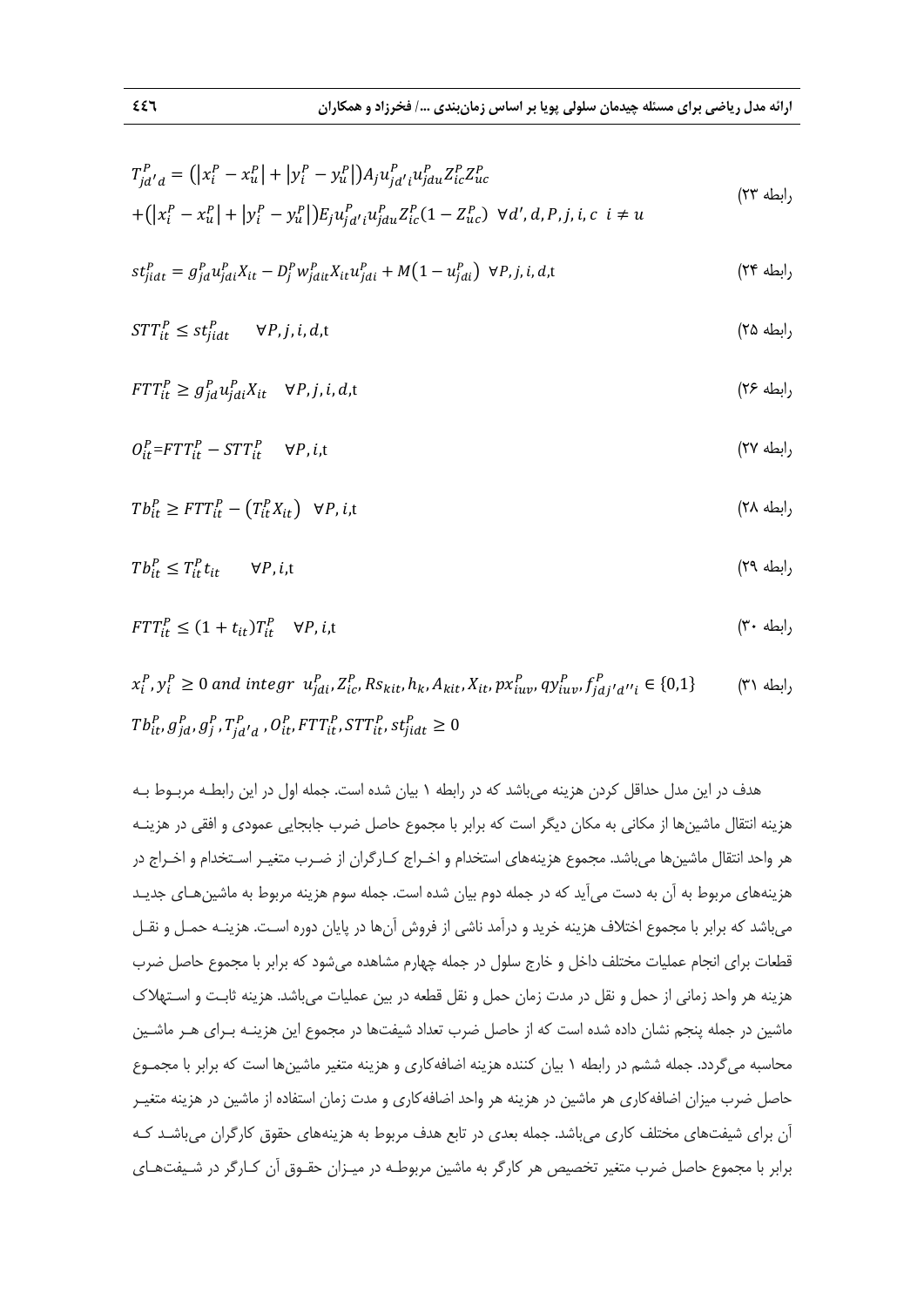مختلف ميباشد. هزينه آموزش كارگران نيز از مجموع حاصل ضرب متغيرهاي تخصيص كارگر به ماشين مربوطه و نيـاز آن به آموزش در هزينه آموزش آن كارگر محاسبه ميگردد كه در آخرين جمله تابع هدف قيد شده است. رابطه 2 نشـان ميدهد كه از هر ماشين چند نوع موجود ميباشد كه فقط بايد يك نوع آن خريـداري شـود. رابطـه 3 محـدوديت بودجـه مربوط به ماشينها را نشان ميدهد كه لازم است مجموع هزينههاي خريد و ثابت و استهلاك در تمام شـيفتهـا بـراي كليه ماشينها از مقدار منابع مالي در دسترس براي ماشينها كمتر باشد. رابطه 4 نيز مربوط به بودجـه آمـوزش و حقـوق است بهطوري كه كمتر بودن مجموع هزينههاي آموزش كارگران و حقوق آنها در شيفتهاي مختلف از منـابع مـالي در دسترس براي كارگران را ضمانت ميكند. استقرار ماشينها و فاصله مناسب آنها از يكديگر توسـط روابـط 7-5 بررسـي ميشود. ماشينها در هر شيفت بايد در محدوده افقي و عمودي به گونهاي استقرار يابند كه از ابعاد محوطه خـارج نشـوند كه روابط 5 و 6 اين موضوع را تضمين ميكنند. همچنين مجموع فاصله افقي و عمودي ماشينها نسبت به يكديگر نيـز توسط رابطه 7 كنترل ميشود. با روابط 12-8 ميتوان اطمينان حاصل كرد كه سلولها هـيچ كـدام بـا يكـديگر تـداخل ندارند و استقرار آنها به گونهاي است كه از يكديگر مجزا هستند. حداكثر و حداقل تعداد ماشينها در هر سلول و شـيفت توسط روابط 13 و 14 كنترل ميشود به گونهاي كه در هر سلول حداقل 1 ماشين و حداكثر R ماشين موجود است. رابطه 15 بيان ميكند كه در يك شيفت هر ماشين فقط در يك سلول ميتواند وجود داشته باشد. هر كارگر فقط مـيتوانـد بـه يك ماشين تخصيص يابد و هر ماشين نيز فقط به يك كارگر اختصاص مييابد كه اين دو به ترتيب توسـط روابـط 16 و 17 كنترل ميشود. زمانبندي توليد براي هر قطعه توسط روابط 22-18 انجام مـيگيـرد. از رابطـه 19 اطمينـان حاصـل ميشود كه زمان اتمام هر قطعه از زمان اتمام هر يك از عمليات آن بزرگتر است. زمان اتمام هر عمليات از يـك قطعـه نيز حداقل برابر با مدت زمان مورد نياز براي انجام آن عمليات و يا مجموع زمان اتمام عمليات قبلي با مدت زمان حمل و نقل بين دو عمليات ميباشد كه توسط روابط 19 و 20 تضمين ميشود. اگر در بين انجام عمليـات يـك قطعـه، عمليـات قطعه ديگري انجام شود اين باعث افزايش زمان اتمام قطعه ميگردد كه توسط روابط 21 و 22 محاسبه ميشـود. رابطـه 23 به منظور محاسبه مدت زمان حمل و نقل قطعات بين دو عمليات متوالي داخل يا خارج از سلولها ميباشد به گونهاي كه مجموع جابجايي عمودي و افقي قطعات در نظر گرفته ميشود. رابطه 24 ايجاب ميكند كه زمان شروع عمليات يك قطعه روي هر ماشين در يك شيفت برابر با اختلاف بين زمان اتمام و زمان انجام عمليات مدنظر اسـت. زمـان شـروع و پايان فعاليت هر ماشين به ترتيب از زمان شروع و پايان تمام عمليات انجام شده روي آن كوچكتر و بزرگتر اسـت كـه روابط 25 و 26 تضمين كننده اين موضوع هستند. رابطه 27 مدت زمان استفاده از ماشين را بيان ميكنـد كـه از تفـاوت بين زمان پايان و شروع فعاليت ماشين محاسبه ميشود. از روابط 28 و 29 اطمينان حاصل مـيشـود كـه حـداقل زمـان اضافهكاري براي هر ماشين برابر با تفاوت بين زمان پايان فعاليت با مدتزمان در دسـترس ماشـين مـوردنظر و حـداكثر ميزان اضافهكاري براي هر ماشين معادل با مدتزمان در دسترس آن ماشين ميباشد. از طرفي زمان پايـان فعاليـت هـر ماشين حداكثر برابر با مجموع زمان در در دسترس و ميزان اضافهكاري مجاز براي آن ماشين ميباشد كه رابطه 30 آن را تضمين مينمايد. رابطه 31 نيز شرايط متغيرهاي تصميم را بيان ميكند.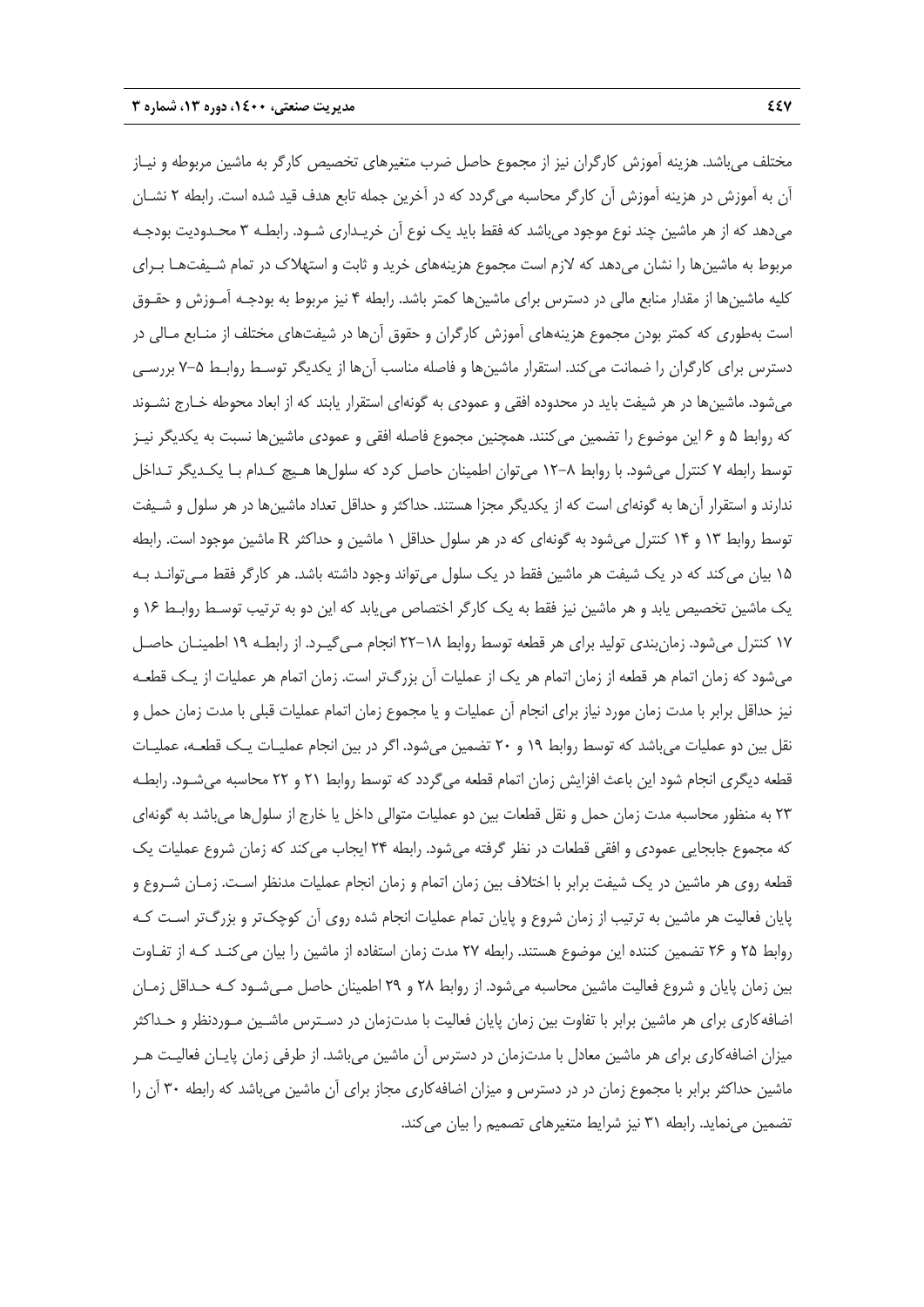# **خطيسازي مدل**

مدل ارائهشده يك مدل برنامهريزي غيرخطي عدد صحيح مختلط است و براي خطي كردن آن، تعـدادي متغيـر جديـد و محدوديت كمكي ارائه ميشود كه در اين ادامه تشريح ميگردد.

در تابع هدف، جمله اول شامل عبارت قدرمطلق است كه غيرخطي ميباشد و لازم است خطي شود. اين عبارت بايد با متغير رہے $g m_{i P (P-1)}$  جايگزين گردد و محدوديتھاي ٣٢ الي ٣۵ به مدل اضافه شود.

$$
gm_{iP(P-1)} \ge (x_i^P - x_i^{P-1}) + (y_i^P - y_i^{P-1}) \qquad \forall P, i
$$
\n
$$
(rr \text{ with } r \in \mathbb{N})
$$

$$
gm_{iP(P-1)} \ge -\left(x_i^P - x_i^{P-1}\right) + \left(y_i^P - y_i^{P-1}\right) \quad \forall P, i
$$
\n(TT

$$
gm_{iP(P-1)} \ge (x_i^P - x_i^{P-1}) - (y_i^P - y_i^{P-1}) \quad \forall P, i
$$
\n
$$
(T^{\varphi})^{\text{odd}} \ge (T^{\varphi})^{\text{even}} \quad \forall P, j \in \mathbb{N}
$$

$$
gm_{iP(P-1)} \ge -\left(x_i^P - x_i^{P-1}\right) - \left(y_i^P - y_i^{P-1}\right) \quad \forall P, i
$$
 (70)

تابع هدف و محدوديتهاي ۴، ۱۶ و ۱۷ شامل عبارت  $Rs_{kit}X_{it}$  مي باشند كه ضرب دو متغير صفر و يـك اسـت و يک عبارت غيرخطي به حساب ميآيد. براي خطي كردن آن بايد يک متغير صفر و يک جديـد  $\textit{Rsx}_{kit}$  و دو محـدوديت 36 و 37 ايجاد گردد.

ݐ ݅, ݇,∀ ௧ݔݏܴ + 1 ≥ ௧+ܺ௧ رابطه 36) ݏܴ

$$
Rs_{kit} + X_{it} \ge 2Rsx_{kit} \qquad \forall k, i, t
$$
\n
$$
(4.7 \pm 0.000) \times 10^{-4} \text{ J}
$$

در محدوديت 7 وجود عبارت قدرمطلق باعث غيرخطي شدن آن ميگردد كه بـراي خطـي كـردن آن، از دو متغيـر صفر و یک  $s_{iu}^{P}$  و  $r_{iu}^{P}$  و محدودیتهای ۳۸–۴۱ استفاده شده است.

$$
x_i^P - x_u^P + Mr_{iu}^P + Ms_{iu}^P \ge 3 \qquad \forall u \ \ i = 1, 2, ..., m - 1 \tag{YA}
$$

$$
-(x_i^P - x_u^P) + M(1 - r_{iu}^P) + M s_{iu}^P \ge 3 \qquad \forall u \quad i = 1, 2, ..., m-1
$$
 (79)

$$
y_i^P - y_u^P + Mr_{iu}^P + M(1 - s_{iu}^P) \ge 3 \qquad \forall u \ i = 1, 2, ..., m - 1 \tag{9.1}
$$

$$
-(y_i^P - y_u^P) + M(1 - r_{iu}^P) + M(1 - s_{iu}^P) \ge 3 \quad \forall u \ i = 1, 2, ..., m - 1
$$
 (f)

ضرب دو متغير در محدوديتهاي 11-8 باعث غيرخطي شدن آنها شده است كه با تعريف متغيرهاي صفر و يـك و  $d_{\nu}^{P}$  و محدودیتهای ۴۲ و ۴۹ خطی $\omega$ ازی محدودیتهای ۸ و ۹ انجام میگیرد. برای خطی $d_{\nu}^{P}$  و  $d_{\nu}^{P}$  و  $d_{\nu}^{P}$ 11 نيز دقيقا به همين ترتيب عمل ميشود.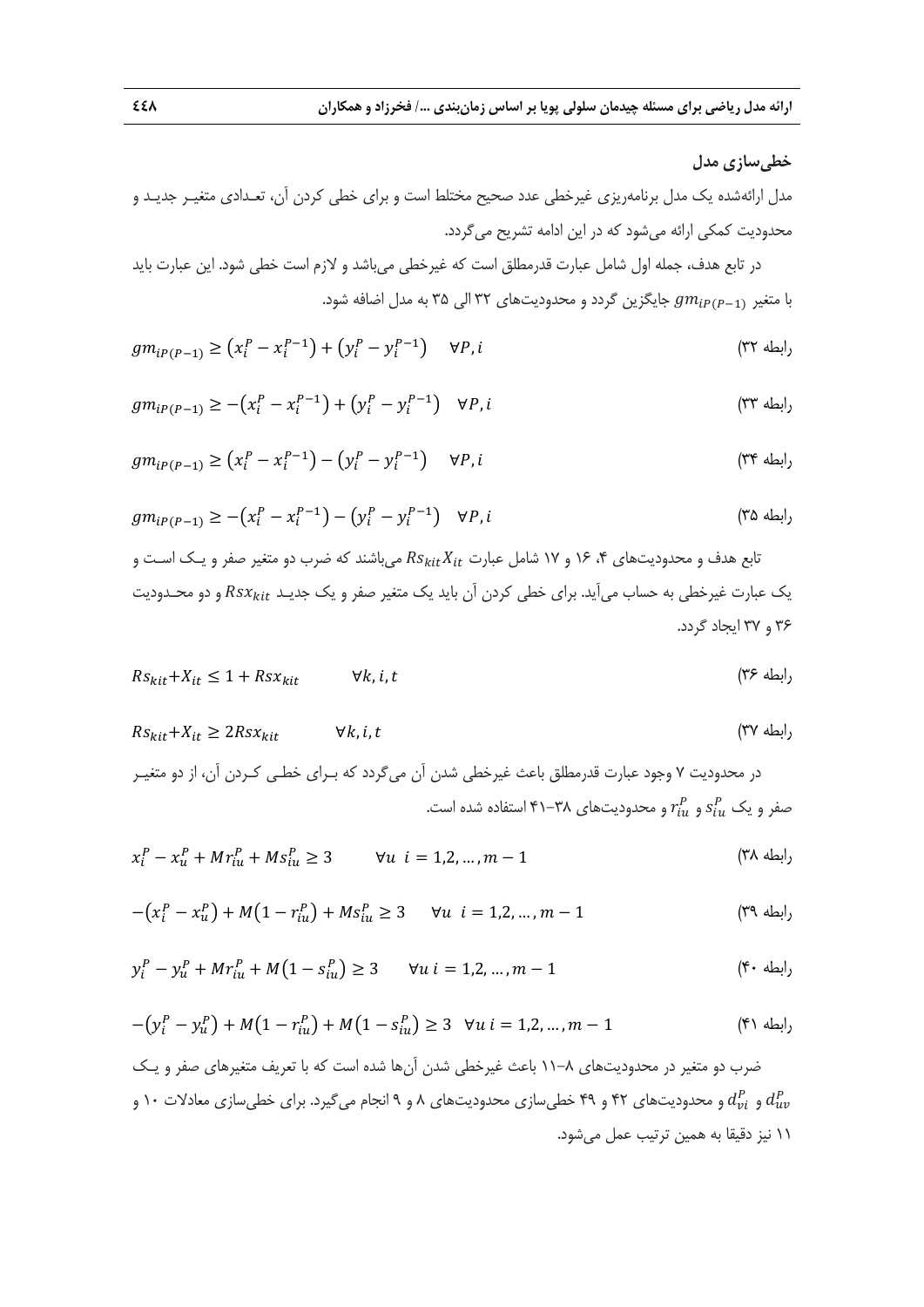$x_v^P - x_i^P \leq M d_{vi}^P$   $\forall v, i, P$  (۴۲

$$
-(x_v^P - x_i^P) \le M\left(1 - d_{vi}^P\right) \quad \forall v, i, P
$$
\n(\text{FT} \quad \text{with} \quad \text{if } \text{ST} \quad \text{if } \text{ST} \quad \text{if } \text{ST} \quad \text{if } \text{ST} \quad \text{if } \text{ST} \quad \text{if } \text{ST} \quad \text{if } \text{ST} \quad \text{if } \text{ST} \quad \text{if } \text{ST} \quad \text{if } \text{ST} \quad \text{if } \text{ST} \quad \text{if } \text{ST} \quad \text{if } \text{ST} \quad \text{if } \text{ST} \quad \text{if } \text{ST} \quad \text{if } \text{ST} \quad \text{if } \text{ST} \quad \text{if } \text{ST} \quad \text{if } \text{ST} \quad \text{if } \text{ST} \quad \text{if } \text{ST} \quad \text{if } \text{ST} \quad \text{if } \text{ST} \quad \text{if } \text{ST} \quad \text{if } \text{ST} \quad \text{if } \text{ST} \quad \text{if } \text{ST} \quad \text{if } \text{ST} \quad \text{if } \text{ST} \quad \text{if } \text{ST} \quad \text{if } \text{ST} \quad \text{if } \text{ST} \quad \text{if } \text{ST} \quad \text{if } \text{ST} \quad \text{if } \text{ST} \quad \text{if } \text{ST} \quad \text{if } \text{ST} \quad \text{if } \text{ST} \quad \text{if } \text{ST} \quad \text{if } \text{ST} \quad \text{if } \text{ST} \quad \text{if } \text{ST} \quad \text{if } \text{ST} \quad \text{if } \text{ST} \quad \text{if } \text{ST} \quad \text{if } \text{ST} \quad \text{if } \text{ST} \quad \text{if } \text{ST} \quad \text{if } \text{ST} \quad \text{if } \text{ST} \quad \text{if } \text{ST} \quad \text{if } \text{ST} \quad \text{if } \text{ST} \quad \text{if } \text{ST} \quad \text{if } \text{ST} \quad \text{if } \text{ST} \quad \text{if } \text{ST} \quad \text{if } \text{ST} \quad \text{if } \

$$
x_u^P - x_v^P \leq Md_{uv}^P \qquad \forall v, u, P
$$
\n<sup>(\text{YY})</sup>

$$
-(x_u^P - x_v^P) \le M(1 - d_{uv}^P) \qquad \forall v, u, P
$$
\n<sup>(6)</sup>

$$
d_{vi}^P + d_{uv}^P - 1 \le px_{iuv}^P \qquad \forall i, v, u, P
$$
\n
$$
(f \circ \text{d}_{uv}^P) = \text{d}_{uv}^P
$$

$$
-d_{vi}^P - d_{uv}^P + 1 \le px_{iuv}^P \qquad \forall i, v, u, P
$$
\n
$$
(fV + 1) \le (fV + 1) \le (fV + 1) \le (fV + 1) \le (fV + 1) \le (fV + 1) \le (fV + 1) \le (fV + 1) \le (fV + 1) \le (fV + 1) \le (fV + 1) \le (fV + 1) \le (fV + 1) \le (fV + 1) \le (fV + 1) \le (fV + 1) \le (fV + 1) \le (fV + 1) \le (fV + 1) \le (fV + 1) \le (fV + 1) \le (fV + 1) \le (fV + 1) \le (fV + 1) \le (fV + 1) \le (fV + 1) \le (fV + 1) \le (fV + 1) \le (fV + 1) \le (fV + 1) \le (fV + 1) \le (fV + 1) \le (fV + 1) \le (fV + 1) \le (fV + 1) \le (fV + 1) \le (fV + 1) \le (fV + 1) \le (fV + 1) \le (fV + 1) \le (fV + 1) \le (fV + 1) \le (fV + 1) \le (fV + 1) \le (fV + 1) \le (fV + 1) \le (fV + 1) \le (fV + 1) \le (fV + 1) \le (fV + 1) \le (fV + 1) \le (fV + 1) \le (fV + 1) \le (fV + 1) \le (fV + 1) \le (fV + 1) \le (fV + 1) \le (fV + 1) \le (fV + 1) \le (fV + 1) \le (fV + 1) \le (fV + 1) \le (fV + 1) \le (fV + 1) \le (fV + 1) \le (fV + 1) \le (fV + 1) \le (fV + 1) \le (fV + 1) \le (fV + 1) \le (fV + 1) \le (fV + 1) \le (fV + 1) \le (fV + 1) \le (fV + 1) \le (fV + 1) \le (fV + 1) \le (fV + 1) \le (fV + 1) \le (
$$

$$
d_{vi}^P - d_{uv}^P + 1 \ge px_{iuv}^P \qquad \forall i, v, u, P
$$
\n
$$
(f \wedge d_{iv})^P
$$

$$
-d_{vi}^P + d_{uv}^P + 1 \ge px_{iuv}^P \qquad \forall i, v, u, P
$$
\n
$$
(f^q, \mathbf{u})
$$

خطی $F'^{P}_{iuc}$  بر اساس روابـط  $l^{P}_{iuc}$  متغیر صفر و یک $l^{P}_{iuc}$  و متغیرهای غیرمنفی  $F^{P}_{iuc}$  و  $F'^{P}_{iuc}$  بر اساس روابـط ه انجام میشود. همچنین لازم است که برای متغیر  ${F'_{iuc}}^P$  نیز چهار محدودیت مشابه ۵۳–۵۶ اضافه گردد. $\sim$ ۵۶ ا

$$
T_{jd'd}^P = A_j u_{jd'i}^P u_{idu}^P F_{inc}^P + E_j u_{jd'i}^P u_{idu}^P F_{inc}^{i^P}
$$
  
( $\Delta \cdot \Delta t$ )  
 $d' = d - 1 \forall d, P, j, i, c \quad i \neq u$ 

$$
Z_{ic}^P + Z_{uc}^P - 2 \ge M(l_{inc}^P - 1) \qquad \forall P, c, u, i
$$
 (2)

$$
Z_{ic}^P + Z_{uc}^P - 1 \ge M l_{inc}^P \qquad \forall P, c, u, i
$$
 (87)

$$
F_{iuc}^P \ge (x_i^P - x_u^P) + (y_i^P - y_u^P) + M(l_{iuc}^P - 1) \ \forall \ P, c, u, i
$$
 (a<sup>r</sup> du)

$$
F_{iuc}^P \ge (x_i^P - x_u^P) - (y_i^P - y_u^P) + M(l_{iuc}^P - 1) \ \forall \ P, c, u, i
$$
 (0<sup>\*</sup>)

$$
F_{iuc}^{P} \ge -\left(x_{i}^{P} - x_{u}^{P}\right) + \left(y_{i}^{P} - y_{u}^{P}\right) + M\left(l_{iuc}^{P} - 1\right) \ \forall \ P, c, u, i
$$

$$
F_{iuc}^{P} \ge -(x_{i}^{P} - x_{u}^{P}) - (y_{i}^{P} - y_{u}^{P}) + M(l_{iuc}^{P} - 1) \forall P, c, u, i
$$
 (۵۶  
وجود عبارت 
$$
g_{jd}^{P}X_{it}
$$
 در روابط ۲۴ و ۲۶ باعث غیرخطی شدن این محدودیتها شده است که برای خطی کردن  
آنها از متغیر غیر منفی 
$$
g_{jd}^{P}X_{it}
$$
 به جای عبارت 
$$
g_{jd}^{P}X_{it}
$$
 و محدودیتهای ۵۵–۵۷ استفاده میگردد.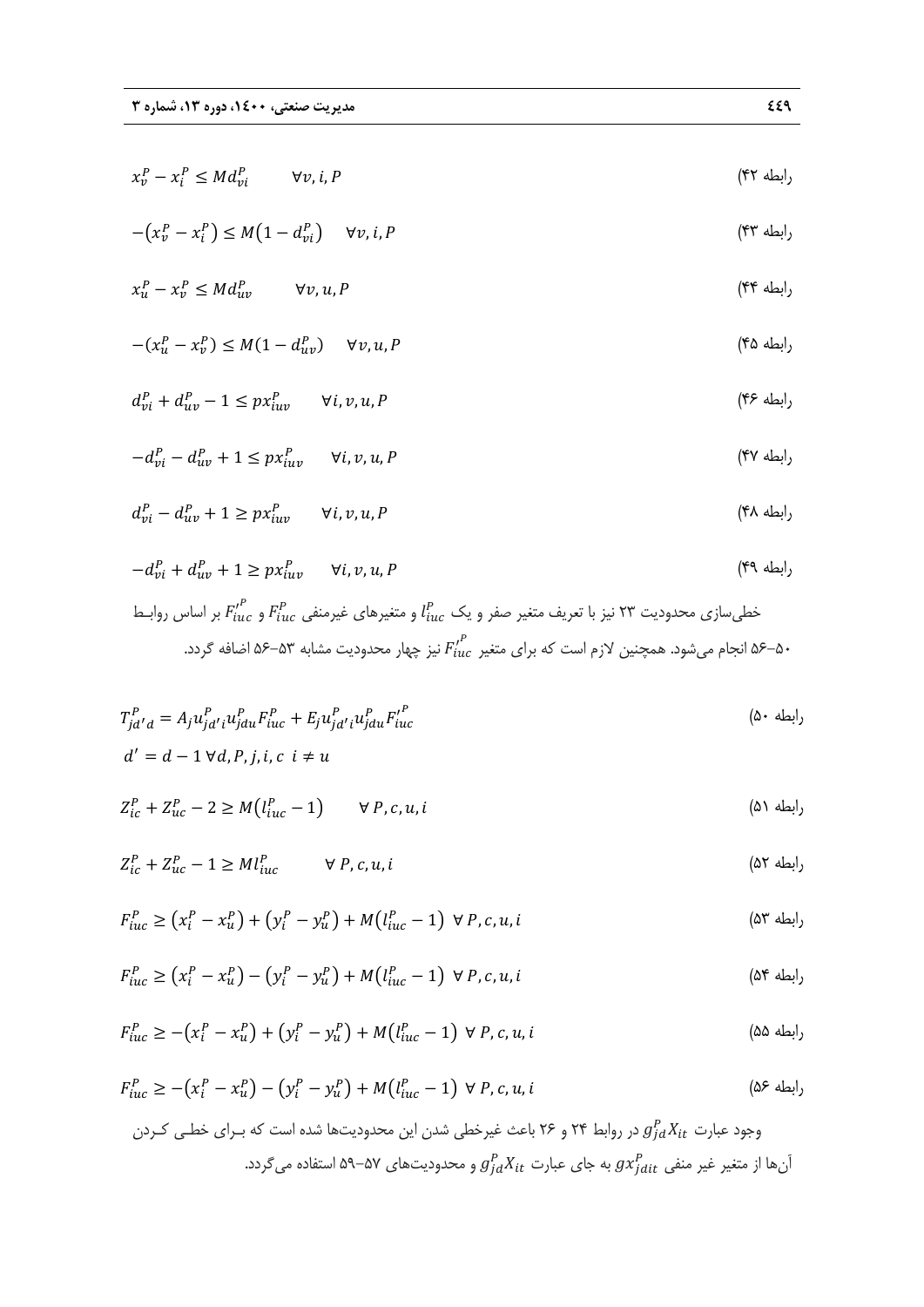$$
gx_{jdit}^P \le MX_{it} \qquad \forall P, i, j, d, t \qquad ( \Delta Y \Delta U) \qquad \qquad ( \Delta Y \Delta U) \qquad \qquad ( \Delta Y \Delta U) \qquad \qquad ( \Delta Y \Delta U) \qquad \qquad ( \Delta Y \Delta U) \qquad \qquad ( \Delta Y \Delta U) \qquad \qquad ( \Delta Y \Delta U) \qquad \qquad ( \Delta Y \Delta U) \qquad \qquad ( \Delta Y \Delta U) \qquad \qquad ( \Delta Y \Delta U) \qquad \qquad ( \Delta Y \Delta U) \qquad \qquad ( \Delta Y \Delta U) \qquad \qquad ( \Delta Y \Delta U) \qquad \qquad ( \Delta Y \Delta U) \qquad \qquad ( \Delta Y \Delta U) \qquad \qquad ( \Delta Y \Delta U) \qquad \qquad ( \Delta Y \Delta U) \qquad \qquad ( \Delta Y \Delta U) \qquad \qquad ( \Delta Y \Delta U) \qquad \qquad ( \Delta Y \Delta U) \qquad \qquad ( \Delta Y \Delta U) \qquad \qquad ( \Delta Y \Delta U) \qquad \qquad ( \Delta Y \Delta U) \qquad \qquad ( \Delta Y \Delta U) \qquad \qquad ( \Delta Y \Delta U) \qquad \qquad ( \Delta Y \Delta U) \qquad \qquad ( \Delta Y \Delta U) \qquad \qquad ( \Delta Y \Delta U) \qquad \qquad ( \Delta Y \Delta U) \qquad \qquad ( \Delta Y \Delta U) \qquad \qquad ( \Delta Y \Delta U) \qquad \qquad ( \Delta Y \Delta U) \qquad \qquad ( \Delta Y \Delta U) \qquad \qquad ( \Delta Y \Delta U) \qquad \qquad ( \Delta Y \Delta U) \qquad \qquad ( \Delta Y \Delta U) \qquad \qquad ( \Delta Y \Delta U) \qquad \qquad ( \Delta Y \Delta U) \qquad \qquad ( \Delta Y \Delta U) \qquad \qquad ( \Delta Y \Delta U) \qquad \qquad ( \Delta Y \Delta U) \qquad \qquad ( \Delta Y \Delta U) \qquad \qquad ( \Delta Y \Delta U) \qquad \qquad ( \Delta Y \Delta U) \qquad \qquad ( \Delta Y \Delta U) \qquad \qquad ( \Delta Y \Delta U) \qquad \qquad ( \Delta Y \Delta U) \qquad \qquad ( \Delta Y \Delta U) \qquad \qquad ( \Delta Y \Delta U) \qquad \qquad ( \Delta Y \Delta U) \qquad \qquad ( \Delta Y \Delta U) \qquad \qquad ( \Delta Y \Delta U) \qquad \qquad (
$$

$$
gx_{jdit}^P \le g_{jd}^P \qquad \forall P, i, j, d, t \qquad (\Delta \Delta)
$$

$$
gx_{jdit}^{P} \ge g_{jd}^{P} - M(1 - X_{it}) \qquad \forall P, i, j, d, t
$$
 (84)

با توجه به تحقيقات صورتگرفته در رابطه با توليد سلولي و چيدمان پويا و با تكيه بر ادبيات موضوع، مسئله بررسي شده در اين تحقيق از نوع مسائل hard-Np است، بهطوري كه با افزايش ابعاد مسئله زمان حل بـهصـورت چشـمگيري افزايش خواهد يافت. بدين لحاظ جهت حل آن در ابعاد بزرگتر از الگوريتم فراابتكاري ژنتيك استفاده شده است.

# **اعتبارسنجي مدل**

در اين بخش به منظور اعتبارسنجي مدل چند مثال عددي ارائه و حل شده كه برخي از دادههاي آن بر اسـاس تحقيقـات مرتبط در ادبيات موضوع استخراج گرديده است. مدل مربوطه در نرمافزار گمز كدنويسـي و دادههـاي ورودي بـر اسـاس جداول ،2 3 و 4 در نظر گرفته شده است كه به ترتيب شامل دادههاي مربوط به ماشينها، قطعات و كارگران ميباشد.

|                         | $\circ$       |     |                       | $\epsilon$            |             |                | ٣                              | ۲                             |                   |                       |                                | شماره مسئله             |                             |                      |
|-------------------------|---------------|-----|-----------------------|-----------------------|-------------|----------------|--------------------------------|-------------------------------|-------------------|-----------------------|--------------------------------|-------------------------|-----------------------------|----------------------|
| ٣                       | ۲             |     | ٣                     | $\mathbf{r}$          |             | $\overline{r}$ | $\mathbf{V}$                   | $\boldsymbol{\xi}$            | ۳                 | $\mathbf{Y}$          | $\mathbf{\hat{}}$              | $\overline{\mathbf{r}}$ |                             | ماشين<br>اطلاعات     |
| ٧۵٠                     | $\mathcal{U}$ | ۹۵۰ | $\lambda \cdot \cdot$ | $\mathcal{U}$         | 9.1         | $\mathcal{W}$  | $\mathbf{y} \cdot \cdot \cdot$ | $\Upsilon \Delta \cdot \cdot$ | $Y \cdot \cdot$   | $\lambda \cdot \cdot$ | $\mathbf{y} \cdot \cdot \cdot$ | 10                      | 15.4                        | قيمت خريد            |
| 5.                      | 9.1           | ۶۵۰ | $\Delta \cdot \cdot$  | $\cdots$              | 5.1         | $\cdots$       | $\lambda \cdot \cdot$          | $rr \cdot$                    | $\mathcal{W}$     | 15.                   | 10                             | $\mathcal{U}$           | $\lambda \cdot \cdot \cdot$ | درأمد فروش           |
| ۶                       | ١.            | ٧   | ١.                    | Λ                     | $\setminus$ | ٩              | ۶                              | $\mathcal{N}$                 | ١.                | ١.                    | ۱۲                             | ٧                       | ٩                           | هزينه متغير          |
| γ                       | $\mathcal{N}$ | Λ   | $\setminus$           | ١.                    | ۱۴          | ١.             | ٨                              | ١۵                            | $\mathcal{N}$     | $\setminus$           | ۱۴                             | ٩                       | $\setminus$                 | هزينه اضافه كارى     |
| $\backslash \backslash$ | ٨۵            | ۹۵  | ۱۵۰                   | 15.                   | ۱۱۵         | 15.            | ٩.                             | $\mathcal{N}$                 | $\setminus \cdot$ | $\cdots$              | ۱۴۰                            | $\mathcal{N}$           | ۱۲۵                         | هزينه ثابت و استهلاک |
|                         | $Y^*\cdot$    |     |                       | $\lambda\Delta\cdots$ |             |                | 15                             |                               |                   | $\mathbf{y} \dots$    |                                |                         | 9                           | محدوديت بودجه        |

**جدول .2 دادههاي مربوط به ماشينها** 

**جدول .3 دادههاي مربوط به قطعات** 

|                       | $\circ$            |                   | ٤       |             | ٣              |               | ۲               |                 |         |                           | اشماره مسئله                     |
|-----------------------|--------------------|-------------------|---------|-------------|----------------|---------------|-----------------|-----------------|---------|---------------------------|----------------------------------|
| ۲                     |                    | ۲۱                |         | ۳           |                | ٣             | ٢               |                 | ۳       |                           | قطعه<br>اطلاعات                  |
| ٧٠                    | ۴۵                 | ٨٠                | ۶۵      | ۱۵۰         | $\mathcal{N}$  | ٧٠            | ٧۵              | $\lambda \cdot$ | ٩.      | $\cdots$                  | تقاضا                            |
| $Y: \Delta$           | $\cdot$ 7:         | f:Y               | r:6     | 5.5.        | $\Upsilon$ .   | Y:Y           | $\lambda$       | Y:Y             | 5.5     | $\mathbf{r}:\mathbf{r}$ . | زمان عمليات ١ (دقيقه:ثانيه)      |
| $\lambda:\Upsilon$ .  | $\mathfrak{f}$ :   | $\lambda:Y\Delta$ | 5:5     | $\cdot$ :۴۵ | $\lambda$ :/ . | 5:4           | Y:Y             | $---$           | $Y:Y$ . | f:Y                       | زمان عمليات٢ (دقيقه:ثانيه)       |
| $---$                 | $Y:Y \Delta$       | ---               |         |             | $\Delta:Y$     | Y:Y           | ___             |                 |         | ---                       | زمان عمليات٣ (دقيقه:ثانيه)       |
| $\uparrow - \uparrow$ | $\tau-\tau-\gamma$ | $\neg \tau$       | $Y - Y$ | $Y - Y$     | $1 - 7 - 1$    | $\tau-\tau-1$ | $\tau$ - $\tau$ | ۲               | $-5$    | $\uparrow - \uparrow$     | ترتيب ماشين ها براى انجام عمليات |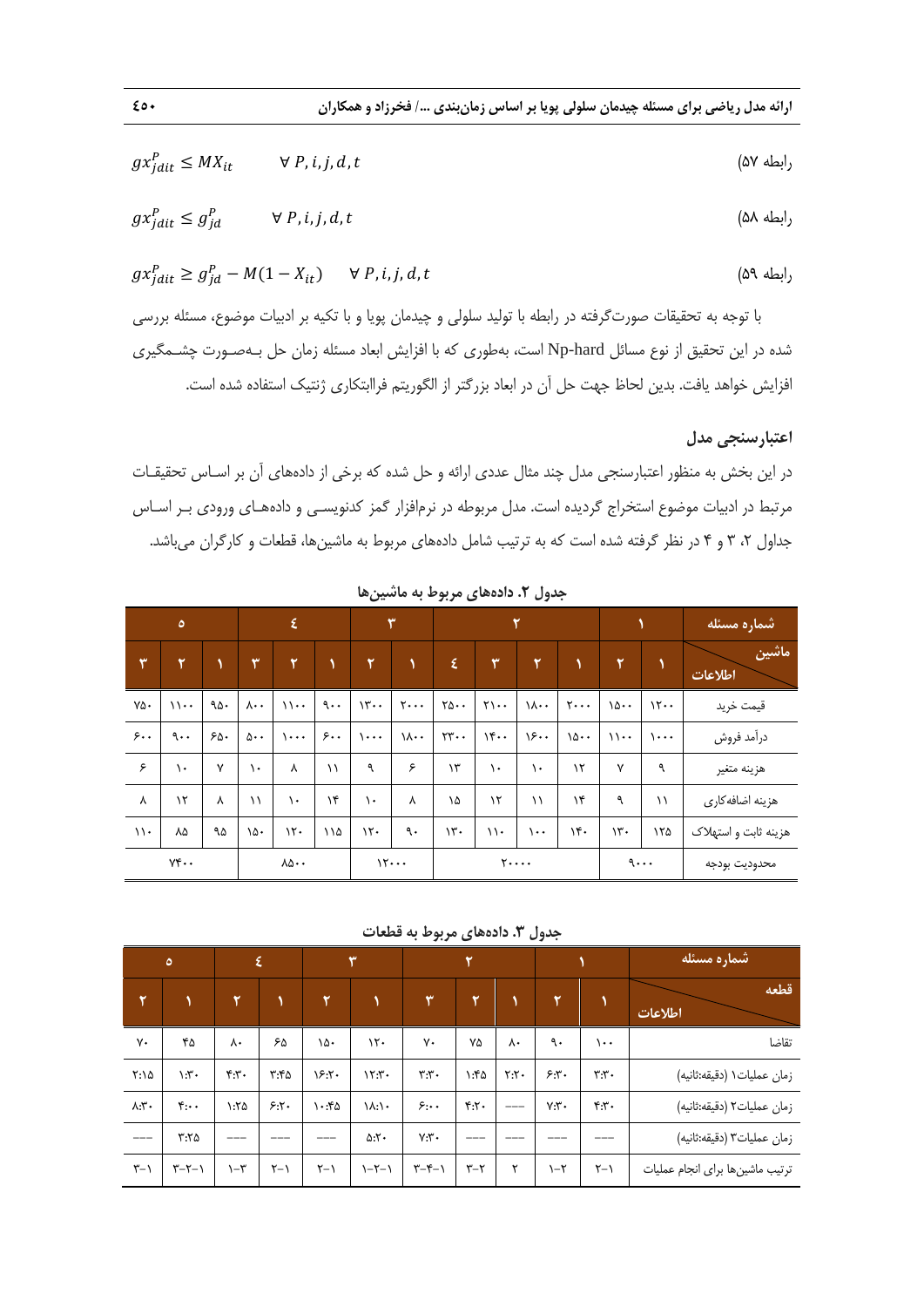|                | $\circ$        |                |                        |                        | $\pmb{\xi}$    |                |             |               | ٣             |     | ۲             |               |                   |               |                        | شماره مسئله   |                   |               |               |                       |
|----------------|----------------|----------------|------------------------|------------------------|----------------|----------------|-------------|---------------|---------------|-----|---------------|---------------|-------------------|---------------|------------------------|---------------|-------------------|---------------|---------------|-----------------------|
| ٣              | ٧              |                | ٤                      | $\mathbf{v}$           | ٧              |                | $\pmb{\xi}$ | $\mathbf{v}$  | ۲             |     | ٦             | $\circ$       | $\pmb{\xi}$       | $\mathbf{r}$  | ۲                      |               | ۳                 | ۲             | $\lambda$     | كارگر<br>اطلاعات      |
| ۵٨             | ۶.             | ۵٠             | ۹۲                     | ٨٧                     | ۹۵             | ٩.             | γ٠          | ۶٠            | ۵۵            | ۵۰  | ٣٨            | $\tau\tau$    | $\mathfrak{r}$ .  | $\mathbf{r}'$ | $\mathsf{Y}\mathsf{Y}$ | $\tau\tau$    | $\mathbf{r}$ .    | $\tau\tau$    | ۳۵            | هزينه استخدام و اخراج |
| ١٨             | $\mathsf{r}$ . | $\mathsf{r}$ . | ۲۵                     | $\mathsf{Y}\mathsf{Y}$ | $\mathbf{r}$   | $\mathsf{r}$ . | ۱۶          | $\mathcal{N}$ | $\gamma$      | ١۵  | $\gamma$ ۳    | $\mathcal{L}$ | $\lambda$         | $\lambda$     | $\mathcal{N}$          | $\setminus$   | ٩                 | $\mathcal{N}$ | $\mathcal{N}$ | حقوق كار با ماشين۱    |
| ۱۶             | ۱۶             | ١٨             | $\mathbf{r}$           | $\mathbf{r}$ .         | ۲۶             | $\mathbf{r}$   | $\gamma$    | ۱۶            | $\mathcal{N}$ | ١٨  | $\lambda$     | $\lambda$     | ٩                 | $\lambda$     | $\mathcal{N}$          | $\mathcal{N}$ | $\lambda$         | ٩             | $\setminus$   | حقوق كار با ماشين٢    |
| $\mathsf{r}$ . | ۱۶             | $\mathbf{r}$   | $\mathsf{Y}\mathsf{Y}$ | ١٨                     | $\mathsf{r}$ . | $\mathsf{r}$ . |             |               |               |     | ١۵            | $\mathcal{N}$ | $\gamma$          | ٩             | $\lambda$              | $\lambda$     | $-$               |               | $-$           | حقوق كار با ماشين۳    |
|                |                |                |                        |                        |                |                |             |               |               |     | $\lambda$     | ١۵            | $\lambda$         | $\lambda$     | $\mathcal{L}$          | $\lambda$     | $\qquad \qquad -$ |               | $-$           | حقوق كار با ماشين۴    |
| $\lambda$      | $\mathcal{N}$  | $\lambda$      | $\mathsf{r}$ .         | ١٩                     | $\mathsf{r}$ . | ١٨             | ١۵          | $\lambda$     | ۶             | λ   | ١۵            | $\mathcal{A}$ | $\lambda$         | $\lambda$     | γ                      | ۶             | ٣                 | ۵             | ٧             | هزينه أموزش ماشين١    |
| $\lambda$      | $\lambda$      | ٩              | ۱۶                     | ۱۶                     | ۱۶             | ۱۶             | $\lambda$   | $\mathsf{v}$  | $\lambda$     | ٩   | $\lambda$ ۴   | $\lambda$     | ٩                 | $\mathcal{N}$ | ۶                      | γ             | ٣                 | ٠             | ۶             | هزينه آموزش ماشين٢    |
| $\mathcal{N}$  | $\lambda$ ۴    | $\lambda$      | ٩                      | ١۵                     | $\gamma$ ۳     | $\mathcal{N}$  | $-$         |               | $-$           | $-$ | $\lambda$     | $\lambda$     | $\mathcal{N}$     | $\lambda$     | $\lambda$              | ٩             | $-$               | --            | $-$           | هزينه أموزش ماشين٣    |
|                |                |                |                        |                        |                |                |             |               | $-$           | $-$ | $\mathcal{N}$ | $\gamma$ ۳    | $\mathcal{N}$     | $\gamma$ ۳    | $\lambda$              | $\lambda$     | $\qquad \qquad -$ |               | $- -$         | هزينه أموزش ماشين۴    |
|                | ۱۵۰            |                |                        |                        | $\mathcal{N}$  |                |             | ۸۴            |               |     |               |               | $\setminus \cdot$ |               |                        |               |                   | ٧٠            |               | محدوديت بودجه         |

**جدول .4 دادههاي مربوط به كارگران** 

نتايج مربوط به حل مدل در جداول 5 و 6 ارائه شده است كه نشاندهنده معتبر بودن مدل ميباشد. اين نتايج شامل هزينههاي نهايي ماشينها و كارگران به تفكيك مولفههاي آنها ميباشـد. همچنـين در جـدول ۶، اسـتخدام كـارگران و تخصيص آنها به ماشينهاي مطلوب نيز مشخص گرديده است.

| هزينه اضافهكاري | هزينه متغير                     | هزينه ثابت        | درآمد فروش                    | قيمت خريد                             | ماشين     | شماره مسئله |
|-----------------|---------------------------------|-------------------|-------------------------------|---------------------------------------|-----------|-------------|
| ٠               | ۴۵۲                             | ۱۲۵               | $\cdots$                      | 11                                    | $\lambda$ |             |
| $\bullet$       | ۳۵۳                             | $\mathcal{N}$ .   | $\mathcal{U}$                 | $\backslash\Delta\cdot$ .             | ٢         | 1           |
| $\bullet$       | ۴۸۶                             | $\mathcal{N}$     | 10                            | $\mathbf{y} \cdot \cdot \cdot$        | $\lambda$ |             |
| $\bullet$       | ۵۲۵                             | $\mathcal{L}$     | 15.                           | $\lambda \cdot \cdot$                 | ٢         | ٢           |
| $\bullet$       | ۴٧۶                             | $\setminus \cdot$ | 14.4                          | $\gamma \cdot \cdot$                  | ٣         |             |
| $\bullet$       | ۶۵۰                             | $\mathcal{N}$ .   | $\mathbf{y} \cdot \mathbf{y}$ | $\mathbf{Y}\mathbf{0}\cdot\mathbf{0}$ | ۴         |             |
| $10f$ .         | ٣٧٢                             | ٩.                | $\lambda \cdot \cdot$         | $\mathbf{y} \cdot \cdot \cdot$        | A.        | ٣           |
| 117.            | ۵۴۷                             | $\mathcal{N}$     | $\cdots$                      | $\mathcal{W} \cdot \cdot$             | ٢         |             |
| $\bullet$       | ۶۲۸                             | ۱۱۵               | 5.1                           | $\mathcal{L}$ .                       | $\lambda$ |             |
| ۰               | ۴۸۱                             | 15.               | $\mathcal{L}$                 | $\mathcal{U}$ .                       | ٢         | ۴           |
| $\bullet$       | $V \cdot V$                     | $\lambda \Delta$  | $\Delta \cdot \cdot$          | $\lambda \cdot \cdot$                 | ٣         |             |
| ٠               | ۵۲۹                             | ۹۵                | 50.                           | $90 -$                                | $\lambda$ |             |
| $\bullet$       | ۶۱۴                             | ٨۵                | $\mathcal{A}$                 | $\mathcal{U}$ .                       | ٢         | ۵           |
| $\bullet$       | $\mathfrak{r}\cdot\mathfrak{f}$ | $\mathcal{W}$     | 5.1                           | $\mathsf{v}\mathsf{a}\cdot$           | ٣         |             |

**جدول .5 نتايج مربوط به ماشينها**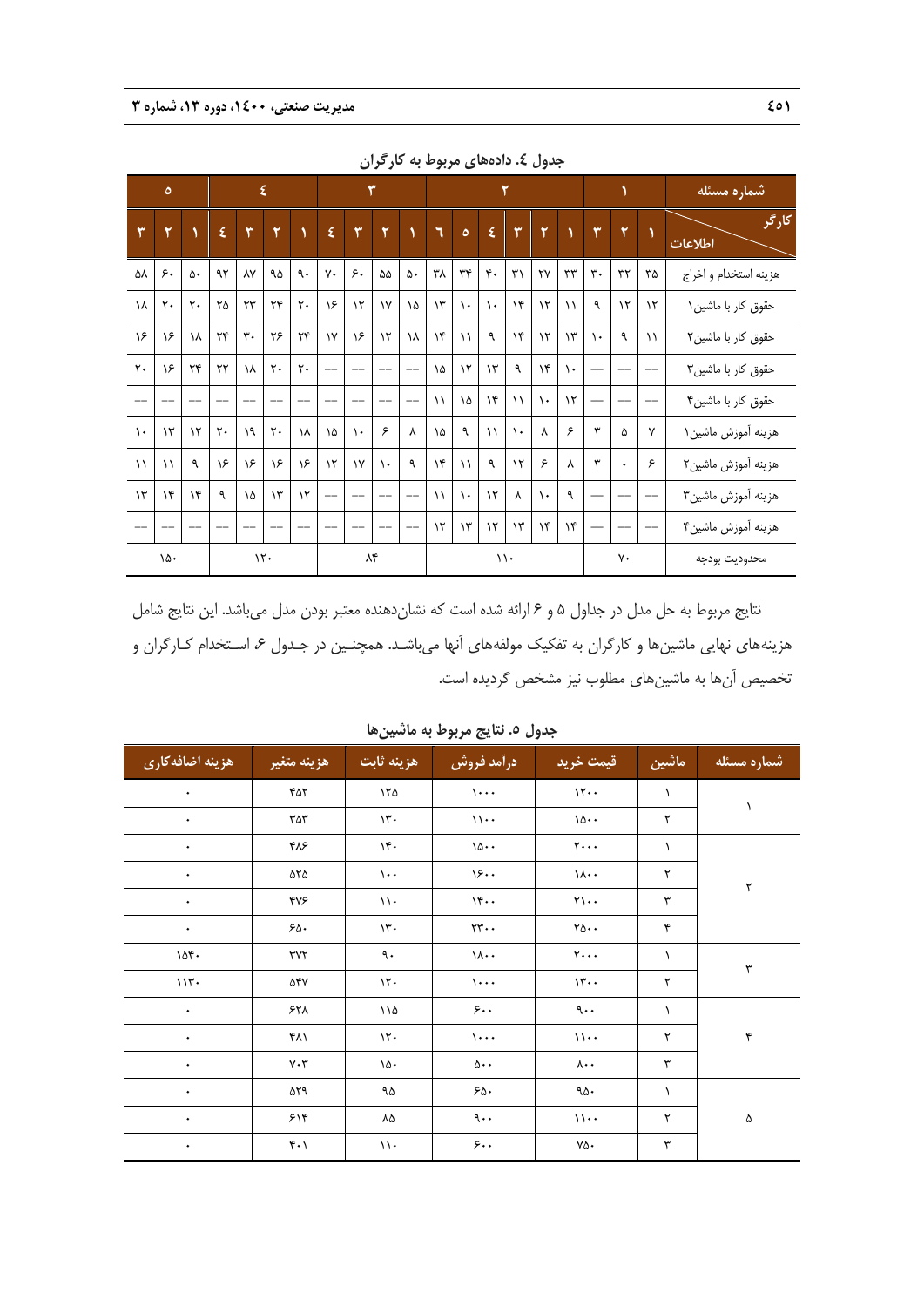| امجموع<br>هزينه أموزش و حقوق | هزينه استخدام و اخراج   | دستگاه تخصیص یافته<br>به کارگر | <mark>کارگران استخدامی</mark> | شماره مسئله          |
|------------------------------|-------------------------|--------------------------------|-------------------------------|----------------------|
| ٩                            | $\mathbf{y} \mathbf{y}$ | $\mathbf{\bar{y}}$             | ٢                             |                      |
| $\mathcal{N}$                | $\mathbf{r}$ .          |                                | ٣                             |                      |
| $\mathsf{V}$                 | $\tau\tau$              |                                |                               |                      |
| ١٨                           | ٢٧                      | ٢                              | ٢                             | ٢                    |
| $\backslash\mathsf{Y}$       | ٣١                      | $\mathbf{r}$                   | ٣                             |                      |
| $\mathbf{y}$                 | ۳۸                      | ۴                              | ۶                             |                      |
| $\mathbf{y} \mathbf{y}$      | ۵۰                      |                                | ١                             | $\mathbf{\breve{r}}$ |
| $\upgamma\upgamma$           | ۵۵                      | ٢                              | ٢                             |                      |
| ۳λ                           | ٩.                      |                                | ١                             |                      |
| $\tau\tau$                   | ٨٧                      | ٣                              | ٣                             | ۴                    |
| $\mathfrak{r}$ .             | ۹۲                      | ٢                              | ۴                             |                      |
| ٢٧                           | ۵۰                      | ٢                              | ١                             |                      |
| $\mathbf{r}$ .               | ۶.                      | ٣                              | ٢                             | ۵                    |
| ٢٨                           | ۵٨                      | ١                              | ٣                             |                      |
| $\mathbf{r}$                 | ۸۴                      |                                |                               | $\hat{\mathcal{F}}$  |
| ٢٩                           | ٨٠                      | $\mathsf{r}$                   | ٢                             |                      |

**جدول .6 نتايج مربوط به هزينههاي كارگر** 

# **روش حل**

در اين تحقيق براي حل مسئله از الگوريتم ژنتيك استفاده شده است. الگوريتم ژنتيك روشي است كه بـه جسـتوجـوي تطبيقي تصادفي اشاره ميكند و در هر مرحله از حل، جوابي را به دست ميآورد و در مرحله بعد آن جـواب را در صـورت امكان بهبود ميدهد (امينپور، ايرجپور، يزداني، محتشمي، 1399). براي اينكه بتوان مسئله را به وسيله الگـوريتم ژنتيـك حل كرد، لازم است آن را به فرم مورد نياز اين الگوريتم تبديل كرد. از اين رو بايد راه حل مورد نيـاز مسـئله بـهگونـهاي تعريف شود كه قابل نمايش به وسيله يك كروموزوم باشد. در اين تحقيق ژنهاي موجود در هر كروموزومها بـر اسـاس اعداد 0 و 1 كدگذاري ميشوند بهطوري كه متغيرهاي مسئله بر اسـاس آن در نظـر گرفتـه شـده و مقـادير آن محاسـبه ميگردد. براي تشخيص بهتر موجودات درون جمعيت بايد معياري تعريف گردد كه بر اسـاس آن موجـودات شايسـتهتـر انتخاب گردد. در اين پژوهش تابع هدف مسئله به عنوان معيار انتخاب جواب بهتر در نظر گرفتـه مـيشـود، بـهطـوري كـه جوابهاي موجه ايجاد شده با مقادير تابع هدف كمتر انتخاب ميگردد. در الگوريتم ژنتيك براي بهبود دادن جـواب و ايجـاد فرزندان جديد، دو عمل تقاطع و جهش روي والدين صورت ميگيرد كه هركدام از اين دو عمل، با نرخ جهش و تقاطع در الگوريتم مشخص ميشود (تيموري، اميري، الفت، زنديه، 1399). بهطور كلي دو روش تقاطع تكنقطهاي و دونقطهاي وجـود دارد كه در اين تحقيق از روش تكنقطهاي استفاده ميگردد و نحوه انجام آن در شكل 1 نشان داده شده است. همـانطـور كه در شكل 1 مشخص شده است، يك نقطه تصادفي از دو والد انتخاب و با انجام عمل تقـاطع دو فرزنـد جديـد ايجـاد ميگردد. سپس موجه بودن جوابها بررسي ميگردد بهطوري كه مقدار هر متغيـر بـر اسـاس كرومـوزومهـاي فرزنـدان محاسبه شده و با محدوديتهاي مربوط به آن متغير مقايسه ميگردد. در صورتي كه جوابها موجه باشـد، جـواب حفـظ شده و مراحل بعد الگوريتم اجرا ميشود، در غير اين صورت مجدداً عمل تقاطع براي ايجاد جواب موجه اجرا ميگردد.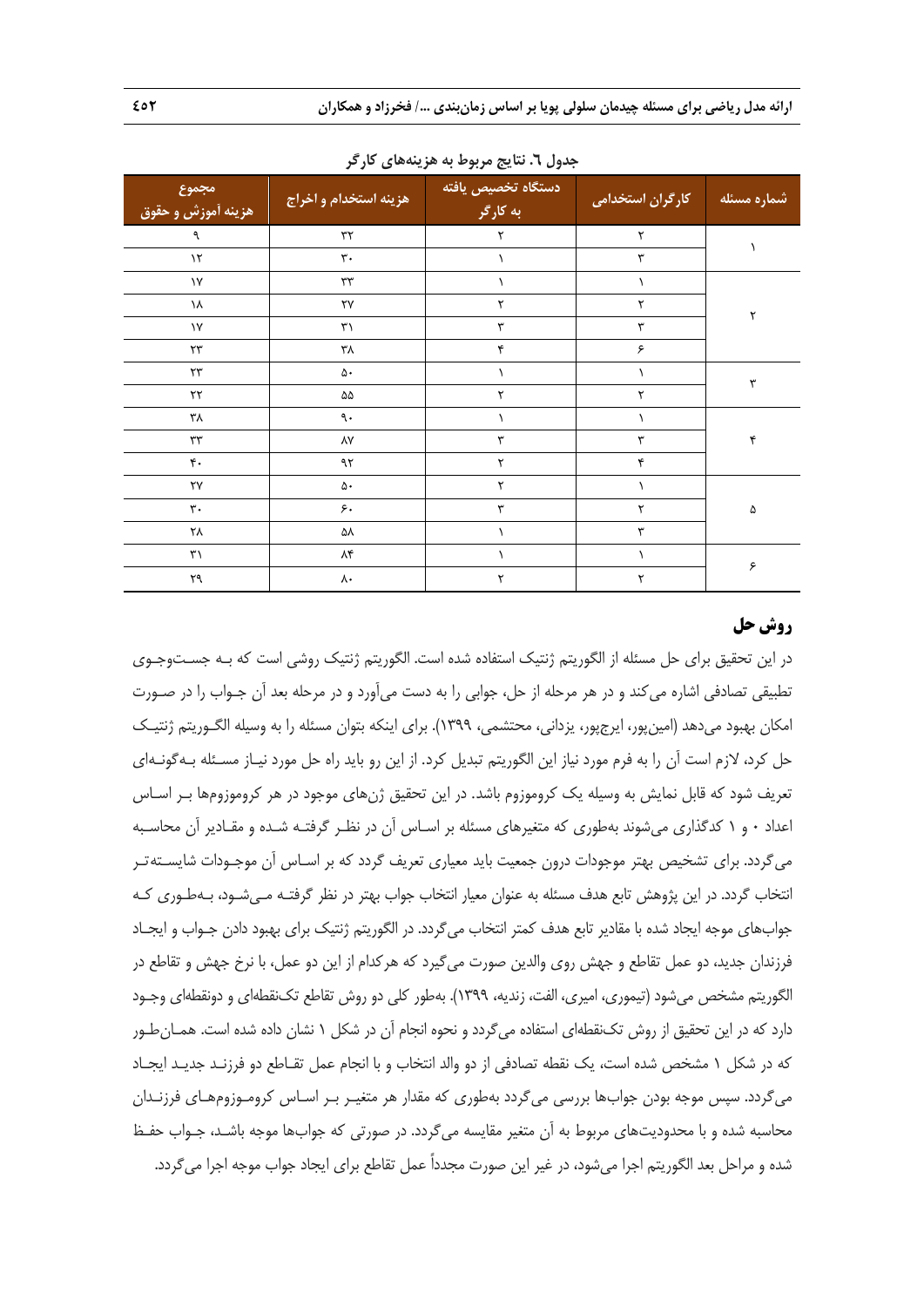



#### **شكل .1 نحوه انجام عمليات تقاطع تك نقطهاي شكل .2 نحوه انجام عمليات جهش**

عمليات جهش امكان فرار از نقاط بهينه محلي را فراهم ميآورد. بر ايـن اسـاس بـهصـورت تصـادفي تعـدادي از كروموزومها انتخاب و بهطور تصادفي مقادير يك يا چند ژن تغيير مييابد. در اين تحقيق نيز به ازاي هر كرومـوزوم يـك عدد تصادفي بين صفر و يك توليد ميشود. اگر عدد توليد شده كوچكتر از نرخ جهـش *Pm* بـود، بـه ازاي هـر ژن عمـل جهش انجام ميشود، در غير اين صورت از جهش دادن صرفنظر ميشود. در شكل 2 نحوه انجام عمليات جهـش نشـان داده شده است بهطوري كه در ژن پنجم و دهم جهش صورت گرفته است. بديهي است كه در اين مرحله نيز موجه بودن جوابها بررسي ميگردد بهطوري كه مقدار هر متغير بر اساس كروموزومهاي ايجاد شده در مرحله جهش محاسبه شده و با محدوديتهاي مربوط به آن متغير مقايسه ميگردد.

براي شروع حل مسئله لازم است يك جواب اوليه موجه ايجاد شود تا الگوريتم بر مبناي آن و بـر اسـاس عمليـات تقاطع و جهش جوابهاي بهبود يافته را توليد نمايد. در اين تحقيق نيز جواب اوليه موجه بهصورت تصادفي و با توجه بـه محدوديتهاي مسئله ايجاد ميگردد. شكل 3 فلوچارت مربوط به الگوريتم ژنتيك جهت مدل مسئله را نشان ميدهد.



**شكل .3 فلوچارت الگوريتم ژنتيك براي مدل**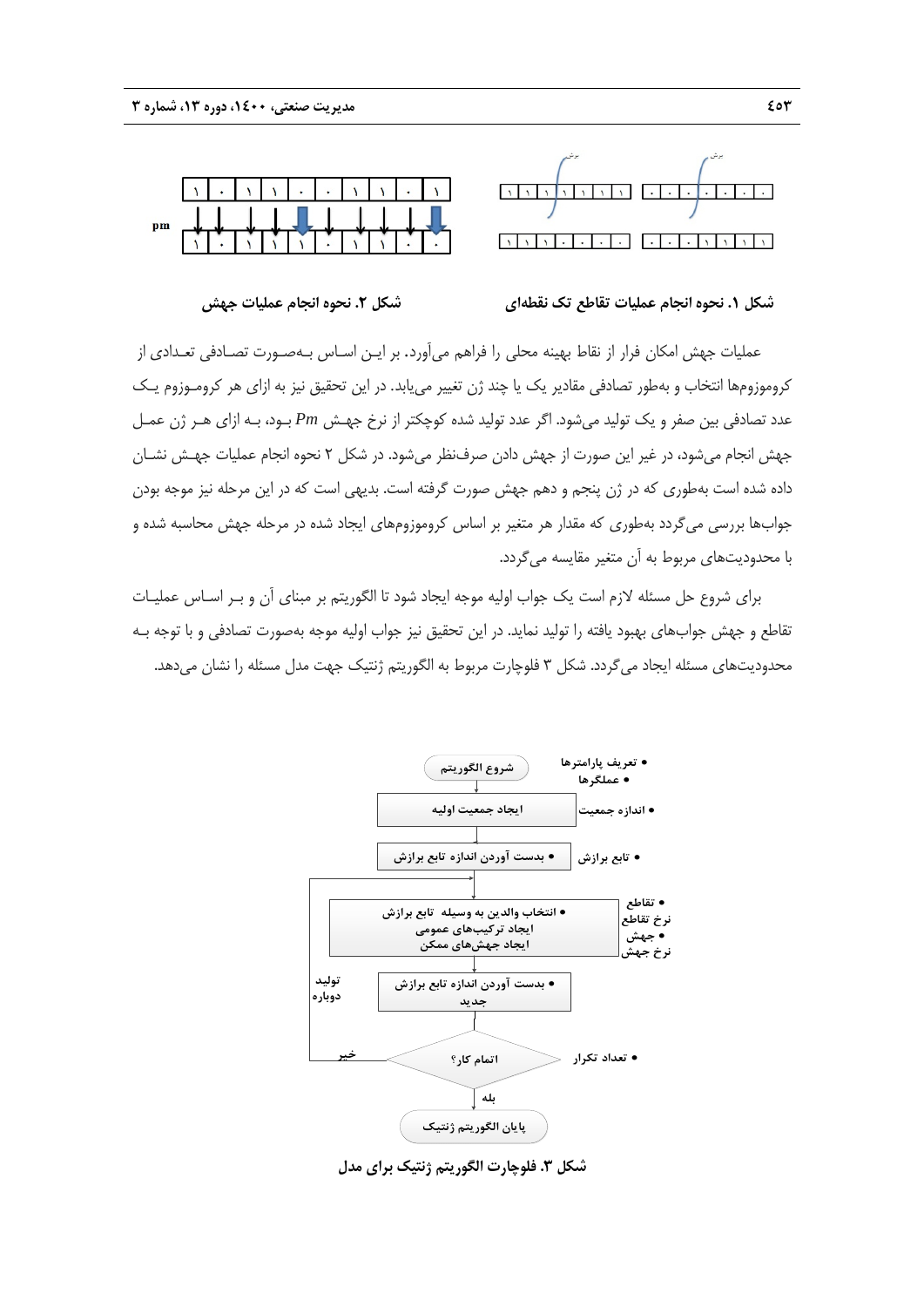# **تنظيم پارامترهاي الگوريتم ژنتيك با روش تاگوچي**

لازم است پارامترهای الگوریتم با توجه به مسئله اصلی تشخیص داده و در طول فرایند حل از آنها استفاده گردد. در این نحقيق چهار پارامتر تعداد جمعيت، نرخ تقاطع، نرخ جهش و تعداد تكرار در الگوريتم ژنتيک مورد نيـاز اسـت. بــه منظــور ُنتخاب و تعيين اين پارامترها شش سطح فرض ميگردد كه تعداد جمعيت و تعداد تكرار بهصورت يک زوج مرتب در نظر گرفته شده است بهطوری که ضرب اًنها عددی ثابت است. ایـن شـش سـطح در جـدول ۷ مشـخص شـده و بـا روش ناگوچی بهترين سطح از آنها انتخاب گرديده است. <mark>ل رياضى براى مسئله چيدمان سا<br>**بارامترهاى الكور بتم ژنتيک باريان براي**<br>چهار پارامتر تعداد جمعيت، نرخ<br>تيين اين پارامترها شش سه<br>تيين اين پارامترها شش سه<br>برهترين سطح از آنها انتخاب<br>بهترين سطح از آنها انتخاب<br>بيت، تكرا<sub>ر</sub>)<br>جدا</mark>

| اسطح٦                                            | سطح٥                            | سطح£                                      | سطح۳                                 | سطح۲       | سطح ۱                    |                |
|--------------------------------------------------|---------------------------------|-------------------------------------------|--------------------------------------|------------|--------------------------|----------------|
| $(\mathbf{r} \cdot \mathbf{r} \cdot \mathbf{r})$ | $(\mathbf{y} \cdot \mathbf{y})$ | $( \mathcal{E} \cdot \mathcal{S} \cdot )$ | $(\epsilon \cdot \cdot) \cdot \cdot$ | (15.0)     | $(\Delta \cdot \Lambda)$ | (جمعیت، تکرار) |
| $\cdot$ /9                                       | $\cdot/\lambda$                 | $\cdot/\mathrm{V}$                        | $\cdot/\Delta$                       | $\cdot$ /۳ | $\cdot$ /,               | نرخ تقاطع      |
| $\cdot$ /9                                       | $\cdot/\lambda$                 | $\cdot/\Upsilon$                          | $\cdot/\Delta$                       | $\cdot$ /۳ | $+1$                     | نرخ جهش        |

**رها ح مختلف پارامتر مربوط به سطوح ل .7 اطلاعات م جدول**

نتايج مربوط به بررسي پارامترهاي الگوريتم ژنتيک شامل زوج مرتب (تعداد جمعيت، تعداد تكرار)، نرخ تقاطع و نرخ جهش به تفكيك سطوح مختلف در شكلهاى ۴ و ۵ نشان داده شده است.





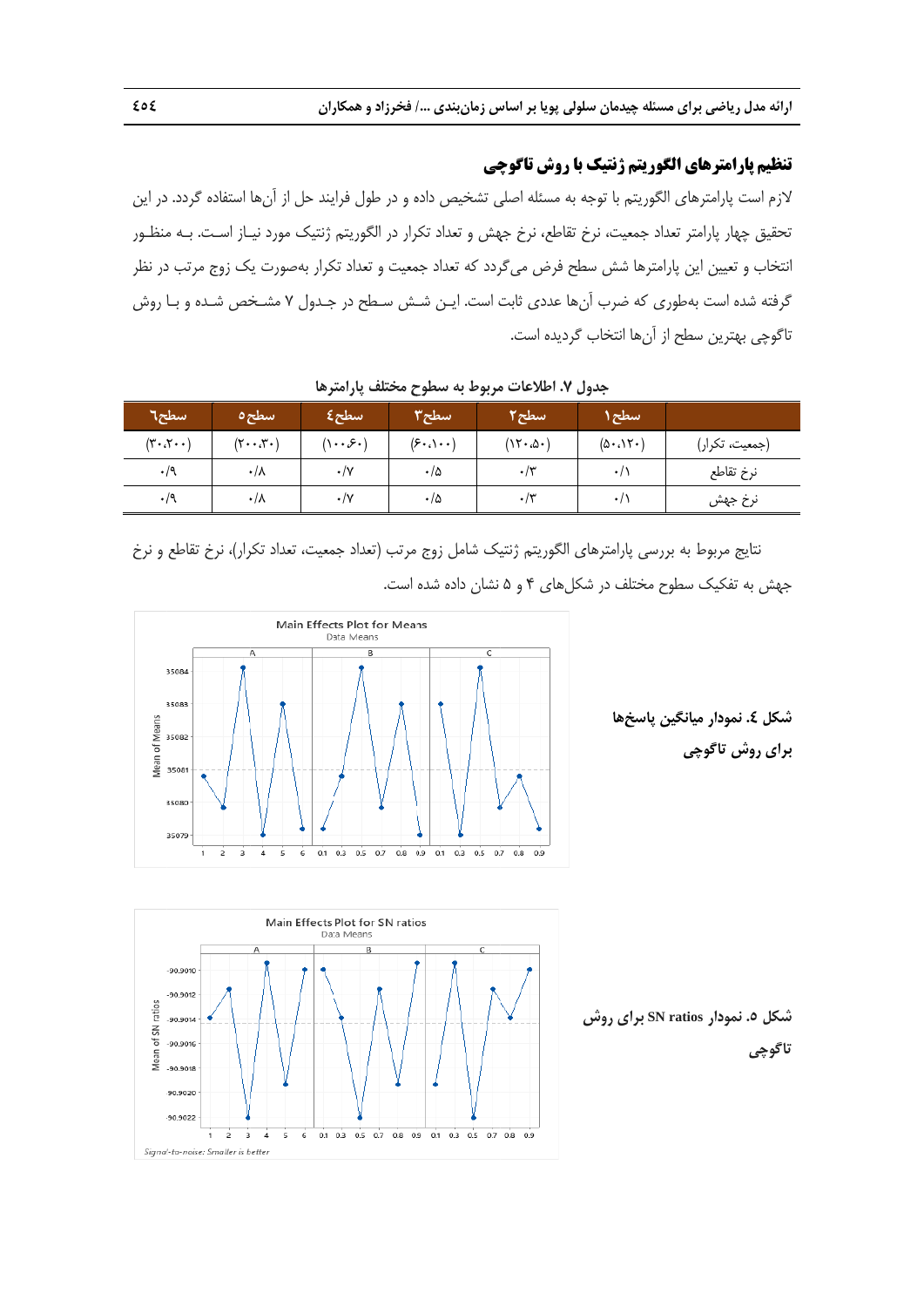با توجه به نتايج به دست آمده در شكل 4 و 5 ميتوان بهترين سطح از هر پارامتر را مشخص نمود كه در جـدول 8 انتخاب پارامترهاي الگوريتم ژنتيك خلاصه شده است.

|                | سطح انتخابی | مقدار                                     |
|----------------|-------------|-------------------------------------------|
| (جمعیت، تکرار) |             | $( \mathcal{S} \cdot \mathcal{S} \cdot )$ |
| نرخ تقاطع      |             | $\cdot$ /9                                |
| نرخ جهش        | ٠           | $\cdot$ /۳                                |

**جدول .8 نتايج انتخاب پارامترهاي الگوريتم ژنتيك** 

#### **تجزيه و تحليل نتايج**

الگوريتم ژنتيك در محيط Matlab كدنويسي و براي نشان دادن كارايي آن از يك مثال بر اسـاس تحقيقـات مـرتبط در ادبيات موضوع استفاده گرديد كه شامل 2 شيفت كاري، 3 دستگاه (دستگاه 1 و 2 هركدام دو نوع در بازار موجود است)، 4 قطعه، 3 عمليات و 4 كارگر ميباشد. مسئله داراي 2 سلول و ظرفيت هر سلول 2 ماشين اسـت. زمـان حمـل قطعـات در داخل و خارج سلولها به ترتيب 1 و 2 واحد زماني فرض ميشود كه هزينه هر واحد زماني 1 واحد پولي است. ابعاد سالن توليد 8×8 و محدوديت بودجه براي كارگران و ماشينها به ترتيب برابر با 68 و 23000 مـيباشـد. دادههـاي مربـوط بـه دستگاهها، قطعات و كارگران در جداول 9 الي 12 خلاصه شده است.

**جدول .9 دادههاي مربوط به ماشينها** 

| زمان در دسترس | هزينه اضافهكاري | <sub>ا</sub> هزينه متغيرا | هزينه ثابت            | درأمد فروش                     | هزينه<br>خريد          | اطلاعات<br>اماشین ــ نوع |
|---------------|-----------------|---------------------------|-----------------------|--------------------------------|------------------------|--------------------------|
| ۴۸۰           | ٩               | ۶                         | 5.1                   | $\mathfrak{r}\cdots$           | $\cdots$               | $\setminus -\setminus$   |
| ۴۸۰           | $\setminus$     | Λ                         | 5.1                   | $\mathbf{y} \cdot \cdot \cdot$ | $\lambda \cdots$       | $\lambda-\zeta$          |
| ۴۸۰           | ١.              | ۵                         | $\mathcal{A}$         | $\forall \Delta \cdot \cdot$   | $\lambda \cdots$       | $Y - Y$                  |
| ۴۸۰           | ۱۳              | $\mathsf{v}$              | $\lambda \cdot \cdot$ | $\mathbf{y} \cdot \cdot \cdot$ | $Y \wedge \cdot \cdot$ | $Y - Y$                  |
| ۴۸۰           | ۱۱              | $\mathsf{v}$              | 5.1                   | $\cdots$                       | $V \cdot \cdot \cdot$  | ٣                        |

**جدول .10 اطلاعات مربوط به توالي عمليات وتقاضاي هر قطعه در هر شيفت** 

|                | تسيفت۲                           |                | شيفت1                   |      |
|----------------|----------------------------------|----------------|-------------------------|------|
| تقاضا          | توالىعملياتروى ماشين ها          | تقاضا          | توالىعملياتروى ماشين ها | قطعه |
| ۶.             | \–۲                              | ۵۰             | \–۲                     |      |
| $\mathbf{r}$ . | $\uparrow - \uparrow - \uparrow$ | $\mathbf{r}$ . | $Y-1-Y$                 |      |
| ۵۰             | $Y-Y-1$                          | ۵۰             | $Y-Y$                   |      |
| $\mathbf{r}$ . | $r - r$                          | $\mathbf{r}$ . | $r - r$                 |      |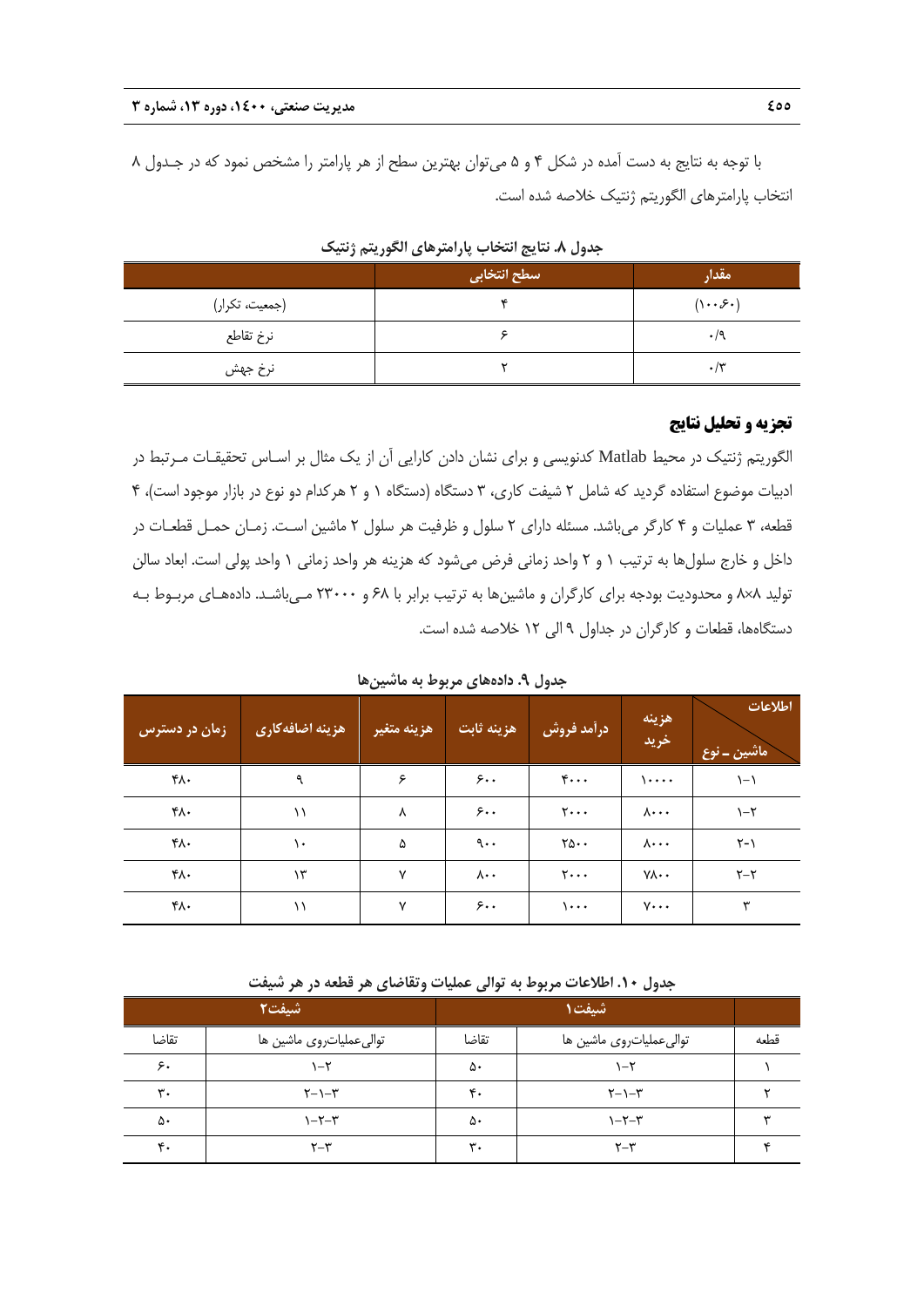|   | ₩             |               |     | قطعه<br>ماشین– نوع |
|---|---------------|---------------|-----|--------------------|
|   | ۱/۵           |               |     | ۱–۱                |
|   | $\frac{1}{2}$ | $\frac{1}{2}$ | ۱/۵ | $1-\tau$           |
|   | ۱/۵           |               |     | $\zeta - \zeta$    |
| w | ۱/۵           | $\frac{1}{2}$ |     | $Y - Y$            |
|   |               |               |     | س                  |

**جدول .11 اطلاعات مربوط به زمان عمليات روي ماشينها** 

| هزينه استخدام | هزينه      | حقوق (شيفت٢، شيفت١) |               |               |         |               |               |               | أموزش         |               |             |   |           |       |         |      |                     |
|---------------|------------|---------------------|---------------|---------------|---------|---------------|---------------|---------------|---------------|---------------|-------------|---|-----------|-------|---------|------|---------------------|
|               | .<br>تخدام |                     | $\mathbf{r}$  |               | $Y - Y$ | $Y-1$         |               |               | $1 - 1$       | $1 - 1$       |             | ٣ | $Y-Y$     | $Y-1$ | $Y - Y$ | $-1$ | نوع- ماشین<br>کارگر |
| ٢٠            | ١۵         | ٩                   | λ             | ١.            | ٩       | $\mathcal{L}$ | ٩             | $\setminus$   | $\mathcal{L}$ | $\mathcal{L}$ | ٩           | ۵ |           | ٣     |         | ۳    |                     |
| $\gamma$      | ١۵         | $\setminus$         | $\mathcal{L}$ | $\mathcal{N}$ | ۱١      | $\mathcal{N}$ | $\mathcal{N}$ | $\mathcal{N}$ | $\mathcal{N}$ | $\mathcal{N}$ | $\setminus$ |   | ٠         |       | ٠       | ۲    | ٢                   |
| ٢٠            | ١.         | ١.                  | ٩             | ١.            | ١.      | $\lambda$     | $\mathcal{N}$ | $\mathcal{N}$ | $\setminus$   | ٩             | ٩           | w | ٠         | ۰     |         | ۵    | ۳                   |
| ۱۹            | ١.         | $\lambda$           | $\mathcal{L}$ | $\lambda$     | ۱۱      | $\mathcal{N}$ | $\setminus$   | $\mathcal{N}$ | $\setminus$   | $\mathcal{N}$ | $\setminus$ |   | $\bullet$ |       |         | ۳    | ۴                   |

**جدول .12 هزينههاي مربوط به استخدام و اخراج، حقوق و آموزش كارگران** 

با حل مسئله توسط الگوريتم ژنتيك نتايج به دسـت آمـده در جـداول 13 تـا 16 خلاصـه شـده اسـت. جـدول 13 تخصيص هر ماشين به سلولها و مختصات آنها را نشان ميدهد. با توجه به منابع مالي موجود براي خريد دستگاههـاي توليدي دو حالت از 4 حالت، امكانپذيرميباشد كه هزينههاي اين دو حالت در جدول 14 با يكديگر مقايسه شده است. با توجه به هزينه كمتر براي حالت اول، اين حالت يعني خريد نوع 2 از ماشين 1 و نوع 1 از ماشين 2 انتخاب ميگردد.

| ماشين                        |  | $\overline{\phantom{a}}$ |
|------------------------------|--|--------------------------|
| سلول تخصیص داده شده به ماشین |  |                          |
| مرکز ماشین (X)               |  | ۵                        |
| مرکز ماشین (Y)               |  |                          |

**جدول .13 نتايج مربوط به مختصات و سلول استقراري هر ماشين** 

| جدول ١٤. نحوه انتخاب ماشينها و هزينه آنها |  |  |  |  |  |  |  |
|-------------------------------------------|--|--|--|--|--|--|--|
|-------------------------------------------|--|--|--|--|--|--|--|

| هزينه كلي<br>ً ماشين ها | هزينه متغير كل<br>(شيفت۲، شيفت۱) |             |                                 | هزينه ثابت كل<br>(شيفت۲، شيفت۱) | هزينه اضافه كارى<br>(شيفت۲، شيفت۱) |     | مدت زمان انجام کار<br>(شيفت٢، شيفت١) | خروجىها<br>ا حالتهای موجود <u>ا</u>        |
|-------------------------|----------------------------------|-------------|---------------------------------|---------------------------------|------------------------------------|-----|--------------------------------------|--------------------------------------------|
| YYY                     | 50 <sub>N</sub>                  | ۶۵۸۹        | $\mathbf{y}_1 \cdot \mathbf{y}$ | ۲۱۰۰                            |                                    | ۳۷۵ | ۳۵۲                                  | خرید نوع ۱ از ماشین ۲ و نوع۲<br>از ماشین ۱ |
| 19.79                   | <b>YAFT</b>                      | <b>YFAT</b> | ۲۰۰۰                            | ۲۰۰۰                            |                                    | ٣٩٠ | ۳۶۵                                  | خرید نوع ۲ از ماشین ۲ و نوع ۲<br>از ماشین۱ |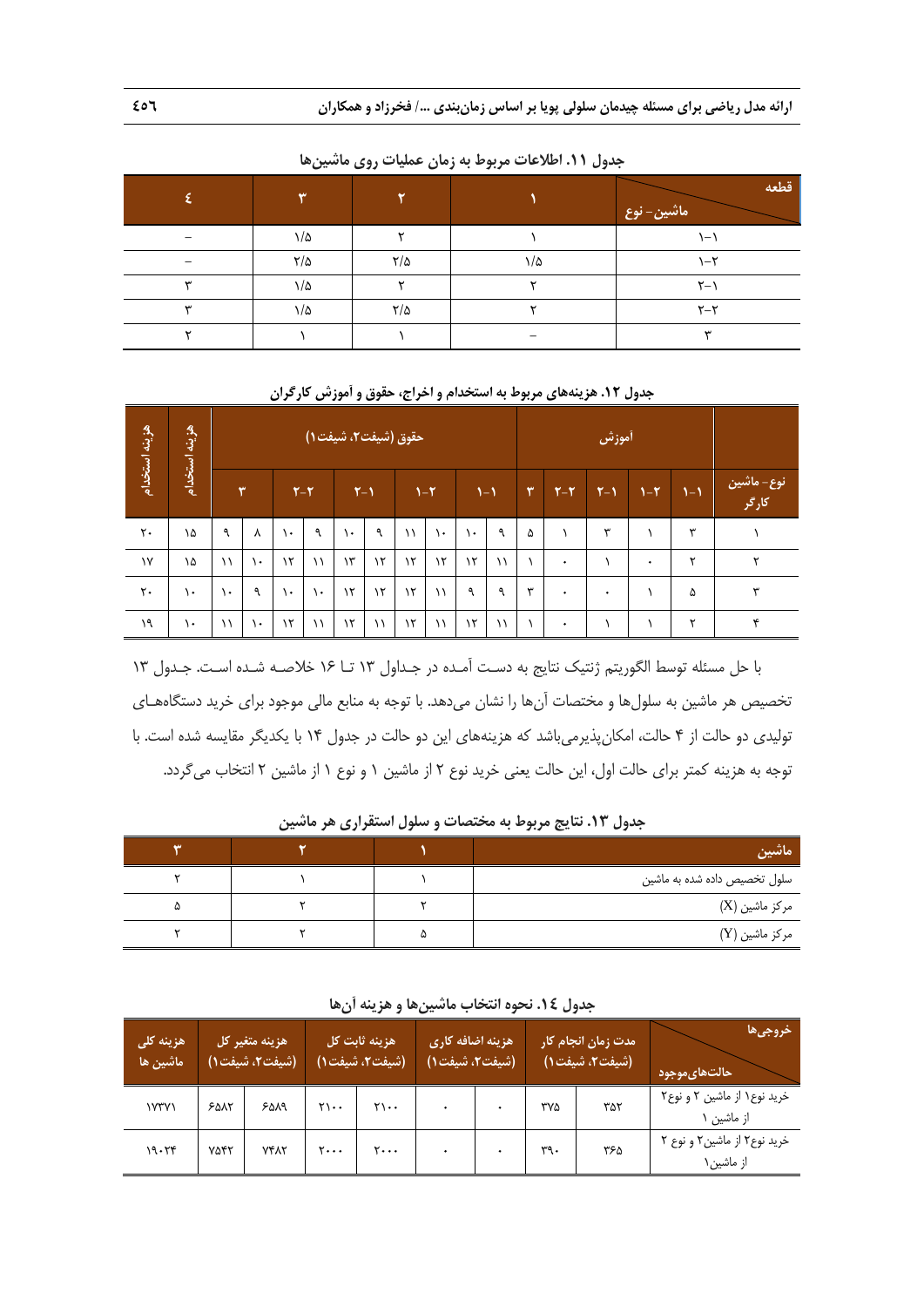جدول 15 كارگران استخدام شده، ماشين تخصيص داده شده به آنها و هزينههاي هر يـك را بـه تفكيـك نشـان ميدهد كه بر اساس محدوديت 68 واحدي براي هزينه آموزش و حقوق كارگران انتخاب شده اسـت. هزينـه اسـتخدام و اخراج كارگران معادل با ۹۴، هزينه آموزش و حقوق ۶۸ و هزينه كل برابر با ۱۶۲ واحد پولي مي باشد.

| مجموع هزينه أموزش و حقوق | ' هزينه استخدام و اخراج <sub>ا</sub> | ً ماشین تخصیص یافته به کارگر | <mark>کارگران استخدامی</mark> ا |
|--------------------------|--------------------------------------|------------------------------|---------------------------------|
| ۲۲                       | ۳۵                                   |                              |                                 |
| ۲۴                       | ٣.                                   |                              |                                 |
| ٢٢                       | ۲۹                                   |                              |                                 |
| ۶۸                       | ۹۴                                   | مجموع هزينه                  |                                 |
| ۱۶۲                      |                                      | مجوع كل هزينهها              |                                 |

**جدول .15 نتايج مربوط به كارگران** 

با توجه به نتايج حل، هزينه حمل قطعات بين ماشينها نيز 33 واحد پولي به دستآمده است. در جـدول 16 كليـه هزينهها به تفكيك ارائه شده است كه مجموع هزينه كل برابر با 34066 واحد پولي ميباشد.

**جدول .16 اطلاعات مربوط به هزينه كل** 

| <b>موزینه خرید ماشین ها در م</b> | هزینهکلی ماشینها در | هزينه مربوط به | هزينه حمل | درآمد فروش <i>ن</i> | مجوع کل |
|----------------------------------|---------------------|----------------|-----------|---------------------|---------|
| بهترين حالت                      | دو شيفت             | کا, گرار،      | قطعات     | ماشين ها            |         |
| $rr \cdots$                      | ۷۳۷۱'               | ۱۶۲            | سوسو      | ۶۵۰۰                | 33.97   |

مسئله فوق در نرمافزار گمز بر اساس مدل رياضي پيشنهاد شده نيز حل گرديد كه مقدار تابع هدف دقيقـا برابـر بـا 34066 به دست آمد ولي زمان حل آن در مقايسه با الگوريتم ژنتيك قابل توجه بود بهطوريكه الگوريتم ژنتيـك بعـد از گذشت 10 ثانيه به جواب فوق رسيد در صورتي كه زمان حل مدل رياضي 65 ثانيه ميباشد.

#### **تحليل حساسيت**

در اين بخش پارامترهاي محدوديت بودجه مربوطه به ماشينها و كارگران تحليل حساسيت شده و اثر هر كدام روي تابع هدف مورد بررسي قرار گرفته شده است. بر اساس مثال فوق، تركيبهاي مختلف خريد ماشين و هزينههاي آن در جدول 17 خلاصه شده است كه هزينه هر كدام از تركيبها به ترتيب ،22800 ،23000 24800 و 25000 واحد پولي است.

**جدول .17 هزينه مربوط به خريد هر يك از حالتها** 

| هزينه خريد                   | ۱ ماشینهای خریداری شده <mark>ا</mark>                   | حالات      |
|------------------------------|---------------------------------------------------------|------------|
| $YY\Lambda \cdots$           | نوع دوم از ماشین اول و نوع دوم از ماشین دوم و ماشین سوم | حالت اول   |
| $\mathbf{y}, \mathbf{y}$     | نوع دوم از ماشین اول و نوع اول از ماشین دوم و ماشین سوم | حالت دوم   |
| $Y^{\mu}$                    | نوع اول از ماشین اول و نوع دوم از ماشین دوم و ماشین سوم | حالت سوم   |
| $\mathbf{Y}\mathbf{0}\cdots$ | نوع اول از ماشین اول و نوع اول از ماشین دوم و ماشین سوم | حالت چهارم |

در شكل 6 تأثير محدوديت منابع مالي براي خريد ماشينهاي توليدي بر روي هزينه كـل بررسـي شـده اسـت. بـر اساس حالتهاي مختلف در جدول ١٧، نمودار تحليل حساسيت بهصورت پلكاني مي باشد كه در نقاط ذكر شده در جدول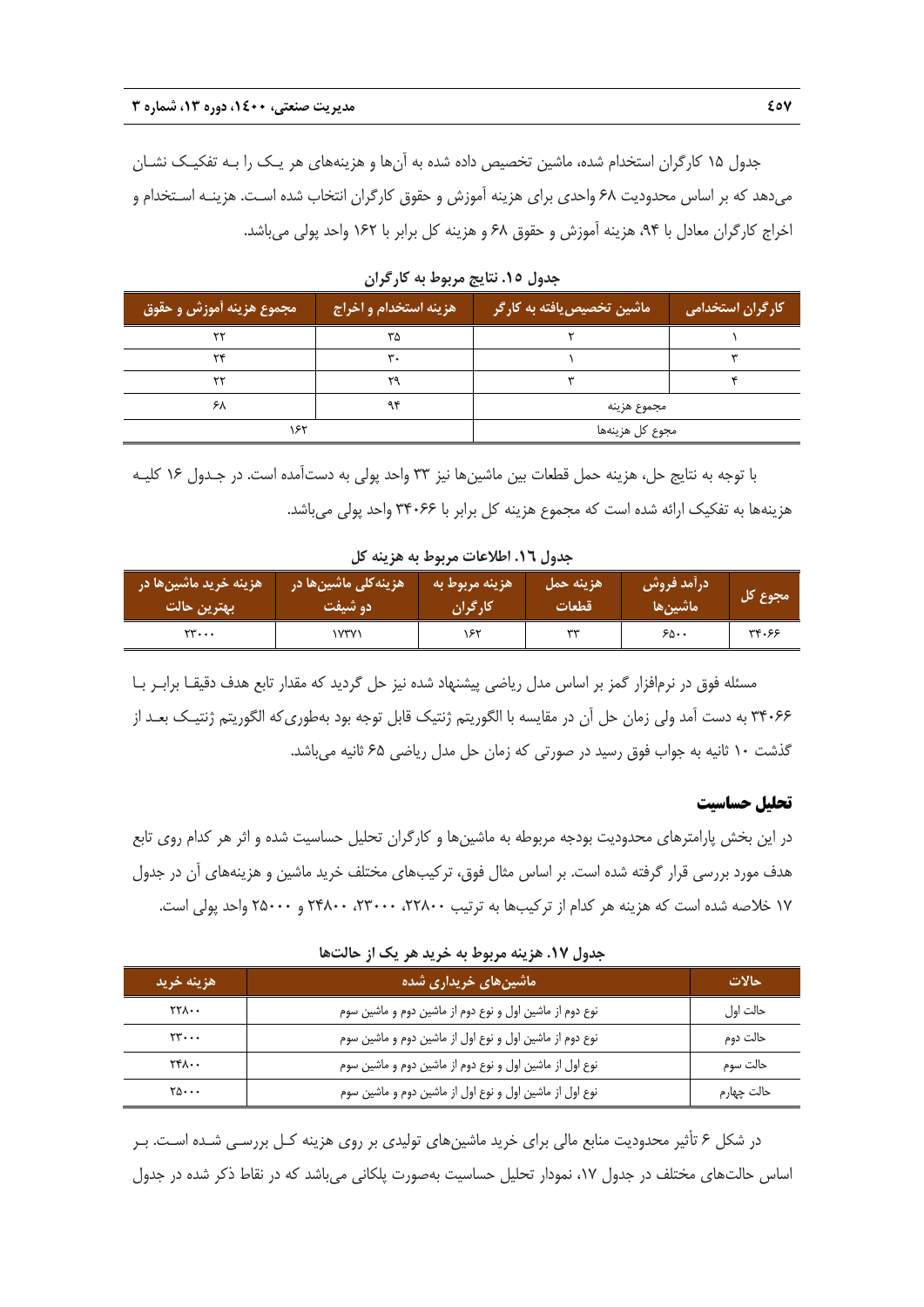١٧، هزينه كل تغيير ميكند. هزينه كل با محدوديت ٢٣٠٠٠ واحد پولي از هزينه كل در حالت ٢٢٨٠٠ واحد پـولي كمتـر خواهد شد. همچنين در نقطه ٢۴٨٠٠، هزينه كل نسبت به نقطه ٢٣٠٠٠ تغييرى نخواهد كرد. بهترين مقدار زمانى است كه منابع مالي مربوط به ماشينها ۲۵۰۰۰ واحد پولي باشد.



**خريد ماشينها منابع مالي براي كل نسبت به م حساسيت هزينه شكل .6 آناليز ح ش**

نأثير محدوديت منابع مالي براي كاركنان با فرض سه مقدار براي أن بررسي شده كه نتايج أن در جـدول ١٨ ارائـه گرديده است. نمودار تحليل حساسيت اين پارامتر در شكل ۷ نشان مىدهد كه بــا تغييــر مقــدار از ۶۸ بــه ۶۹ تغييــرى در هزينه كل ايجاد نميشود اما اگر به ۷۰ افزايش يابد هزينه كل ۱ واحد كاهش خواهد داشت و در ادامـه بـا افــزايش ايــن مقدار تغييرى در هزينه ايجاد نمىشود. بنابراين بهترين حالت براى محدوديت منابع مالى كارگران مقدار ٧٠ مىباشد.

| جدول ۱۸. هزینه کل بر اساس محدودیت منابع مالی برای کارگران |          |  |  |  |  |  |
|-----------------------------------------------------------|----------|--|--|--|--|--|
| ِ منابع مالی برای حقوق و اَموزشّ کارگران ا                | هزينه کل |  |  |  |  |  |
| ۶۸                                                        | 33.97    |  |  |  |  |  |
| ۶۹                                                        | 33.97    |  |  |  |  |  |
| ٧٠                                                        | ۳۴۰۶۵    |  |  |  |  |  |



**ن آموزش كارگران نابع دستمزد و آ كل نسبت به من ساسيت هزينه ك كل .7 آناليز حس شك**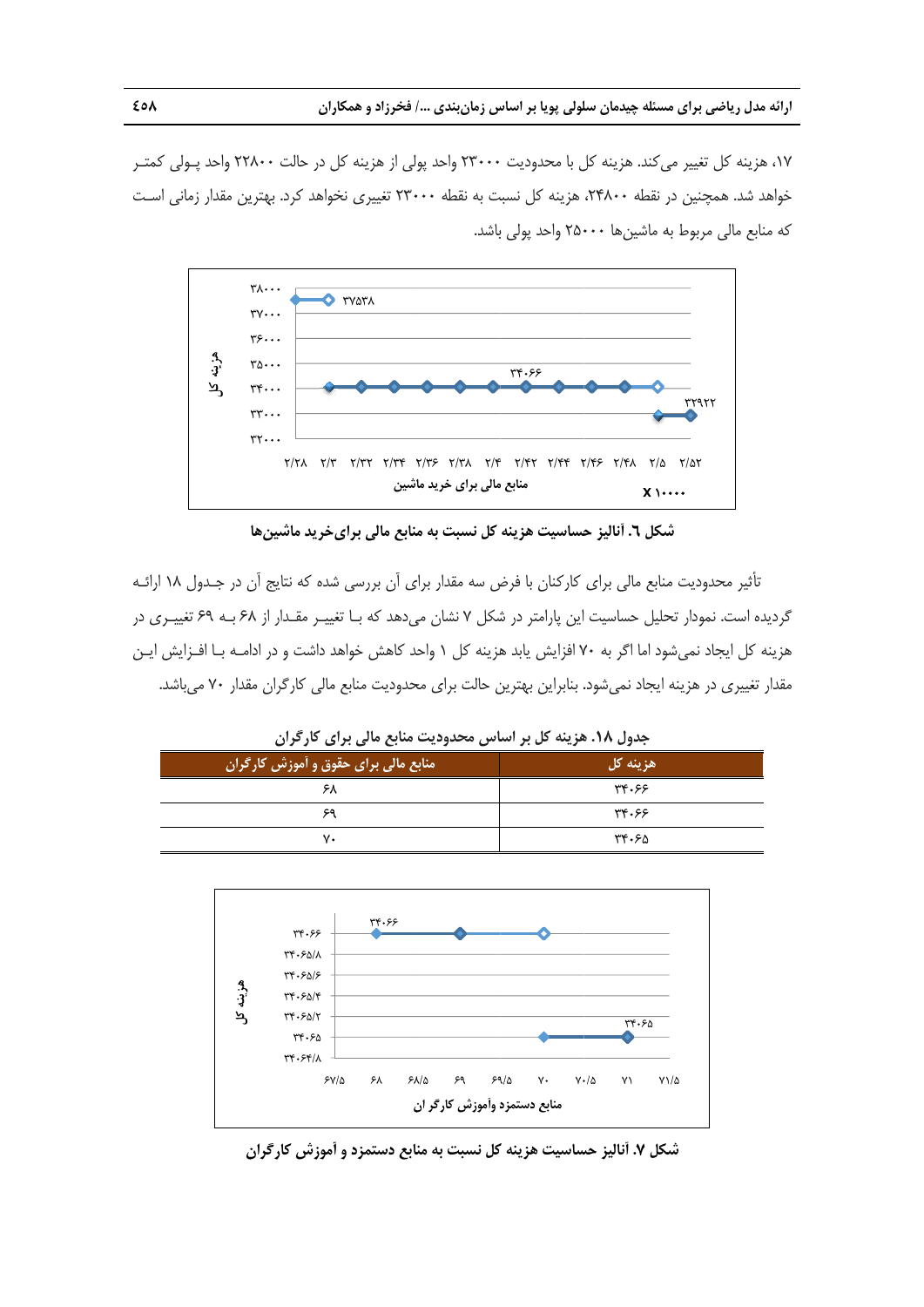# **بررسي پيچيدگي مسئله**

با توجه به hard-Np بودن مسئله مورد بررسي با اضافه شدن ابعاد مسئله مانند تعداد كارگران، تعداد سلولها، تعداد قطعه و تعداد ماشينها، زمان حل بهينه آن به شدت افزايش يافته و حتي زمان حل الگوريم ژنتيك نيز افزايش خواهد يافت. در جدول 19 زمان حل و تابع هدف براي مسائل مختلف توسط مدل رياضي در گمز (سـالور بـارون) و الگـوريتم ژنتيـك در Matlab محاسبه شده است. نتايج نشان ميدهد كه در مسائل با ابعاد كوچك تابع هدف الگوريتم ژنتيك بسـيار نزديـك به مقدار بهينه ميباشد كه نشان از كارايي بالاي اين الگوريتم است بهطوري كه در زمان بسيار كمتري نسـبت بـه روش بهينه قابليت يافتن جواب نسبتا خوب را دارد. نتايج جدول 19 نشان ميدهد كه با افزايش ابعـاد مسـئله امكـان محاسـبه جواب بهينه در زمان مناسب وجود ندارد و از آنجا كه كارايي الگوريتم ژنتيك در ابعاد كوچك بسيار بالاسـت بنـابراين از الگوريتم ژنتيك براي حل مسائل با ابعاد متوسط و بزرگ قابل استفاده است. با مقايسه نتايج مربوط بـه مسـائل ،1 2 و 3 مشخص ميگردد كه با افزايش تعداد كارگران پيچيدگي مسئله بيشتر شده بهطوري كه زمـان حـل مسـئله نيـز افـزايش مييابد. با افزايش تعداد سلولها نيز مسئله پيچيدهتر ميشود كه مقايسه نتايج حل دو مسئله 4 و 5 دليلـي بـر ايـن ادعـا ميباشد. نتايج جدول 19 نشان ميدهد كه با افزايش تعداد قطعات و ماشينها نيز مسئله سختتر ميگردد كه مسـائل 9 الي 16 نيز اين موضوع را به وضوح نشان ميدهد.

| زمان حل الگوريتم<br>ژنتیک (ثانیه) | تابع هدف<br>(ژنتیک)          | زمان حل دقيق<br>(ثانيه)   | تابع هدف بهينه<br>(گمز)   | تعداد کارگر– تعداد سلول–<br>تعداد قطعه– تعداد ماشين | شماره مسئله             |
|-----------------------------------|------------------------------|---------------------------|---------------------------|-----------------------------------------------------|-------------------------|
| $\lambda$                         | 5515                         | ۵                         | 5515                      | $\tau-\tau-\tau-\Delta$                             | $\lambda$               |
| ٣                                 | $\lambda \cdot 11$           | ٩                         | $\lambda \cdot 11$        | $r-r-r-\Delta$                                      | ٢                       |
| ۴                                 | $\lambda$ . $\lambda\lambda$ | $\mathsf{r}$ .            | $\lambda \cdot Y \lambda$ | $r-r-r-\Delta$                                      | $\mathbf{\breve{v}}$    |
| $\mathsf{v}$                      | 17757                        | ۵۲                        | 17787                     | $Y-Y-Y-\Delta$                                      | ۴                       |
| $\mathcal{L}$                     | <b>ITYYY</b>                 | $\forall \forall \forall$ | <b><i>ITYSY</i></b>       | $r-\Delta-r-\Delta$                                 | ۵                       |
| $\mathsf{r}\mathsf{v}$            | ۱۴۱۹۶                        | 5.5                       | 16111                     | $\lambda-\gamma-\gamma-\gamma$ .                    | ۶                       |
| ٢٩                                | ١۶٩٣٨                        | ۶۲۹                       | 1597.                     | $-1-\gamma-\gamma-1$                                | γ                       |
| ۳٨                                | $VFA-$                       | 540                       | 1Yf17                     | $\lambda - \lambda - \lambda - \lambda - \lambda$   | ٨                       |
| ۵۰                                | $Y \cup Y$                   |                           |                           | $15 - 9 - 5 - 10$                                   | ٩                       |
| ٩٧                                | ٣١٧۶۴                        |                           |                           | $17 - 1 - 5 - 10$                                   | $\lambda$ .             |
| $\mathcal{L}$ .                   | ۳۶۹ ۱۲                       |                           |                           | $10 - 11 - 5 - 10$                                  | $\setminus$             |
| 116                               | 4.007                        |                           |                           | $15 - 17 - 0 - 7$                                   | $\mathcal{N}$           |
| $\mathcal{N}$                     | rr5.                         |                           |                           | $1 - 17 - 2 - 7$                                    | $\mathcal{N}$           |
| $\mathcal{N}$                     | ۴۵۷۹۲                        |                           |                           | $Y - Y^2 - 2Y -$                                    | $\lambda$               |
| $\mathcal{N}$ .                   | ۵۱۹۶۰                        |                           |                           | $YY-YY-Y0$                                          | ۱۵                      |
| ۱۵۵                               | $\Delta V \cdot VT$          |                           |                           | $YY - YY - 5 - Y\Delta$                             | ۱۶                      |
| ۱۶۴                               | 55777                        |                           |                           | $Y^{\epsilon-1}\lambda-\ell-\ell\Delta$             | $\backslash \mathsf{Y}$ |

**جدول .19 مقايسه زمان حل مسئله و جواب تابع هدف**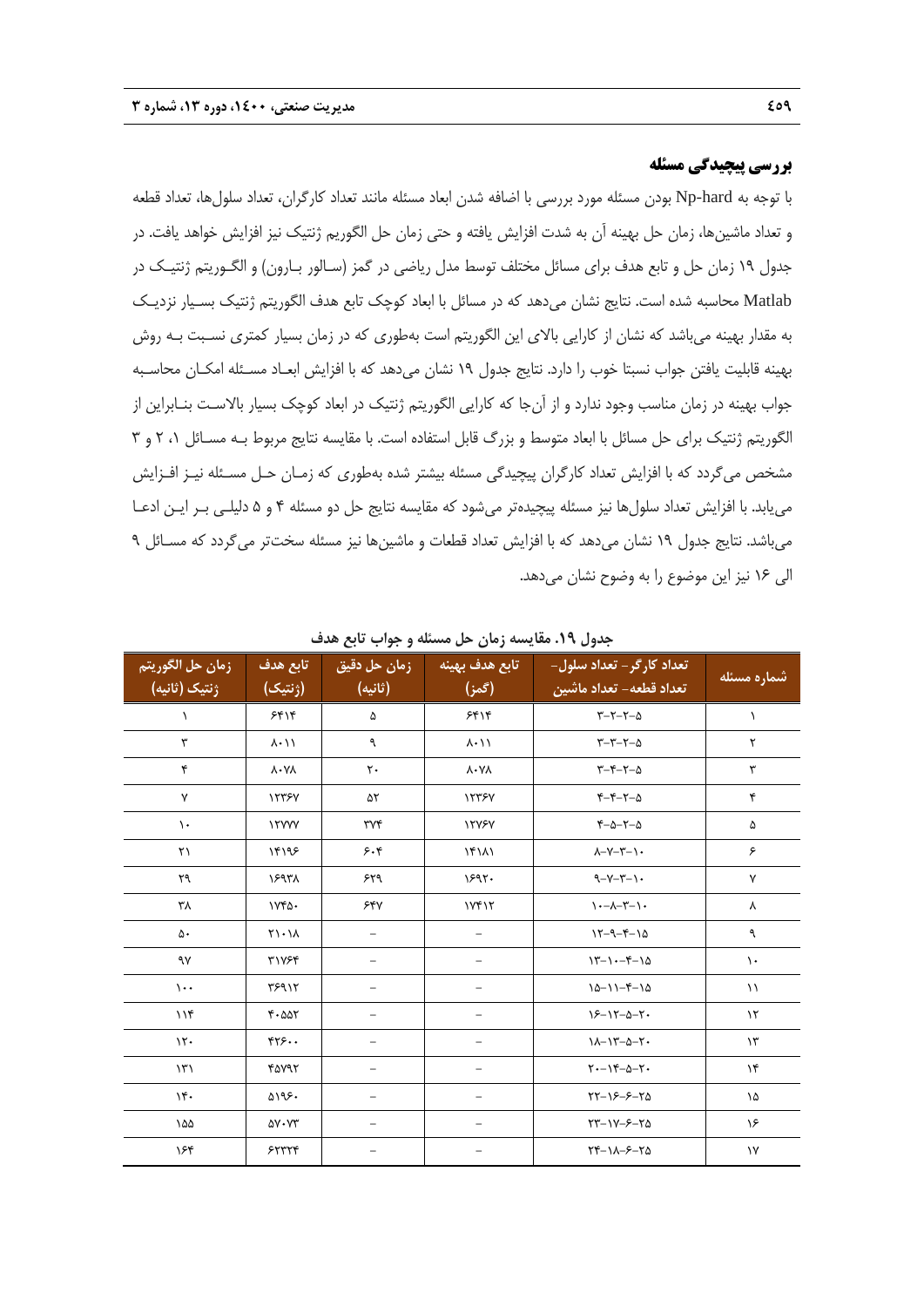# **يافتهها و مصاديق كاربردي تحقيق**

محدوديت بودجه هميشه يكي از مهمترين محدوديتهاي تأثيرگذار و حياتي در تصميمگيري مديران مـيباشـد. در ايـن تحقيق محدوديت بودجه به عنوان يك جنبه كاربردي در مسئله در نظر گرفته شده و مسئله بـا ايـن محـدوديت بررسـي گرديده است. با زمانبنـدي صـحيح عمليـات و تخصـيص مناسـب كـارگران از هزينـههـاي اضـافي در زمينـه آمـوزش غيرتخصصي كارگران و استخدام يا اخراج بيهوده آنها جلوگيري شده و مديران مربوطه ميتوانند بودجه ذخيره شده ايـن موارد را در موقعيتهاي مناسب ديگري مصرف نمايند. از طرفي به منظور باقي ماندن در عرصه رقابت و به دست آوردن و حفظ سهم بازار لازم است كه يك واحد توليدي بتواند پاسخگوي تغييرات مكرر سليقههاي مشتريان بخصوص در طرح و تقاضاي آنها باشد. در اين تحقيق با در نظر گرفتن تشكيل سلول و چيدمان پويا ايـن امكـان بـراي تغييـر سـلولهـا، تركيب آنها، چيدمان بين سلولها و داخل آنها وجود دارد به گونهاي در هر دوره امكـان جابجـايي و تغييـرات موجـب ميشود كه توليد كننده بتواند با انعطافپذيري بالا درصد پاسخگويي به نيازهاي بازار برآيد. از طرفي وجود چيـدمان پويـا موجب كاهش هزينههاي جريان مواد و قطعات نيمساخته، صرفهجويي در خريد ماشينهـاي اضـافي و اسـتخدام اضـافي كارگران ميگردد كه اين موارد باعث كاهش قيمت تمام شده محصول و افـزايش قـدرت رقابـت بـا رقيبـان مـيگـردد. همچنين موجب اين ميگردد كه مديران بـا محـدوديت بودجـه در مضـيقه نباشـند و از محـل كـاهش هزينـههـا بـراي موقعيتهاي مهم و حياتي تصميمگيري صحيح و مناسبي داشته باشند.

# **نتيجهگيري**

در اين تحقيق مسئله توليد سلولي با چيدمان پويا، زمانبندي عمليات و تخصيص كارگران بهصورت همزمـان بـا فـرض محدوديت بودجه در رابطه با ماشينآلات و نيروي انساني بررسي ميگردد. همچنين امكان انتقـال ماشـينهـا بـه مكـان جديد، افزايش يا كاهش آن، استخدام و اخراج نيروي انساني و آموزش آنها وجود دارد. در ابتدا براي مسـئله يـك مـدل برنامهريزي غيرخطي عدد صحيح مختلط ارائه و خطيسازي آن نيز انجام شد. اعتبارسنجي مدل توسط چند مثال عـددي بررسي شد كه نتايج معتبر بودن مدل را نشان داد. سپس يك الگوريتم ژنتيك براي حل مسئله ارائه گرديـد. نتـايج حـل توسط الگوريتم ژنتيك نشان داد كه اين الگوريتم داراي كارايي بالايي بوده و در مدت زمان مناسب جـواب نسـبتا خـوبي ارائه ميدهد. از جمله محدوديتهاي اين تحقيق عدم در نظر گرفتن موعد تحويل و هزينههاي ديركرد براي هـر قطعـه ميباشد كه ميتوان آن را به عنوان پيشنهادات براي پژوهشهاي آينده مطرح نمود. قطعي بودن تقاضا و هزينهها نيـز از ديگر محدوديتهاي تحقيق حاضر ميباشد كه در تحقيقات آينده ميتواند بهصورت غيرقطعي، فازي و يا احتمالي فـرض گردد. همچنين حل مسئله با الگوريتمهاي فراابتكاري ديگر و مقايسه آن با نتـايج ايـن تحقيـق نيـز مـيتوانـد از جملـه موضوعات مهم در تحقيقات آينده باشد.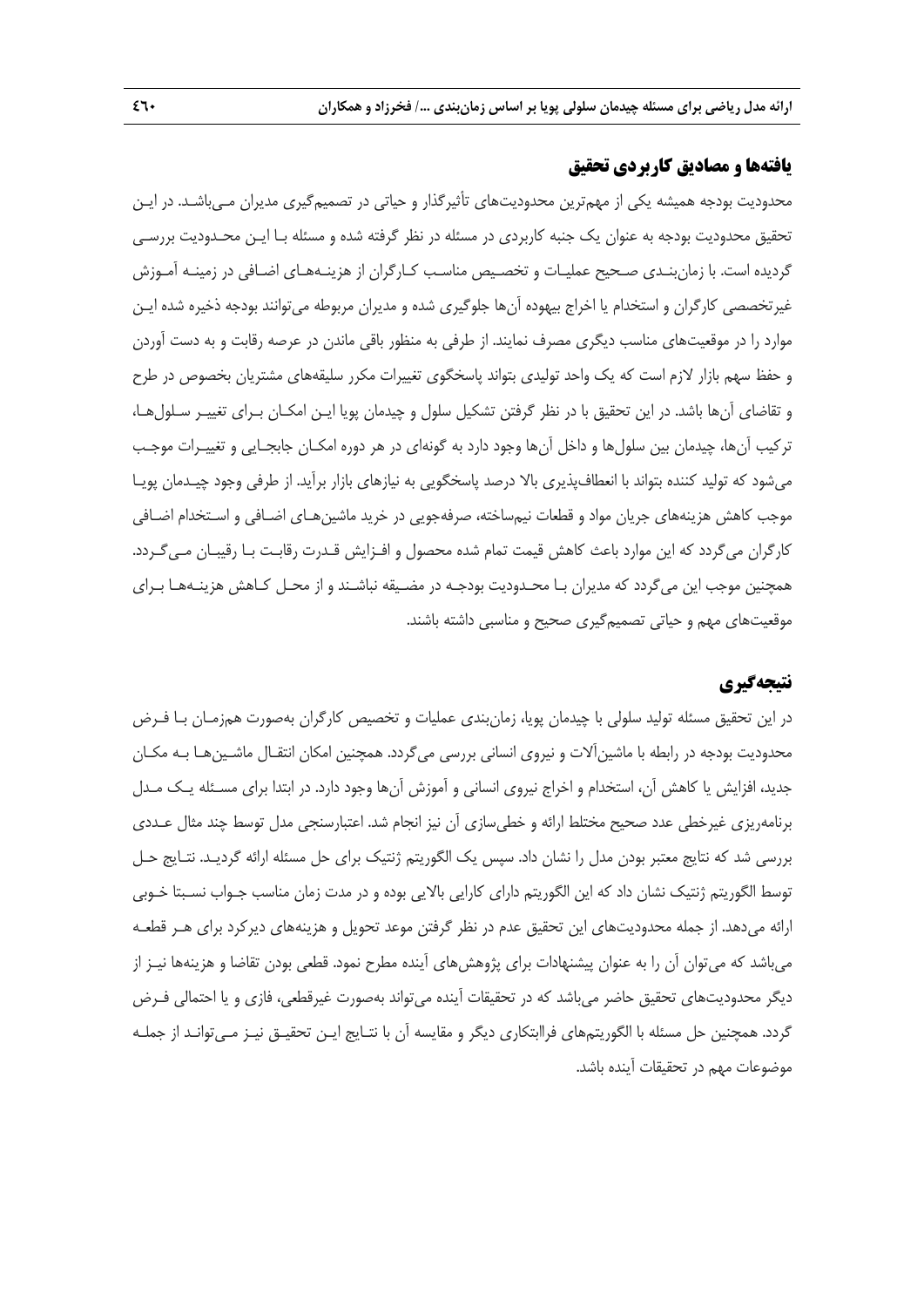### **منابع**

- امينپور، سعيد؛ ايرجپور، عليرضا؛ يزداني، مهدي؛ محتشمي، علي (1399). طراحي مدل چندهدفه شبكه زنجيره تأمين حلقه بسته در صنعت خودرو با توجه به طرحهاي بازده انرژي و زمان. *مديريت صنعتي،* ١٢(٢)، ٣١٩-٣٣٣.
- تيموري، احسان؛ اميري، مقصود؛ الفت، لعيا؛ زنديه، مصطفي (1399). مدل انتخاب تأمين كننده، تخصيص سفارش و قيمـتگـذاري در مديريت زنجيره تأمين چند كالايي تك دورهاي و چند تأمين كننده با رويكرد روشهاي سطح پاسخ و الگوريتم ژنتيـك. مديريت صنعتي، ١١(١)، ١-٢٣.
- چينيفروشان، پيام؛ پورقناد، بهروز؛ شهركي، نرگس (1390). ارائه رويكردي جديد در حل مسئله تشكيل سلولي بـا در نظـر گـرفتن مسيرهاي توليدي جايگزين. *فصلنامه مطالعات مديريت صنعتي، ٩(*٢٣)، ٢٠٩-٢٣١.

محمدي، محمد؛ فرقـاني، كـامران (1397). حـل مسـئله يكپارچـه تشـكيل سـلول، چيـدمان گروهـي و مسـيريابي بـا اسـتفاده از الگوريتمهاي فراابتكاري تركيبي با برنامهريزي پويا. فصلنامه مطالعات مديريت صنعتي، 16(49)، .104-67

#### **References**

- Alimian, M., Ghezavati, V., Tavakkoli-Moghaddam, R. (2020). New integration of preventive maintenance and production planning with cell formation and group scheduling for dynamic cellular manufacturing systems. *Journal of Manufacturing Systems*, 56, 341-358.
- Aminpour, S., Irajpour, A., Yazdani, M., Mohtashami, A. (2020). The Design of a Multidirectional Network Chain Model Offering a Closed Loop in the Automotive Industry by Providing Energy and Time Efficiency Programs. *Industrial Management Journal*. 12(2), 319-343. (*in Persian*)
- Arkat, J., Hosseinabadi Farahani, M., Hosseini, L. (2011). Integrating cell formation with cellular layout and operations scheduling. *The International Journal of Advanced Manufacturing Technology*, 61(5), 637-647.
- Aryanezhad, M.B., Deljoo, V., Mirzapour Al-e-hashem, S.M.J. (2009). Dynamic cell formation and the worker assignment problem: a new model. *The International Journal of Advanced Manufacturing Technology*, 41(3), 329-342.
- Bagheri, M., Bashiri, M. (2013). A new mathematical model towards the integration of cell formation with operator assignment and inter-cell layout problems in a dynamic environment. *Applied Mathematical Modelling*, 38(4), 1237-1254.
- Bouaziz, H., Berghida, M., Lemouari, A. (2020). Solving the generalized cubic cell formation problem using discrete flower pollination algorithm. *Expert Systems with Applications*, 150, 13345.
- Chang, C.C., Wu, T.H., Wu, C.W. (2013). An efficient approach to determine cell formation, cell layout and intracellular machine sequence in cellular manufacturing systems. *Computers & Industrial Engineering*, 66(2), 438-450.
- Chiniforooshan, P., Pourghannad, B., Shahraki, N. (2011). A New Approach for Solving Cell Formation Problem Considering Alternative Process Routings. *Journal of Industrial Management Studies*, 9(23), 209-231. (*in Persian*)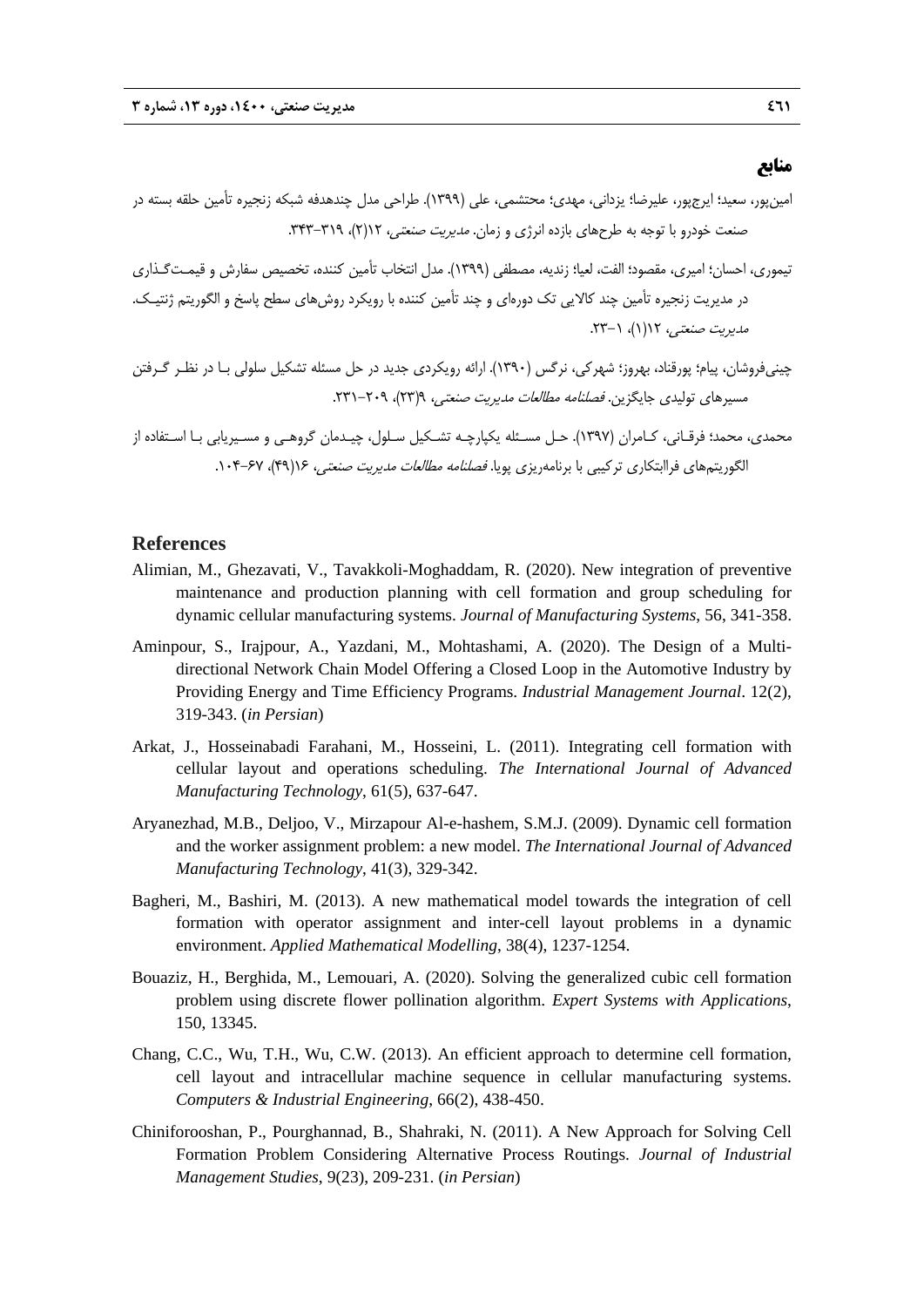- Chu, X., Gao, D., Cheng, S., Wu, L., Chen, J., Shi, Y., Qin, Q. (2019). Worker assignment with learning-forgetting effect in cellular manufacturing system using adaptive memetic differential search algorithm. *Computers & Industrial Engineering*, 136, 381-396.
- Danilovic, M., Ilic, O. (2019). A novel hybrid algorithm for manufacturing cell formation problem. *Expert Systems with Applications*, 135(30), 327-350.
- Deljoo, V., Mirzapour Al-e-hashem, S.M.J., Deljoo, F., Aryanezhad, M.B. (2010). Using genetic algorithm to solve dynamic cell formation problem. *Applied Mathematical Modelling*, 34(4), 1078-1092.
- Jolai, F., Tavakkoli-Moghaddam, R., Golmohammadi, A., Javadi, B. (2012). An Electromagnetism-like algorithm for cell formation and layout problem. *Expert Systems with Applications*, 39(2), 2172-2182.
- Kia, R., Baboli, A., Javadian, N., Tavakkoli-Moghaddam, R., Kazemi, M., Khorrami, J. (2012). Solving a group layout design model of a dynamic cellular manufacturing system with alternative process routings, lot splitting and flexible reconfiguration by simulated annealing. *Computers & Operations Research*, 39(11), 2642-2658.
- Kia, R., Shirazi, H., Javadian, N., Tavakkoli-Moghaddam, R. (2013). A multi-objective model for designing a group layout of a dynamic cellular manufacturing system. *Journal of Industrial Engineering International*, 9(1), 1-14.
- Kong, T., Seong, K., Song, K., Lee, K. (2018). Two-mode Modularity Clustering of Parts and Activities for Cell Formation Problems. *Computers & Operations Research*, 100, 77-88.
- Krishnan, K.K., Mirzaei, S., Venkatasamy, V., Pillai, V.M. (2012). A comprehensive approach to facility layout design and cell formation. The *International Journal of Advanced Manufacturing Technology*, 59(5), 737-753.
- Mahdavi, I., Aalaei, A., Paydar, M.M., Solimanpur, M. (2010). Designing a mathematical model for dynamic cellular manufacturing systems considering production planning and worker assignment. *Computers & Mathematics with Applications*, 60(4), 1014-1025.
- Mahdavi, I., Teymourian, E., Tahami Baher, N., Kayvanfar, V. (2013). An integrated model for solving cell formation and cell layout problem simultaneously considering new situations. *Journal of Manufacturing Systems*, 32(4), 655-663.
- Mehdizadeh, E., Daei Niaki, S.V., Rahimi, V. (2016). A vibration damping optimization algorithm for solving a new multi-objective dynamic cell formation problem with workers training. *Computers & Industrial Engineering*, 101, 35-52.
- Mehdizadeh, E., Rahimi, V. (2016). An integrated mathematical model for solving dynamic cell formation problem considering operator assignment and inter/intra cell layouts. *Applied Soft Computing*, 42, 325-341.
- Mohammadi, M., Forghani, K. (2017) A hybrid method based on genetic algorithm and dynamic programming for solving a bi-objective cell formation problem considering alternative process routings and machine duplication. *Applied Soft Computing*, 53, 97- 110.